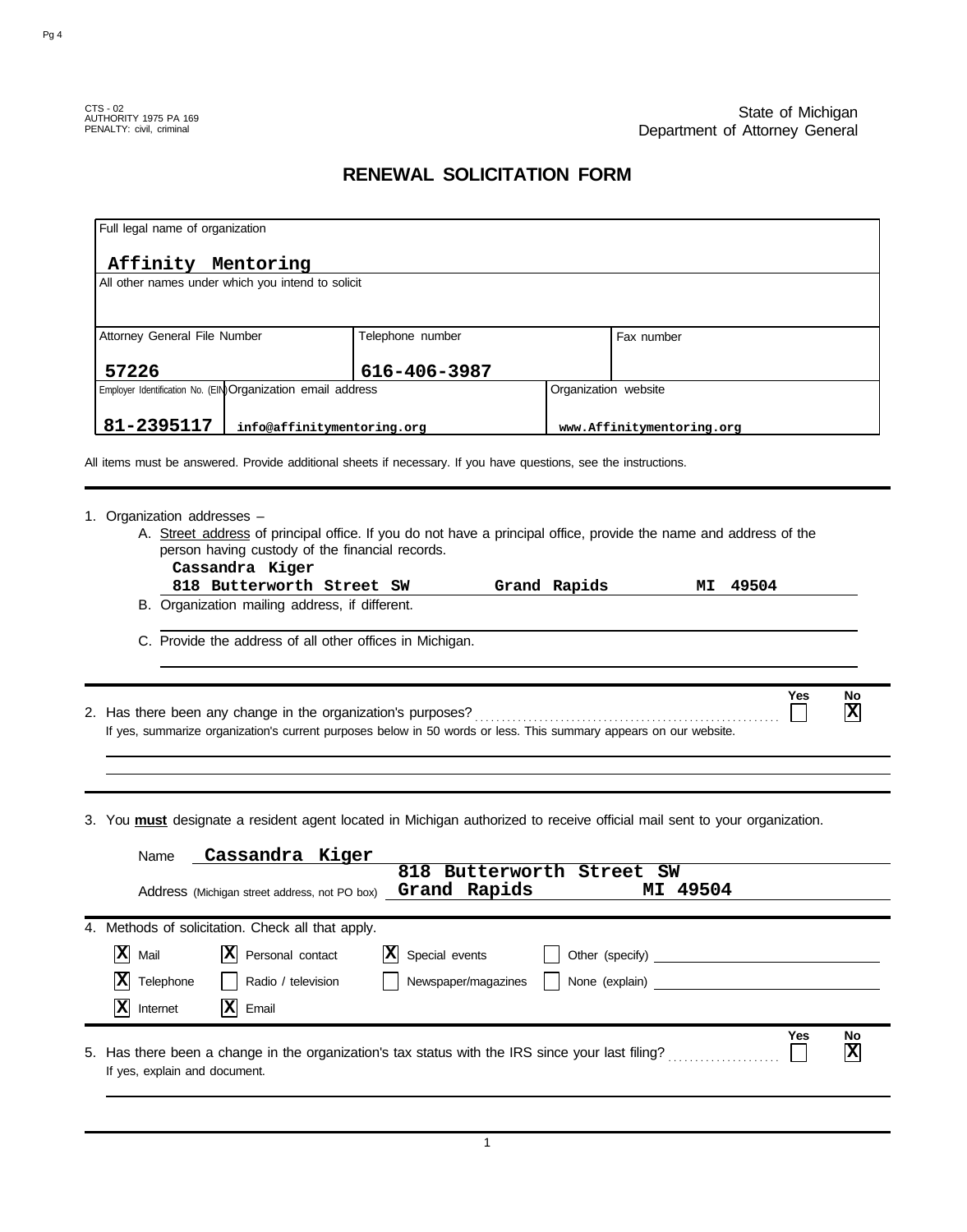#### **Affinity Mentoring 81-2395117**

person is an officer, director, or both. Provide an additional sheet if necessary. 6. List all current officers and directors unless they are included on your IRS return. Mark the box to indicate whether the

| Name                                                                                                                                                                                                                                                                                      | Officer | Director | Name | Officer | Director                              |
|-------------------------------------------------------------------------------------------------------------------------------------------------------------------------------------------------------------------------------------------------------------------------------------------|---------|----------|------|---------|---------------------------------------|
|                                                                                                                                                                                                                                                                                           |         |          |      |         |                                       |
|                                                                                                                                                                                                                                                                                           |         |          |      |         |                                       |
|                                                                                                                                                                                                                                                                                           |         |          |      |         |                                       |
|                                                                                                                                                                                                                                                                                           |         |          |      |         |                                       |
| 7. Is there any officer or director who cannot be reached at the organization's mailing address?<br>If "yes," provide the names and addresses on an additional sheet.                                                                                                                     |         |          |      | Yes     | No<br> x                              |
| 8. Since your last registration form, has the organization or any of its officers, directors, employees or fundraisers:                                                                                                                                                                   |         |          |      | Yes     | No                                    |
|                                                                                                                                                                                                                                                                                           |         |          |      |         |                                       |
| $\frac{X}{X}$                                                                                                                                                                                                                                                                             |         |          |      |         |                                       |
|                                                                                                                                                                                                                                                                                           |         |          |      |         |                                       |
| D. Entered into a voluntary agreement of compliance with a government agency or in a case                                                                                                                                                                                                 |         |          |      |         | $ \mathbf{x} $                        |
| If any "yes" box is checked, provide a complete explanation on a separate sheet.                                                                                                                                                                                                          |         |          |      |         |                                       |
| 9. Has the organization engaged a professional fundraiser (PFR) for Michigan<br>fundraising activity for either the financial accounting period reported in item 10<br>or the current period? See instructions for definition of "professional fundraiser."<br>A consultant is not a PFR. |         |          |      | Yes     | No<br>ΙX<br>If no, go to question 10. |

If yes, in the chart below list all PFRs that your organization has engaged for Michigan fundraising activity. Provide additional sheets if necessary. Provide copies of contracts for each PFR listed if not already provided.

*Note – You are required to verify that all PFRs under contract for Michigan campaigns are currently licensed.*

### **Professional Fundraisers Under Contract for Michigan Campaigns**

| <b>Name</b> | <b>Mailing address</b> | Sum of all payments<br>to / retained by PFR<br>during year reported | Is contract<br>in effect<br>now (as you<br>complete<br>the form)? | If no, enter<br>date contract<br>ended |  |
|-------------|------------------------|---------------------------------------------------------------------|-------------------------------------------------------------------|----------------------------------------|--|
|             |                        |                                                                     | y<br>n                                                            | End date:                              |  |
|             |                        |                                                                     | y.<br>n                                                           | End date:                              |  |
|             |                        |                                                                     | <b>V</b><br>n                                                     | End date:                              |  |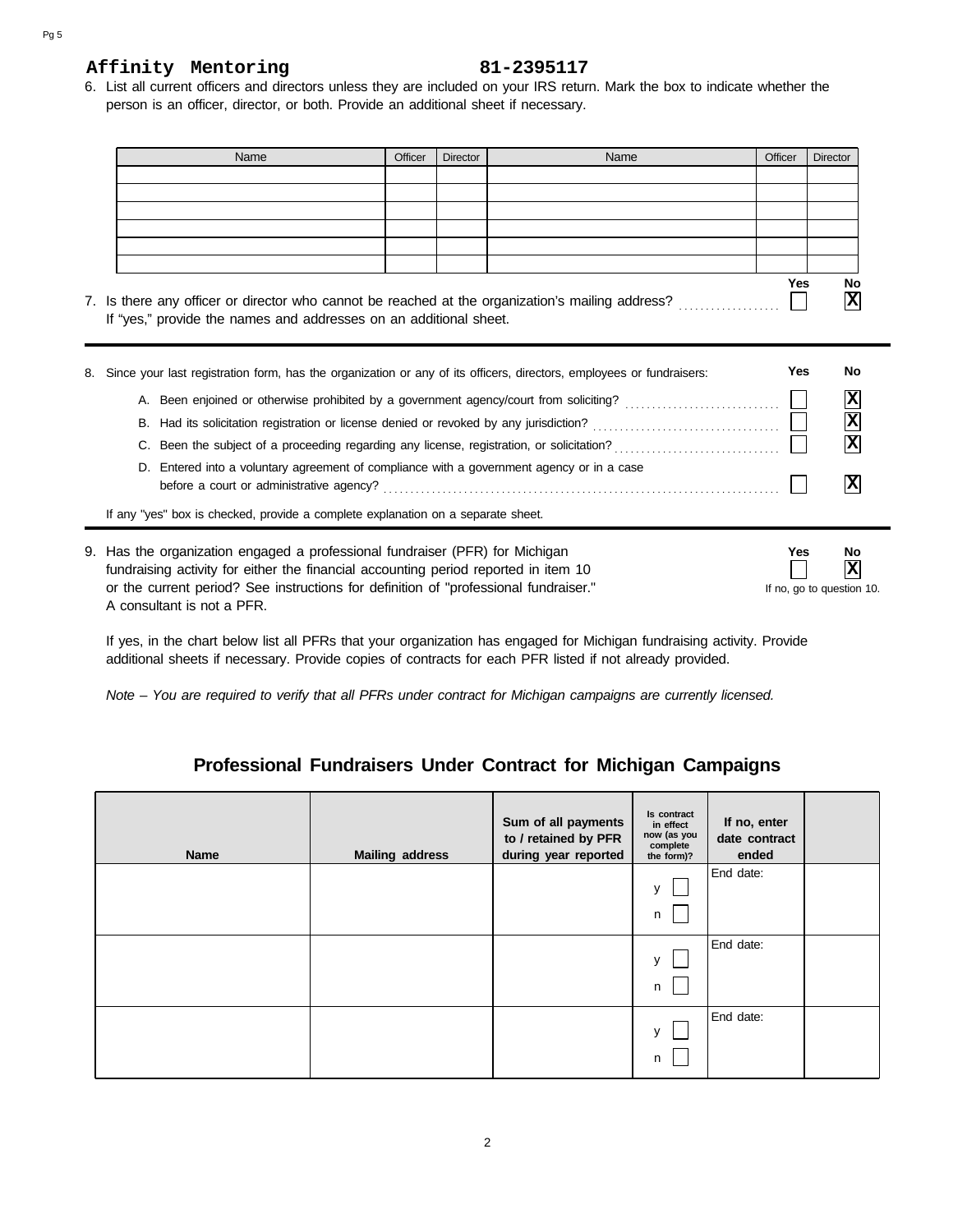|     |                                                                                                                                                           | Affinity Mentoring                                  | 81-2395117                                                                                                                                                                        |  |
|-----|-----------------------------------------------------------------------------------------------------------------------------------------------------------|-----------------------------------------------------|-----------------------------------------------------------------------------------------------------------------------------------------------------------------------------------|--|
| 10. |                                                                                                                                                           |                                                     | All organizations must report on their most recently completed financial accounting period.                                                                                       |  |
|     |                                                                                                                                                           |                                                     | Check the box to indicate the type of return filed with the IRS and follow the instructions:                                                                                      |  |
|     |                                                                                                                                                           |                                                     | $ X $ Form 990 or 990-EZ - Provide a copy of the return. Do not include Schedule B. Go to item 13 below.                                                                          |  |
|     |                                                                                                                                                           |                                                     | Form 990-PF - Provide a copy of the Form 990-PF. Enter the amount the organization spent directly on<br>its charitable program in the space below. Complete item 11 and go to 13. |  |
|     |                                                                                                                                                           |                                                     | Total program services expense: \$                                                                                                                                                |  |
|     | If your organization does not file the above returns with the IRS, check the appropriate box below to explain the<br>reason, and follow the instructions: |                                                     |                                                                                                                                                                                   |  |
|     |                                                                                                                                                           |                                                     | Files Form 990-N. Complete 11 and 12 below, then go to 14.                                                                                                                        |  |
|     |                                                                                                                                                           |                                                     | Included in IRS group return. Provide a copy of the group return. Complete 11 and 12 below.                                                                                       |  |
|     |                                                                                                                                                           | Other reason. Explain:<br>Complete 11 and 12 below. |                                                                                                                                                                                   |  |
|     |                                                                                                                                                           |                                                     | 11. Briefly describe your charitable accomplishments during the period.                                                                                                           |  |

12. Complete this section only if directed to in item 10 because your organization does not complete a Form 990, 990-EZ, or 990-PF. Complete all lines of the following schedules. You must enter the end date of the the period. accounting period being reported. Enter "0" or "none" where appropriate or if you had no financial activity in

Enter the end date of the financial accounting period reported below:

|   | Revenue                                |  |
|---|----------------------------------------|--|
| Α | Contributions and fundraising received |  |
| B | All other revenue                      |  |
|   | Total revenue (add lines A and B)      |  |
|   |                                        |  |

| <b>Expenses</b>                              |  |
|----------------------------------------------|--|
| Charitable program services expense          |  |
| All remaining expenses (supporting services) |  |
| Total expense (Sum of lines D and E)         |  |

G Revenue less expenses (subtract line F from line C)

|   | <b>Balance Sheet</b>                     |  |
|---|------------------------------------------|--|
| н | Total assets at end of fiscal period     |  |
|   | Liabilities at end of fiscal period      |  |
|   | Net assets (subtract line I from line H) |  |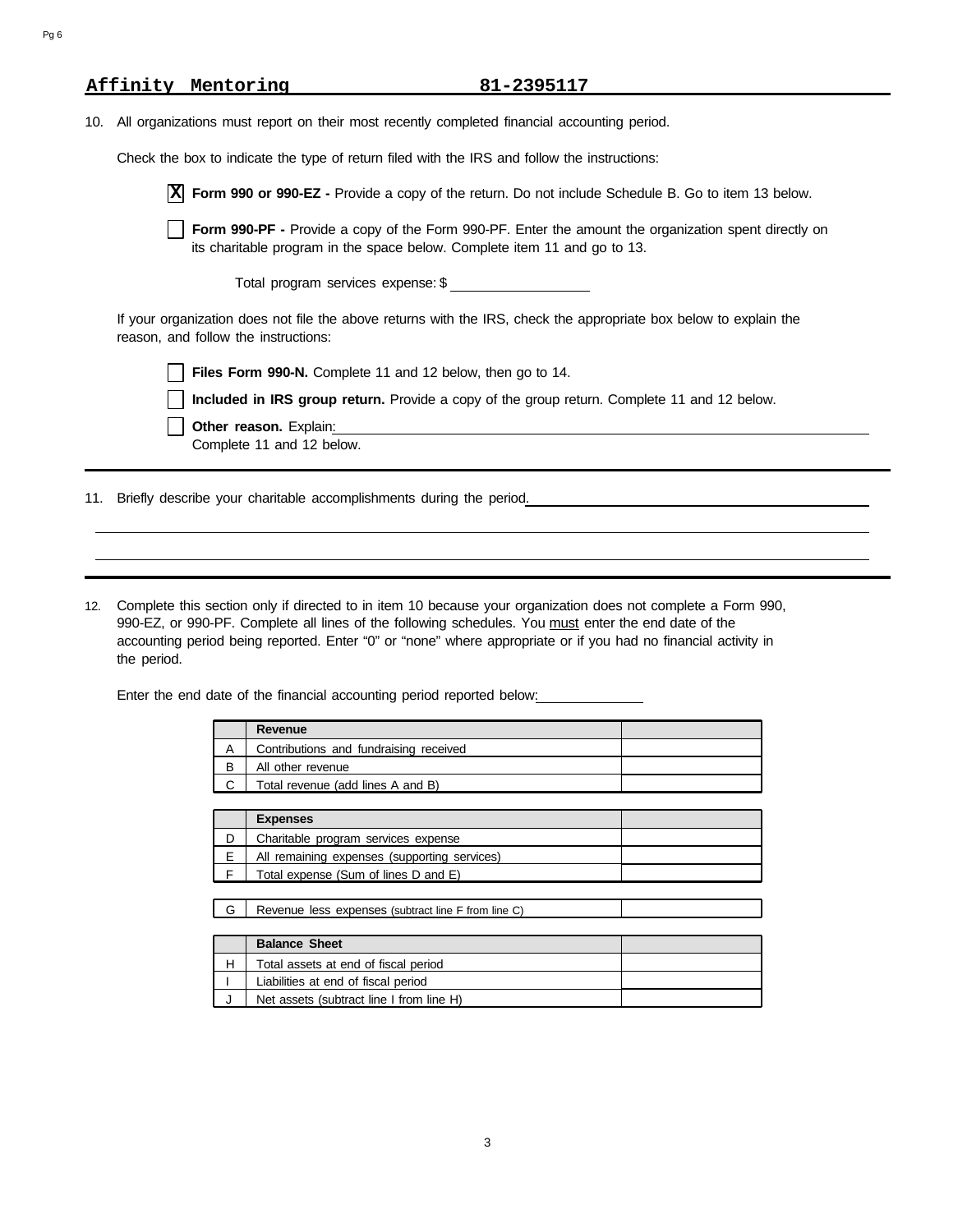#### **Affinity Mentoring 81-2395117**

#### **Audited or reviewed financial statements requirement** 13.

Complete the following schedule to determine if audited or reviewed financial statements are required. If audited or reviewed financial statements are required, but they have not been prepared, see the instructions.

|           | <b>Item</b>                            | Where to Find it:                                                                                    | Amount  |
|-----------|----------------------------------------|------------------------------------------------------------------------------------------------------|---------|
|           | A. Contributions from IRS return       | Form 990: Part VIII, line 1h;<br>Form 990-EZ: line 1;<br>Form 990-PF: line 1                         | 326,780 |
| <b>B.</b> | Net income from special fundraising    | Form 990: Part VIII, line 8c;                                                                        |         |
|           | events                                 | Form 990-EZ: line 6d                                                                                 |         |
|           | C. Net income from gaming activities   | Form 990: Part VIII. line 9c                                                                         |         |
|           | D. Total contributions and fundraising | Add lines A, B, and C                                                                                | 326,780 |
|           |                                        |                                                                                                      |         |
| E.I       | Governmental grants                    | Form 990: Part VIII, line 1e;<br>Form 990-EZ: enter governmental<br>grants included above on line A. |         |
| F.        |                                        | Subtract line E from line D                                                                          | 326,780 |

After completing the schedule:

- If line F is \$550,000 or more, audited financial statements are required. They must be audited by an independent certified public accountant and prepared in accordance with generally accepted accounting principles.
- If line F is greater than \$300,000, but not greater than \$550,000, financial statements either reviewed or audited by a certified public accountant are required.
- 14. Do you have chapters in Michigan that are to be included in the solicitation registration? *Tip:* If you have offices in Michigan with no separate reporting or filing requirements, answer "no."

If yes, provide the following:

- a listing of the names and addresses of all Michigan chapters to be included
- a financial report for each chapter (see instructions)
- a copy of your organization's IRS group return (if applicable)

15. I certify that I am an authorized representative of the organization and that to the best of my knowledge and belief the information provided, including all accompanying documents, is true, correct, and complete. False statements are prohibited by MCL 400.288(1)(u) and MCL 400.293(2)(c) and are punishable by civil and criminal penalties.

| Type or print name (must be legible): Cassandra Kiger |       |
|-------------------------------------------------------|-------|
| <b>Executive Diretor</b><br>Title:                    | Date: |

*include them, see the instructions. previously informed us of your intent to Note – if you have chapters but have not*

**Yes No**

**X**

**Check here if you would like to request an automatic 5-month extension to your expiration date (this will not be reflected in your registration document, but can be verified online on our website at michigan.gov/charity).**

THIS IS A PUBLIC RECORD, COPIES OF WHICH ARE SENT, UPON REQUEST, TO ANY INTERESTED PERSON.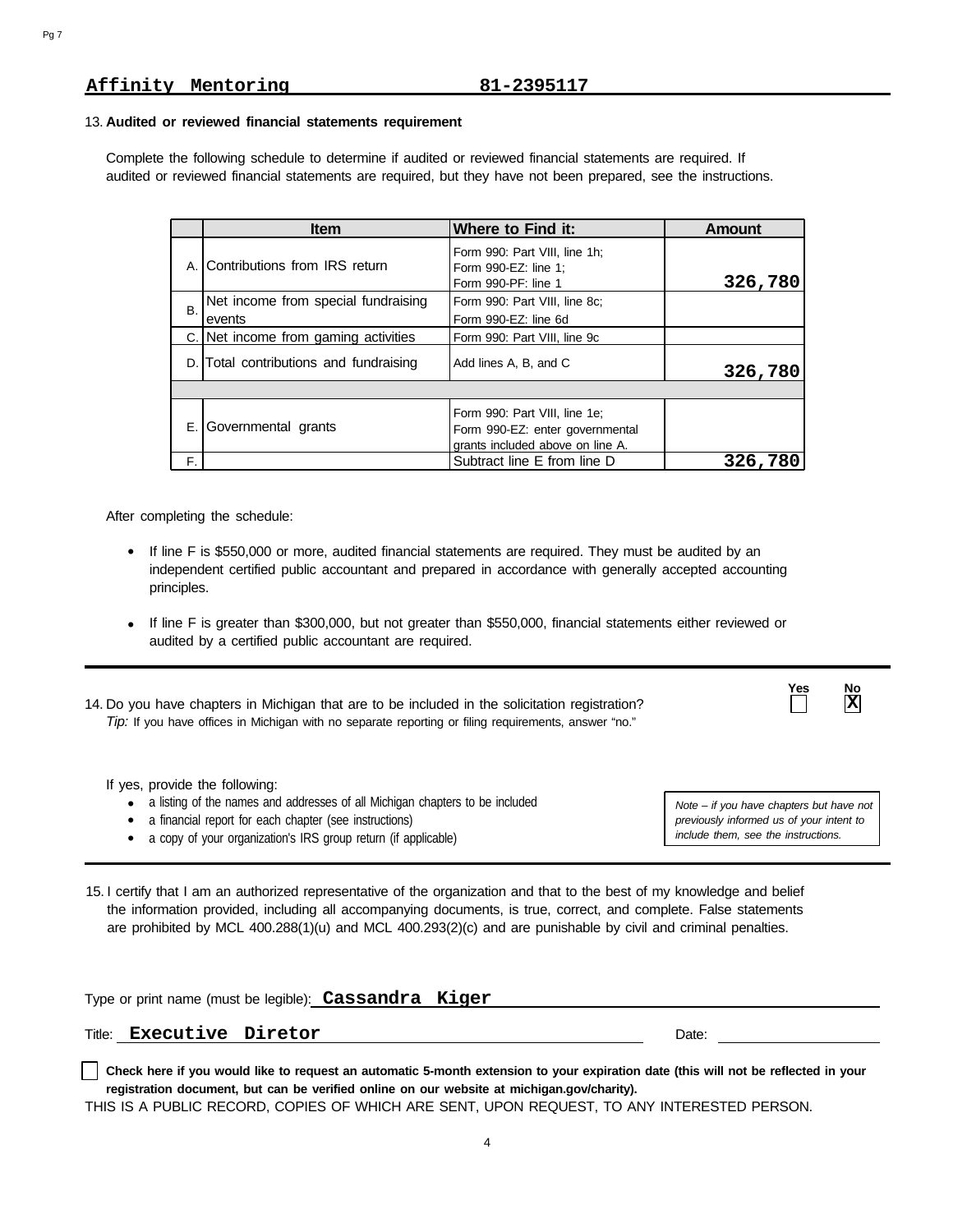| <b>CHECKLIST:</b> | Affinity Mentoring                                                                    | 81-2395117 |
|-------------------|---------------------------------------------------------------------------------------|------------|
| x                 | Have all parts of the form been fully completed unless instructed otherwise?          |            |
| 図                 | Have you provided the name and Michigan street address of a resident agent in item 3? |            |
| 区                 | Is a list of the officers and directors provided or included with the IRS return?     |            |
| 区                 | Have you provided a complete IRS 990, 990-EZ, OR 990-PF?                              |            |
| 図                 | If you file Form 990-PF, did you complete item 11?                                    |            |
| $ \mathbf{x} $    | If you file Form 990-N, did you complete items 11 and 12?                             |            |

| $ \mathbf{x} $ | If audited or reviewed financial statements are required, are they provided? If not, have you |
|----------------|-----------------------------------------------------------------------------------------------|
|                | requested a conditional registration or one-time waiver? (See instructions.)                  |

Are the Form 990 and financial statements prepared for the same reporting period? **X**

 $\Box$ Have you submitted contracts and addenda to contracts with professional fundraisers that have not been previously submitted?

Have you typed or printed your name, date, and title in Item 15 to certify the form? **X**

If you are requesting a 5-month extension, have you checked the box below item 15?

| Return the completed registration form by:                                                  |                                           |  |
|---------------------------------------------------------------------------------------------|-------------------------------------------|--|
| Email (preferred method):                                                                   | ct_email@michigan.gov                     |  |
| Put the AG File Number and legal name of the organization in the email subject line.<br>1.  |                                           |  |
| If your email with attachments exceeds 25 MB, submit two or more emails as necessary.<br>2. |                                           |  |
| Reference them as 1 of 2, 2 of 2, etc. Attachments must be PDF.                             |                                           |  |
| Do not submit encrypted files.<br>3.                                                        |                                           |  |
| Do not share documents via links.<br>4.                                                     |                                           |  |
| Mail:                                                                                       | Attorney General                          |  |
|                                                                                             | Charitable Trust Section                  |  |
|                                                                                             | PO Box 30214                              |  |
|                                                                                             | Lansing, MI 48909                         |  |
| Overnight mail:                                                                             | Attorney General-Charitable Trust Section |  |
|                                                                                             | 525 West Ottawa                           |  |
|                                                                                             | Williams Building - 3rd Floor             |  |
|                                                                                             | Lansing, MI 48933                         |  |
| Fax:                                                                                        | (517) 241-7074                            |  |

 $\Box$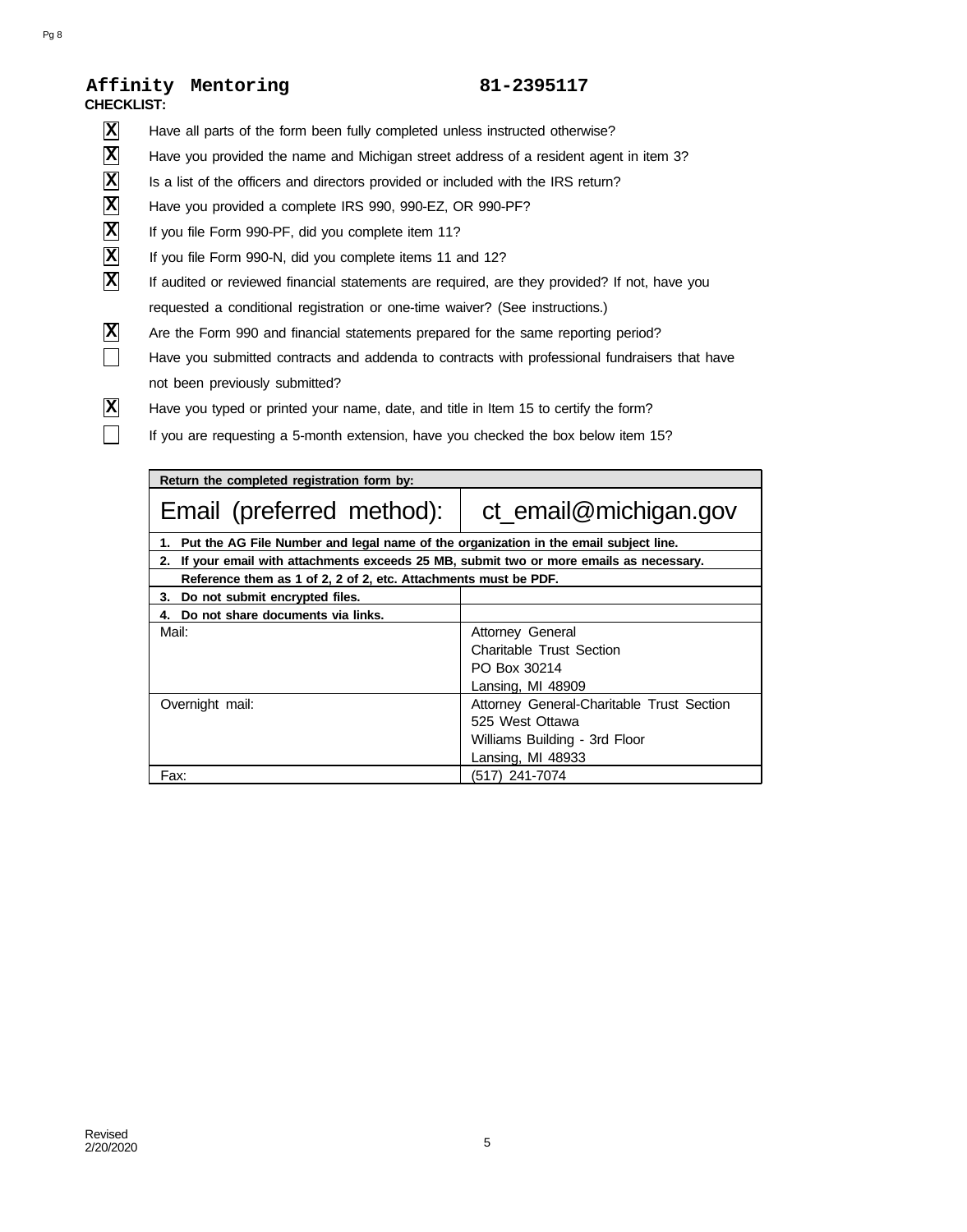| Form $\bm{J}$ | 990 |
|---------------|-----|
|---------------|-----|

|                                        | Form $990$           |                                                        |                                                                                                                                                    |            |                             |                                                                                                                                                           |               |                           |      |                                                                                 |                 | OMB No. 1545-0047                                                                                                                                                                                                                 |
|----------------------------------------|----------------------|--------------------------------------------------------|----------------------------------------------------------------------------------------------------------------------------------------------------|------------|-----------------------------|-----------------------------------------------------------------------------------------------------------------------------------------------------------|---------------|---------------------------|------|---------------------------------------------------------------------------------|-----------------|-----------------------------------------------------------------------------------------------------------------------------------------------------------------------------------------------------------------------------------|
|                                        |                      |                                                        |                                                                                                                                                    |            |                             | <b>Return of Organization Exempt From Income Tax</b>                                                                                                      |               |                           |      |                                                                                 |                 | 2020                                                                                                                                                                                                                              |
|                                        |                      |                                                        |                                                                                                                                                    |            |                             | Under section 501(c), 527, or 4947(a)(1) of the Internal Revenue Code (except private foundations)                                                        |               |                           |      |                                                                                 |                 | <b>Open to Public</b>                                                                                                                                                                                                             |
|                                        |                      | Department of the Treasury<br>Internal Revenue Service |                                                                                                                                                    |            |                             | ► Do not enter social security numbers on this form as it may be made public.<br>► Go to www.irs.gov/Form990 for instructions and the latest information. |               |                           |      |                                                                                 |                 | <b>Inspection</b>                                                                                                                                                                                                                 |
|                                        |                      |                                                        | For the 2020 calendar year, or tax year beginning                                                                                                  |            | 7/01                        |                                                                                                                                                           |               | , 2020, and ending        | 6/30 |                                                                                 |                 | , 20 20 21                                                                                                                                                                                                                        |
| в                                      |                      | Check if applicable:                                   | $\overline{c}$                                                                                                                                     |            |                             |                                                                                                                                                           |               |                           |      |                                                                                 |                 | D Employer identification number                                                                                                                                                                                                  |
|                                        |                      | Address change                                         | Affinity Mentoring                                                                                                                                 |            |                             |                                                                                                                                                           |               |                           |      |                                                                                 | 81-2395117      |                                                                                                                                                                                                                                   |
|                                        |                      | Name change                                            | 818 Butterworth Street SW<br>Grand Rapids, MI 49504                                                                                                |            |                             |                                                                                                                                                           |               |                           |      | E Telephone number                                                              |                 |                                                                                                                                                                                                                                   |
|                                        |                      | Initial return                                         |                                                                                                                                                    |            |                             |                                                                                                                                                           |               |                           |      |                                                                                 |                 | $(616)$ 406-3987                                                                                                                                                                                                                  |
|                                        |                      | Final return/terminated<br>Amended return              |                                                                                                                                                    |            |                             |                                                                                                                                                           |               |                           |      | G Gross receipts $\sqrt{5}$                                                     |                 | 326,780.                                                                                                                                                                                                                          |
|                                        |                      | Application pending                                    | F Name and address of principal officer:                                                                                                           |            |                             |                                                                                                                                                           |               |                           |      | H(a) Is this a group return for subordinates?                                   |                 | $X_{\mathsf{No}}$<br>Yes                                                                                                                                                                                                          |
|                                        |                      |                                                        | Same As C Above                                                                                                                                    |            |                             |                                                                                                                                                           |               |                           |      | H(b) Are all subordinates included?<br>If "No," attach a list. See instructions |                 | Yes<br>No                                                                                                                                                                                                                         |
|                                        |                      | Tax-exempt status:                                     | $X$ 501(c)(3)                                                                                                                                      | $501(c)$ ( | $\rightarrow$               | (insert no.)                                                                                                                                              | 4947(a)(1) or | 527                       |      |                                                                                 |                 |                                                                                                                                                                                                                                   |
|                                        |                      | Website: $\blacktriangleright$                         | affinitymentoring.org                                                                                                                              |            |                             |                                                                                                                                                           |               |                           |      | $H(c)$ Group exemption number                                                   |                 |                                                                                                                                                                                                                                   |
|                                        |                      | Form of organization:                                  | X Corporation                                                                                                                                      | Trust      | Association                 | Other <sup>&gt;</sup>                                                                                                                                     |               | L Year of formation: 2016 |      |                                                                                 |                 | <b>M</b> State of legal domicile: $MI$                                                                                                                                                                                            |
|                                        | Part I               | Summary                                                |                                                                                                                                                    |            |                             |                                                                                                                                                           |               |                           |      |                                                                                 |                 |                                                                                                                                                                                                                                   |
|                                        | 1                    |                                                        | the cycle of poverty through mentoring relationships that improve students'                                                                        |            |                             |                                                                                                                                                           |               |                           |      |                                                                                 |                 | Briefly describe the organization's mission or most significant activities: Affinity Mentoring exists to interrupt                                                                                                                |
|                                        |                      |                                                        | academic skills, social- emotional skills and self-esteem.                                                                                         |            |                             |                                                                                                                                                           |               |                           |      |                                                                                 |                 |                                                                                                                                                                                                                                   |
| <b>Activities &amp; Governance</b>     |                      |                                                        |                                                                                                                                                    |            |                             |                                                                                                                                                           |               |                           |      |                                                                                 |                 |                                                                                                                                                                                                                                   |
|                                        | 2                    | Check this box $\blacktriangleright$                   |                                                                                                                                                    |            |                             | if the organization discontinued its operations or disposed of more than 25% of its net assets.                                                           |               |                           |      |                                                                                 |                 |                                                                                                                                                                                                                                   |
|                                        | 3<br>4               |                                                        | Number of voting members of the governing body (Part VI, line 1a)<br>Number of independent voting members of the governing body (Part VI, line 1b) |            |                             |                                                                                                                                                           |               |                           |      |                                                                                 | 3               | 7                                                                                                                                                                                                                                 |
|                                        | 5                    |                                                        | Total number of individuals employed in calendar year 2020 (Part V, line 2a)                                                                       |            |                             |                                                                                                                                                           |               |                           |      |                                                                                 | 4<br>5          | 7<br>7                                                                                                                                                                                                                            |
|                                        |                      |                                                        |                                                                                                                                                    |            |                             |                                                                                                                                                           |               |                           |      |                                                                                 | $\overline{6}$  | $\mathbf 0$                                                                                                                                                                                                                       |
|                                        |                      |                                                        |                                                                                                                                                    |            |                             |                                                                                                                                                           |               |                           |      |                                                                                 | $\overline{7a}$ | $0$ .                                                                                                                                                                                                                             |
|                                        |                      |                                                        |                                                                                                                                                    |            |                             |                                                                                                                                                           |               |                           |      |                                                                                 | 7b              | $0$ .                                                                                                                                                                                                                             |
|                                        | 8                    |                                                        |                                                                                                                                                    |            |                             |                                                                                                                                                           |               |                           |      | <b>Prior Year</b>                                                               |                 | <b>Current Year</b>                                                                                                                                                                                                               |
|                                        | 9                    |                                                        |                                                                                                                                                    |            |                             |                                                                                                                                                           |               |                           |      | 409,365.                                                                        |                 | 326,780.                                                                                                                                                                                                                          |
| Revenue                                | 10                   |                                                        | Investment income (Part VIII, column (A), lines 3, 4, and 7d)                                                                                      |            |                             |                                                                                                                                                           |               |                           |      |                                                                                 |                 |                                                                                                                                                                                                                                   |
|                                        | 11                   |                                                        | Other revenue (Part VIII, column (A), lines 5, 6d, 8c, 9c, 10c, and 11e)                                                                           |            |                             |                                                                                                                                                           |               |                           |      |                                                                                 |                 |                                                                                                                                                                                                                                   |
|                                        | 12                   |                                                        | Total revenue - add lines 8 through 11 (must equal Part VIII, column (A), line 12)                                                                 |            |                             |                                                                                                                                                           |               |                           |      | 409,365.                                                                        |                 | 326,780.                                                                                                                                                                                                                          |
|                                        | 13                   |                                                        | Grants and similar amounts paid (Part IX, column (A), lines 1-3)                                                                                   |            |                             |                                                                                                                                                           |               |                           |      |                                                                                 |                 |                                                                                                                                                                                                                                   |
|                                        | 14<br>15             |                                                        | Benefits paid to or for members (Part IX, column (A), line 4)<br>Salaries, other compensation, employee benefits (Part IX, column (A), lines 5-10) |            |                             |                                                                                                                                                           |               |                           |      |                                                                                 |                 |                                                                                                                                                                                                                                   |
| U)<br>٥                                |                      |                                                        |                                                                                                                                                    |            |                             |                                                                                                                                                           |               |                           |      | 262,230.<br>14,500.                                                             |                 | 327, 431.                                                                                                                                                                                                                         |
| Expense                                |                      |                                                        | <b>b</b> Total fundraising expenses (Part IX, column (D), line 25) $\blacktriangleright$                                                           |            |                             |                                                                                                                                                           |               |                           |      |                                                                                 |                 | 5,000.                                                                                                                                                                                                                            |
|                                        |                      |                                                        | Other expenses (Part IX, column (A), lines 11a-11d, 11f-24e)                                                                                       |            |                             |                                                                                                                                                           |               | 94,846.                   |      |                                                                                 |                 |                                                                                                                                                                                                                                   |
|                                        | 17<br>18             |                                                        | Total expenses. Add lines 13-17 (must equal Part IX, column (A), line 25)                                                                          |            |                             |                                                                                                                                                           |               |                           |      | 68,946.<br>345,676.                                                             |                 | 124, 123.<br>456,554.                                                                                                                                                                                                             |
|                                        | 19                   |                                                        | Revenue less expenses. Subtract line 18 from line 12                                                                                               |            |                             |                                                                                                                                                           |               |                           |      | 63,689.                                                                         |                 | $-129,774.$                                                                                                                                                                                                                       |
|                                        |                      |                                                        |                                                                                                                                                    |            |                             |                                                                                                                                                           |               |                           |      | <b>Beginning of Current Year</b>                                                |                 | <b>End of Year</b>                                                                                                                                                                                                                |
| <b>Net Assets or<br/>Fund Balances</b> | 20                   |                                                        |                                                                                                                                                    |            |                             |                                                                                                                                                           |               |                           |      | 315,578.                                                                        |                 | 204,295.                                                                                                                                                                                                                          |
|                                        | 21                   |                                                        |                                                                                                                                                    |            |                             |                                                                                                                                                           |               |                           |      | 69,832.                                                                         |                 | 88,323.                                                                                                                                                                                                                           |
|                                        | 22                   |                                                        |                                                                                                                                                    |            |                             |                                                                                                                                                           |               |                           |      | 245,746.                                                                        |                 | 115,972.                                                                                                                                                                                                                          |
|                                        | Part II              | <b>Signature Block</b>                                 |                                                                                                                                                    |            |                             |                                                                                                                                                           |               |                           |      |                                                                                 |                 |                                                                                                                                                                                                                                   |
|                                        |                      |                                                        |                                                                                                                                                    |            |                             |                                                                                                                                                           |               |                           |      |                                                                                 |                 | Under penalties of perjury, I declare that I have examined this return, including accompanying schedules and statements, and to the best of my knowledge and belief, it is true, correct, and<br>complete. Declaration of prepare |
|                                        |                      |                                                        |                                                                                                                                                    |            |                             |                                                                                                                                                           |               |                           |      |                                                                                 |                 |                                                                                                                                                                                                                                   |
| Sign                                   |                      |                                                        | Signature of officer                                                                                                                               |            |                             |                                                                                                                                                           |               |                           |      | Date                                                                            |                 |                                                                                                                                                                                                                                   |
| Here                                   |                      |                                                        | Cassandra Wiger                                                                                                                                    |            |                             |                                                                                                                                                           |               |                           |      | Executive Director                                                              |                 |                                                                                                                                                                                                                                   |
|                                        |                      |                                                        | Type or print name and title                                                                                                                       |            |                             |                                                                                                                                                           |               |                           |      |                                                                                 |                 |                                                                                                                                                                                                                                   |
|                                        |                      |                                                        | Print/Type preparer's name                                                                                                                         |            | Preparer's signature        |                                                                                                                                                           |               | Date                      |      | Check                                                                           | if              | PTIN                                                                                                                                                                                                                              |
| Paid                                   |                      |                                                        | William Morgan                                                                                                                                     |            |                             | William Morgan                                                                                                                                            |               |                           |      | self-employed                                                                   |                 | P00964288                                                                                                                                                                                                                         |
|                                        | Preparer<br>Use Only | Firm's name<br>Firm's address                          |                                                                                                                                                    |            | Morgan & Associates PC CPAS |                                                                                                                                                           |               |                           |      |                                                                                 |                 |                                                                                                                                                                                                                                   |
|                                        |                      |                                                        |                                                                                                                                                    |            |                             | "1787 Grand Ridge Ct NE Ste 200                                                                                                                           |               |                           |      |                                                                                 |                 | Firm's EIN > 26-4625247                                                                                                                                                                                                           |

May the IRS discuss this return with the preparer shown above? See instructions. . . . . . . . . . . . . . . . . . . . . . . . . . . . . . . . . . . . . . . . **Yes No BAA For Paperwork Reduction Act Notice, see the separate instructions.** TEEA0101L 01/19/21 Form 990 (2020)

Grand Rapids, MI 49525

Phone no. 616-776-6457

X Yes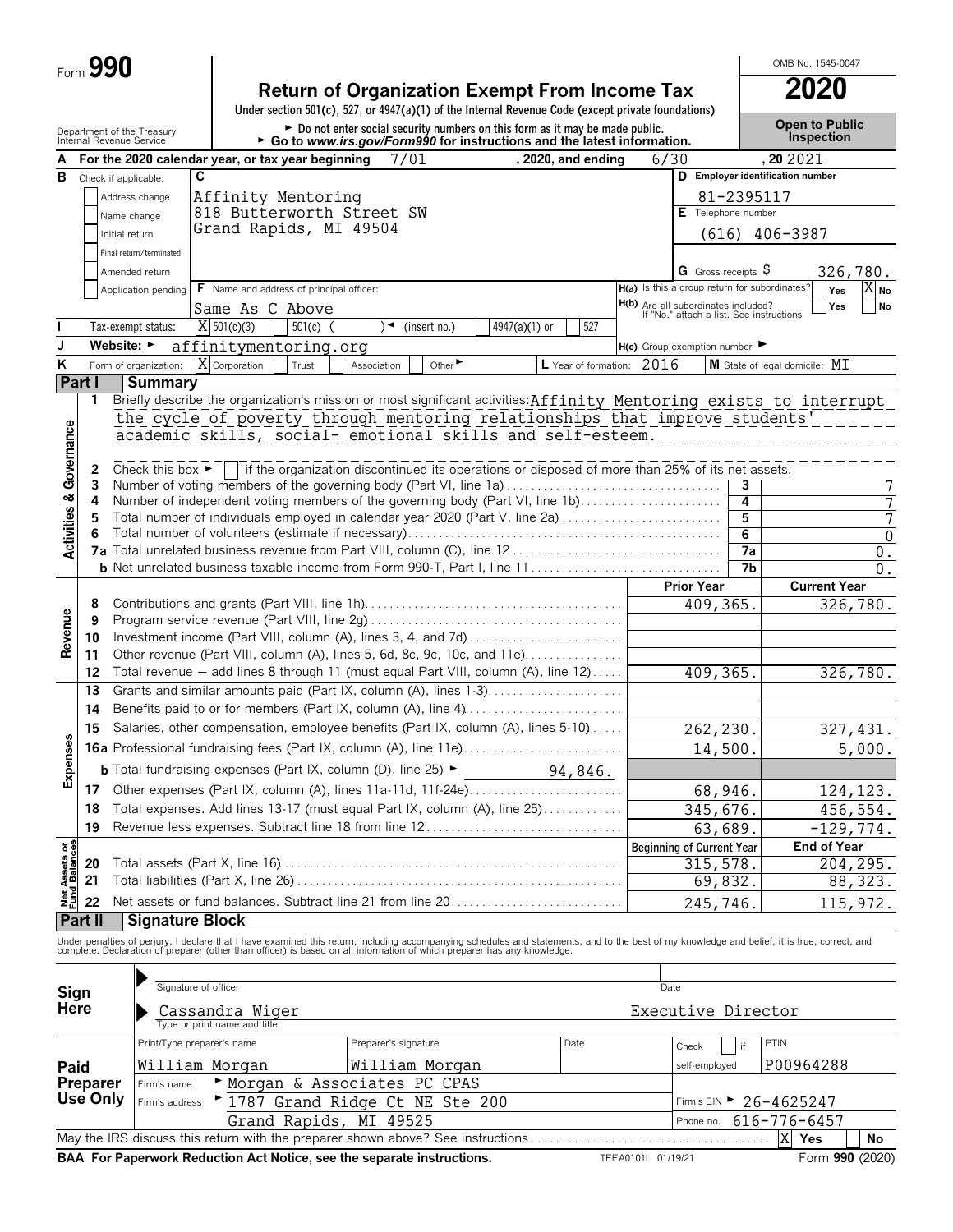| <b>Statement of Program Service Accomplishments</b><br>Part III<br>Check if Schedule O contains a response or note to any line in this Part III<br>Briefly describe the organization's mission:<br>1.<br>Affinity Mentoring exists to interrupt the cycle of poverty through mentoring<br>relationships that improve students' academic skills, social- emotional skills and<br>self-esteem.<br>Did the organization undertake any significant program services during the year which were not listed on the prior<br>2<br>If "Yes," describe these new services on Schedule O.<br>Did the organization cease conducting, or make significant changes in how it conducts, any program services?<br>3<br>If "Yes," describe these changes on Schedule O.<br>Describe the organization's program service accomplishments for each of its three largest program services, as measured by expenses.<br>4<br>Section 501(c)(3) and 501(c)(4) organizations are required to report the amount of grants and allocations to others, the total expenses,<br>and revenue, if any, for each program service reported.<br>) (Expenses \$<br>261, 260. including grants of \$<br>) (Revenue \$<br>4a (Code:<br>Affinity Mentoring provides the resources and direction for volunteer mentors to meet<br>with students at their schools for one hour once a week. Volunteer mentors provide<br>tutoring and a supportive, caring relationship with at-risk students. Significant<br>changes in attitude and behavior are seen in these children as the mentors provide<br>the emotional, social and academic support the students need to suceed. using 19<br>years of experience and comprehensive matching measures, Agginity Mentoring<br>facilitated 286 mentor-student relationships in four schools udring the year ended<br>June 30, 2020, for 6, 129 volunteer hours. In the past year, Agginity Mentoring<br>received in-kind gifts of office space valued at. This amount is excluded from<br>Revenue per IRS instructions.<br>) (Expenses \$<br>including grants of $\frac{1}{2}$<br>) (Revenue $\sqrt{5}$<br>4b (Code: | Yes<br>Yes | No<br>No |
|-----------------------------------------------------------------------------------------------------------------------------------------------------------------------------------------------------------------------------------------------------------------------------------------------------------------------------------------------------------------------------------------------------------------------------------------------------------------------------------------------------------------------------------------------------------------------------------------------------------------------------------------------------------------------------------------------------------------------------------------------------------------------------------------------------------------------------------------------------------------------------------------------------------------------------------------------------------------------------------------------------------------------------------------------------------------------------------------------------------------------------------------------------------------------------------------------------------------------------------------------------------------------------------------------------------------------------------------------------------------------------------------------------------------------------------------------------------------------------------------------------------------------------------------------------------------------------------------------------------------------------------------------------------------------------------------------------------------------------------------------------------------------------------------------------------------------------------------------------------------------------------------------------------------------------------------------------------------------------------------------------------------------------------------------------------------------------------------------------------------------|------------|----------|
|                                                                                                                                                                                                                                                                                                                                                                                                                                                                                                                                                                                                                                                                                                                                                                                                                                                                                                                                                                                                                                                                                                                                                                                                                                                                                                                                                                                                                                                                                                                                                                                                                                                                                                                                                                                                                                                                                                                                                                                                                                                                                                                       |            |          |
|                                                                                                                                                                                                                                                                                                                                                                                                                                                                                                                                                                                                                                                                                                                                                                                                                                                                                                                                                                                                                                                                                                                                                                                                                                                                                                                                                                                                                                                                                                                                                                                                                                                                                                                                                                                                                                                                                                                                                                                                                                                                                                                       |            |          |
|                                                                                                                                                                                                                                                                                                                                                                                                                                                                                                                                                                                                                                                                                                                                                                                                                                                                                                                                                                                                                                                                                                                                                                                                                                                                                                                                                                                                                                                                                                                                                                                                                                                                                                                                                                                                                                                                                                                                                                                                                                                                                                                       |            |          |
|                                                                                                                                                                                                                                                                                                                                                                                                                                                                                                                                                                                                                                                                                                                                                                                                                                                                                                                                                                                                                                                                                                                                                                                                                                                                                                                                                                                                                                                                                                                                                                                                                                                                                                                                                                                                                                                                                                                                                                                                                                                                                                                       |            |          |
|                                                                                                                                                                                                                                                                                                                                                                                                                                                                                                                                                                                                                                                                                                                                                                                                                                                                                                                                                                                                                                                                                                                                                                                                                                                                                                                                                                                                                                                                                                                                                                                                                                                                                                                                                                                                                                                                                                                                                                                                                                                                                                                       |            |          |
|                                                                                                                                                                                                                                                                                                                                                                                                                                                                                                                                                                                                                                                                                                                                                                                                                                                                                                                                                                                                                                                                                                                                                                                                                                                                                                                                                                                                                                                                                                                                                                                                                                                                                                                                                                                                                                                                                                                                                                                                                                                                                                                       |            |          |
|                                                                                                                                                                                                                                                                                                                                                                                                                                                                                                                                                                                                                                                                                                                                                                                                                                                                                                                                                                                                                                                                                                                                                                                                                                                                                                                                                                                                                                                                                                                                                                                                                                                                                                                                                                                                                                                                                                                                                                                                                                                                                                                       |            |          |
|                                                                                                                                                                                                                                                                                                                                                                                                                                                                                                                                                                                                                                                                                                                                                                                                                                                                                                                                                                                                                                                                                                                                                                                                                                                                                                                                                                                                                                                                                                                                                                                                                                                                                                                                                                                                                                                                                                                                                                                                                                                                                                                       |            |          |
|                                                                                                                                                                                                                                                                                                                                                                                                                                                                                                                                                                                                                                                                                                                                                                                                                                                                                                                                                                                                                                                                                                                                                                                                                                                                                                                                                                                                                                                                                                                                                                                                                                                                                                                                                                                                                                                                                                                                                                                                                                                                                                                       |            |          |
|                                                                                                                                                                                                                                                                                                                                                                                                                                                                                                                                                                                                                                                                                                                                                                                                                                                                                                                                                                                                                                                                                                                                                                                                                                                                                                                                                                                                                                                                                                                                                                                                                                                                                                                                                                                                                                                                                                                                                                                                                                                                                                                       |            |          |
|                                                                                                                                                                                                                                                                                                                                                                                                                                                                                                                                                                                                                                                                                                                                                                                                                                                                                                                                                                                                                                                                                                                                                                                                                                                                                                                                                                                                                                                                                                                                                                                                                                                                                                                                                                                                                                                                                                                                                                                                                                                                                                                       |            |          |
|                                                                                                                                                                                                                                                                                                                                                                                                                                                                                                                                                                                                                                                                                                                                                                                                                                                                                                                                                                                                                                                                                                                                                                                                                                                                                                                                                                                                                                                                                                                                                                                                                                                                                                                                                                                                                                                                                                                                                                                                                                                                                                                       |            |          |
|                                                                                                                                                                                                                                                                                                                                                                                                                                                                                                                                                                                                                                                                                                                                                                                                                                                                                                                                                                                                                                                                                                                                                                                                                                                                                                                                                                                                                                                                                                                                                                                                                                                                                                                                                                                                                                                                                                                                                                                                                                                                                                                       |            |          |
|                                                                                                                                                                                                                                                                                                                                                                                                                                                                                                                                                                                                                                                                                                                                                                                                                                                                                                                                                                                                                                                                                                                                                                                                                                                                                                                                                                                                                                                                                                                                                                                                                                                                                                                                                                                                                                                                                                                                                                                                                                                                                                                       |            |          |
|                                                                                                                                                                                                                                                                                                                                                                                                                                                                                                                                                                                                                                                                                                                                                                                                                                                                                                                                                                                                                                                                                                                                                                                                                                                                                                                                                                                                                                                                                                                                                                                                                                                                                                                                                                                                                                                                                                                                                                                                                                                                                                                       |            |          |
|                                                                                                                                                                                                                                                                                                                                                                                                                                                                                                                                                                                                                                                                                                                                                                                                                                                                                                                                                                                                                                                                                                                                                                                                                                                                                                                                                                                                                                                                                                                                                                                                                                                                                                                                                                                                                                                                                                                                                                                                                                                                                                                       |            |          |
|                                                                                                                                                                                                                                                                                                                                                                                                                                                                                                                                                                                                                                                                                                                                                                                                                                                                                                                                                                                                                                                                                                                                                                                                                                                                                                                                                                                                                                                                                                                                                                                                                                                                                                                                                                                                                                                                                                                                                                                                                                                                                                                       |            |          |
|                                                                                                                                                                                                                                                                                                                                                                                                                                                                                                                                                                                                                                                                                                                                                                                                                                                                                                                                                                                                                                                                                                                                                                                                                                                                                                                                                                                                                                                                                                                                                                                                                                                                                                                                                                                                                                                                                                                                                                                                                                                                                                                       |            |          |
|                                                                                                                                                                                                                                                                                                                                                                                                                                                                                                                                                                                                                                                                                                                                                                                                                                                                                                                                                                                                                                                                                                                                                                                                                                                                                                                                                                                                                                                                                                                                                                                                                                                                                                                                                                                                                                                                                                                                                                                                                                                                                                                       |            |          |
|                                                                                                                                                                                                                                                                                                                                                                                                                                                                                                                                                                                                                                                                                                                                                                                                                                                                                                                                                                                                                                                                                                                                                                                                                                                                                                                                                                                                                                                                                                                                                                                                                                                                                                                                                                                                                                                                                                                                                                                                                                                                                                                       |            |          |
|                                                                                                                                                                                                                                                                                                                                                                                                                                                                                                                                                                                                                                                                                                                                                                                                                                                                                                                                                                                                                                                                                                                                                                                                                                                                                                                                                                                                                                                                                                                                                                                                                                                                                                                                                                                                                                                                                                                                                                                                                                                                                                                       |            |          |
|                                                                                                                                                                                                                                                                                                                                                                                                                                                                                                                                                                                                                                                                                                                                                                                                                                                                                                                                                                                                                                                                                                                                                                                                                                                                                                                                                                                                                                                                                                                                                                                                                                                                                                                                                                                                                                                                                                                                                                                                                                                                                                                       |            |          |
|                                                                                                                                                                                                                                                                                                                                                                                                                                                                                                                                                                                                                                                                                                                                                                                                                                                                                                                                                                                                                                                                                                                                                                                                                                                                                                                                                                                                                                                                                                                                                                                                                                                                                                                                                                                                                                                                                                                                                                                                                                                                                                                       |            |          |
|                                                                                                                                                                                                                                                                                                                                                                                                                                                                                                                                                                                                                                                                                                                                                                                                                                                                                                                                                                                                                                                                                                                                                                                                                                                                                                                                                                                                                                                                                                                                                                                                                                                                                                                                                                                                                                                                                                                                                                                                                                                                                                                       |            |          |
|                                                                                                                                                                                                                                                                                                                                                                                                                                                                                                                                                                                                                                                                                                                                                                                                                                                                                                                                                                                                                                                                                                                                                                                                                                                                                                                                                                                                                                                                                                                                                                                                                                                                                                                                                                                                                                                                                                                                                                                                                                                                                                                       |            |          |
|                                                                                                                                                                                                                                                                                                                                                                                                                                                                                                                                                                                                                                                                                                                                                                                                                                                                                                                                                                                                                                                                                                                                                                                                                                                                                                                                                                                                                                                                                                                                                                                                                                                                                                                                                                                                                                                                                                                                                                                                                                                                                                                       |            |          |
|                                                                                                                                                                                                                                                                                                                                                                                                                                                                                                                                                                                                                                                                                                                                                                                                                                                                                                                                                                                                                                                                                                                                                                                                                                                                                                                                                                                                                                                                                                                                                                                                                                                                                                                                                                                                                                                                                                                                                                                                                                                                                                                       |            |          |
|                                                                                                                                                                                                                                                                                                                                                                                                                                                                                                                                                                                                                                                                                                                                                                                                                                                                                                                                                                                                                                                                                                                                                                                                                                                                                                                                                                                                                                                                                                                                                                                                                                                                                                                                                                                                                                                                                                                                                                                                                                                                                                                       |            |          |
|                                                                                                                                                                                                                                                                                                                                                                                                                                                                                                                                                                                                                                                                                                                                                                                                                                                                                                                                                                                                                                                                                                                                                                                                                                                                                                                                                                                                                                                                                                                                                                                                                                                                                                                                                                                                                                                                                                                                                                                                                                                                                                                       |            |          |
|                                                                                                                                                                                                                                                                                                                                                                                                                                                                                                                                                                                                                                                                                                                                                                                                                                                                                                                                                                                                                                                                                                                                                                                                                                                                                                                                                                                                                                                                                                                                                                                                                                                                                                                                                                                                                                                                                                                                                                                                                                                                                                                       |            |          |
|                                                                                                                                                                                                                                                                                                                                                                                                                                                                                                                                                                                                                                                                                                                                                                                                                                                                                                                                                                                                                                                                                                                                                                                                                                                                                                                                                                                                                                                                                                                                                                                                                                                                                                                                                                                                                                                                                                                                                                                                                                                                                                                       |            |          |
|                                                                                                                                                                                                                                                                                                                                                                                                                                                                                                                                                                                                                                                                                                                                                                                                                                                                                                                                                                                                                                                                                                                                                                                                                                                                                                                                                                                                                                                                                                                                                                                                                                                                                                                                                                                                                                                                                                                                                                                                                                                                                                                       |            |          |
|                                                                                                                                                                                                                                                                                                                                                                                                                                                                                                                                                                                                                                                                                                                                                                                                                                                                                                                                                                                                                                                                                                                                                                                                                                                                                                                                                                                                                                                                                                                                                                                                                                                                                                                                                                                                                                                                                                                                                                                                                                                                                                                       |            |          |
|                                                                                                                                                                                                                                                                                                                                                                                                                                                                                                                                                                                                                                                                                                                                                                                                                                                                                                                                                                                                                                                                                                                                                                                                                                                                                                                                                                                                                                                                                                                                                                                                                                                                                                                                                                                                                                                                                                                                                                                                                                                                                                                       |            |          |
|                                                                                                                                                                                                                                                                                                                                                                                                                                                                                                                                                                                                                                                                                                                                                                                                                                                                                                                                                                                                                                                                                                                                                                                                                                                                                                                                                                                                                                                                                                                                                                                                                                                                                                                                                                                                                                                                                                                                                                                                                                                                                                                       |            |          |
| including grants of $\beta$<br>4c (Code:<br>) (Expenses \$<br>) (Revenue \$                                                                                                                                                                                                                                                                                                                                                                                                                                                                                                                                                                                                                                                                                                                                                                                                                                                                                                                                                                                                                                                                                                                                                                                                                                                                                                                                                                                                                                                                                                                                                                                                                                                                                                                                                                                                                                                                                                                                                                                                                                           |            |          |
|                                                                                                                                                                                                                                                                                                                                                                                                                                                                                                                                                                                                                                                                                                                                                                                                                                                                                                                                                                                                                                                                                                                                                                                                                                                                                                                                                                                                                                                                                                                                                                                                                                                                                                                                                                                                                                                                                                                                                                                                                                                                                                                       |            |          |
|                                                                                                                                                                                                                                                                                                                                                                                                                                                                                                                                                                                                                                                                                                                                                                                                                                                                                                                                                                                                                                                                                                                                                                                                                                                                                                                                                                                                                                                                                                                                                                                                                                                                                                                                                                                                                                                                                                                                                                                                                                                                                                                       |            |          |
|                                                                                                                                                                                                                                                                                                                                                                                                                                                                                                                                                                                                                                                                                                                                                                                                                                                                                                                                                                                                                                                                                                                                                                                                                                                                                                                                                                                                                                                                                                                                                                                                                                                                                                                                                                                                                                                                                                                                                                                                                                                                                                                       |            |          |
|                                                                                                                                                                                                                                                                                                                                                                                                                                                                                                                                                                                                                                                                                                                                                                                                                                                                                                                                                                                                                                                                                                                                                                                                                                                                                                                                                                                                                                                                                                                                                                                                                                                                                                                                                                                                                                                                                                                                                                                                                                                                                                                       |            |          |
|                                                                                                                                                                                                                                                                                                                                                                                                                                                                                                                                                                                                                                                                                                                                                                                                                                                                                                                                                                                                                                                                                                                                                                                                                                                                                                                                                                                                                                                                                                                                                                                                                                                                                                                                                                                                                                                                                                                                                                                                                                                                                                                       |            |          |
|                                                                                                                                                                                                                                                                                                                                                                                                                                                                                                                                                                                                                                                                                                                                                                                                                                                                                                                                                                                                                                                                                                                                                                                                                                                                                                                                                                                                                                                                                                                                                                                                                                                                                                                                                                                                                                                                                                                                                                                                                                                                                                                       |            |          |
|                                                                                                                                                                                                                                                                                                                                                                                                                                                                                                                                                                                                                                                                                                                                                                                                                                                                                                                                                                                                                                                                                                                                                                                                                                                                                                                                                                                                                                                                                                                                                                                                                                                                                                                                                                                                                                                                                                                                                                                                                                                                                                                       |            |          |
|                                                                                                                                                                                                                                                                                                                                                                                                                                                                                                                                                                                                                                                                                                                                                                                                                                                                                                                                                                                                                                                                                                                                                                                                                                                                                                                                                                                                                                                                                                                                                                                                                                                                                                                                                                                                                                                                                                                                                                                                                                                                                                                       |            |          |
|                                                                                                                                                                                                                                                                                                                                                                                                                                                                                                                                                                                                                                                                                                                                                                                                                                                                                                                                                                                                                                                                                                                                                                                                                                                                                                                                                                                                                                                                                                                                                                                                                                                                                                                                                                                                                                                                                                                                                                                                                                                                                                                       |            |          |
|                                                                                                                                                                                                                                                                                                                                                                                                                                                                                                                                                                                                                                                                                                                                                                                                                                                                                                                                                                                                                                                                                                                                                                                                                                                                                                                                                                                                                                                                                                                                                                                                                                                                                                                                                                                                                                                                                                                                                                                                                                                                                                                       |            |          |
|                                                                                                                                                                                                                                                                                                                                                                                                                                                                                                                                                                                                                                                                                                                                                                                                                                                                                                                                                                                                                                                                                                                                                                                                                                                                                                                                                                                                                                                                                                                                                                                                                                                                                                                                                                                                                                                                                                                                                                                                                                                                                                                       |            |          |
| 4d Other program services (Describe on Schedule O.)                                                                                                                                                                                                                                                                                                                                                                                                                                                                                                                                                                                                                                                                                                                                                                                                                                                                                                                                                                                                                                                                                                                                                                                                                                                                                                                                                                                                                                                                                                                                                                                                                                                                                                                                                                                                                                                                                                                                                                                                                                                                   |            |          |
| ) (Revenue $\frac{1}{2}$<br>\$<br>including grants of<br>(Expenses<br>Ş                                                                                                                                                                                                                                                                                                                                                                                                                                                                                                                                                                                                                                                                                                                                                                                                                                                                                                                                                                                                                                                                                                                                                                                                                                                                                                                                                                                                                                                                                                                                                                                                                                                                                                                                                                                                                                                                                                                                                                                                                                               |            |          |
| 4 e Total program service expenses ▶<br>261,260.                                                                                                                                                                                                                                                                                                                                                                                                                                                                                                                                                                                                                                                                                                                                                                                                                                                                                                                                                                                                                                                                                                                                                                                                                                                                                                                                                                                                                                                                                                                                                                                                                                                                                                                                                                                                                                                                                                                                                                                                                                                                      |            |          |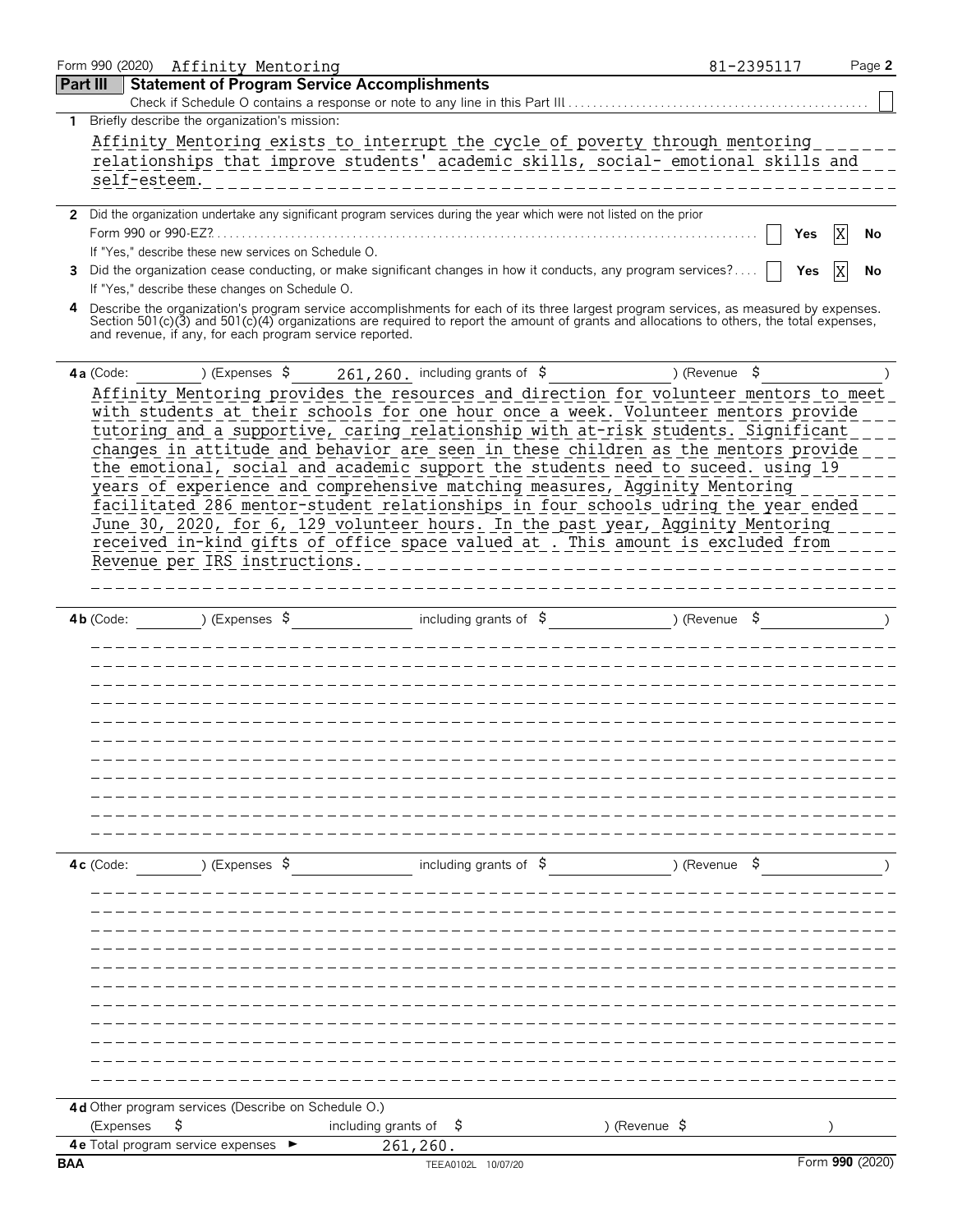|            | <b>Checklist of Required Schedules</b><br>Part IV                                                                                                                                                                                                   |                     |     |                 |
|------------|-----------------------------------------------------------------------------------------------------------------------------------------------------------------------------------------------------------------------------------------------------|---------------------|-----|-----------------|
|            | Is the organization described in section 501(c)(3) or 4947(a)(1) (other than a private foundation)? If 'Yes,' complete                                                                                                                              |                     | Yes | No              |
|            |                                                                                                                                                                                                                                                     | 1                   | X   |                 |
| 2<br>3     | Is the organization required to complete Schedule B, Schedule of Contributors See instructions?<br>Did the organization engage in direct or indirect political campaign activities on behalf of or in opposition to candidates                      | $\overline{2}$<br>3 | X   | X               |
|            | Section 501(c)(3) organizations. Did the organization engage in lobbying activities, or have a section 501(h) election in effect during the tax year? If 'Yes,' complete Schedule C, Part II                                                        | 4                   |     | X               |
| 5.         | Is the organization a section 501(c)(4), 501(c)(5), or 501(c)(6) organization that receives membership dues, assessments, or similar amounts as defined in Revenue Procedure 98-19? If 'Yes,' complete Schedule C, Part III                         | 5                   |     | X               |
| 6          | Did the organization maintain any donor advised funds or any similar funds or accounts for which donors have the right<br>to provide advice on the distribution or investment of amounts in such funds or accounts? If 'Yes,' complete Schedule D,  | 6                   |     | X               |
| 7          | Did the organization receive or hold a conservation easement, including easements to preserve open space, the<br>environment, historic land areas, or historic structures? If 'Yes,' complete Schedule D, Part II.                                  | $\overline{7}$      |     | X               |
| 8          | Did the organization maintain collections of works of art, historical treasures, or other similar assets? If 'Yes,'                                                                                                                                 | 8                   |     | X               |
| 9          | Did the organization report an amount in Part X, line 21, for escrow or custodial account liability, serve as a custodian<br>for amounts not listed in Part X; or provide credit counseling, debt management, credit repair, or debt negotiation    | 9                   |     | X               |
| 10         | Did the organization, directly or through a related organization, hold assets in donor-restricted endowments                                                                                                                                        | 10                  |     | X               |
| 11         | If the organization's answer to any of the following questions is 'Yes', then complete Schedule D, Parts VI, VII, VIII, IX,<br>or X as applicable.                                                                                                  |                     |     |                 |
|            | a Did the organization report an amount for land, buildings, and equipment in Part X, line 10? If 'Yes,' complete Schedule                                                                                                                          | 11 a                |     | X               |
|            | <b>b</b> Did the organization report an amount for investments – other securities in Part X, line 12, that is 5% or more of its total                                                                                                               | 11 <sub>b</sub>     |     | X               |
|            | c Did the organization report an amount for investments - program related in Part X, line 13, that is 5% or more of its total                                                                                                                       | 11c                 |     | X               |
|            | d Did the organization report an amount for other assets in Part X, line 15, that is 5% or more of its total assets reported                                                                                                                        | 11d                 | Χ   |                 |
|            | e Did the organization report an amount for other liabilities in Part X, line 25? If 'Yes,' complete Schedule D, Part X                                                                                                                             | 11e                 |     | X               |
|            | f Did the organization's separate or consolidated financial statements for the tax year include a footnote that addresses<br>the organization's liability for uncertain tax positions under FIN 48 (ASC 740)? If 'Yes,' complete Schedule D, Part X | 11f                 |     | X               |
|            | 12 a Did the organization obtain separate, independent audited financial statements for the tax year? If 'Yes,' complete                                                                                                                            | 12a                 |     | X               |
|            | <b>b</b> Was the organization included in consolidated, independent audited financial statements for the tax year? If 'Yes,' and<br>if the organization answered 'No' to line 12a, then completing Schedule D, Parts XI and XII is optional         | 12 <sub>b</sub>     |     | X               |
|            |                                                                                                                                                                                                                                                     | 13                  |     | X               |
|            | 14a Did the organization maintain an office, employees, or agents outside of the United States?                                                                                                                                                     | 14a                 |     | X               |
|            | <b>b</b> Did the organization have aggregate revenues or expenses of more than \$10,000 from grantmaking, fundraising,<br>business, investment, and program service activities outside the United States, or aggregate foreign investments valued   | 14b                 |     | X               |
|            | 15 Did the organization report on Part IX, column (A), line 3, more than \$5,000 of grants or other assistance to or for any                                                                                                                        | 15                  |     | X               |
|            | 16 Did the organization report on Part IX, column (A), line 3, more than \$5,000 of aggregate grants or other assistance to<br>or for foreign individuals? If 'Yes,' complete Schedule F, Parts III and IV                                          | 16                  |     | X               |
|            | 17 Did the organization report a total of more than \$15,000 of expenses for professional fundraising services on Part IX,<br>column (A), lines 6 and 11e? If 'Yes,' complete Schedule G, Part I See instructions                                   | <b>17</b>           |     | Χ               |
|            | 18 Did the organization report more than \$15,000 total of fundraising event gross income and contributions on Part VIII,                                                                                                                           | 18                  |     | X               |
|            | 19 Did the organization report more than \$15,000 of gross income from gaming activities on Part VIII, line 9a? If 'Yes,'                                                                                                                           | 19                  |     | X               |
|            |                                                                                                                                                                                                                                                     | 20a                 |     | X               |
|            | <b>b</b> If 'Yes' to line 20a, did the organization attach a copy of its audited financial statements to this return?                                                                                                                               | 20 <sub>b</sub>     |     |                 |
|            | 21 Did the organization report more than \$5,000 of grants or other assistance to any domestic organization or                                                                                                                                      | 21                  |     | X               |
| <b>BAA</b> | TEEA0103L 10/07/20                                                                                                                                                                                                                                  |                     |     | Form 990 (2020) |

|  | Form 990 (2020) | Mentorina<br>.<br>AIIINIU<br>- 72 |  | $-2205117$<br>2001 L<br>ັັ | Page - |
|--|-----------------|-----------------------------------|--|----------------------------|--------|
|--|-----------------|-----------------------------------|--|----------------------------|--------|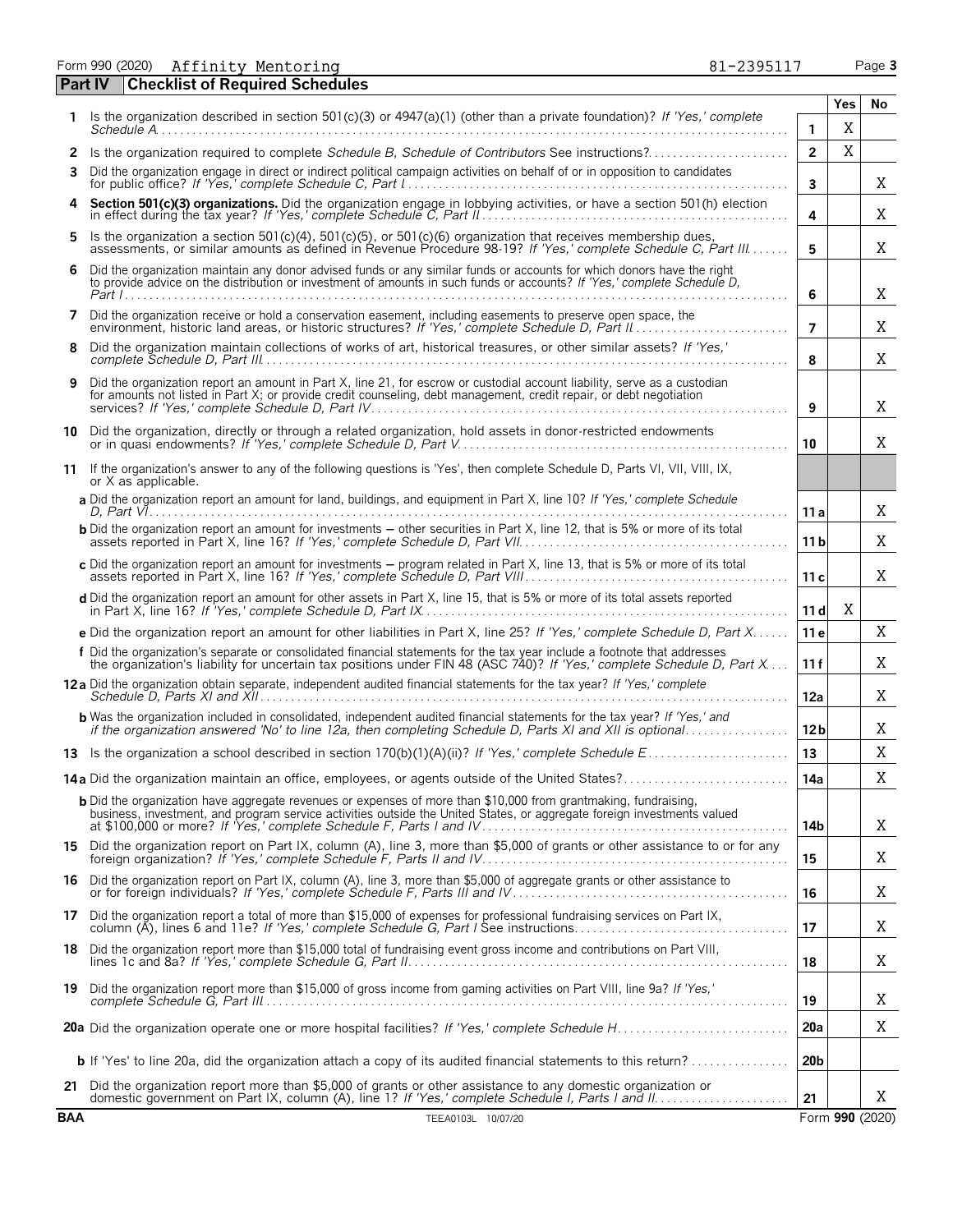Form 990 (2020) Affinity Mentoring **1992 12:20 Page 4** (2020) B1-2395117 Page 4

|            |                                                                                                                                                                                                                                                                                                                                          |                 | Yes                     | No              |
|------------|------------------------------------------------------------------------------------------------------------------------------------------------------------------------------------------------------------------------------------------------------------------------------------------------------------------------------------------|-----------------|-------------------------|-----------------|
|            | 22 Did the organization report more than \$5,000 of grants or other assistance to or for domestic individuals on Part IX,                                                                                                                                                                                                                | 22              |                         | X               |
|            | 23 Did the organization answer 'Yes' to Part VII, Section A, line 3, 4, or 5 about compensation of the organization's current<br>and former officers, directors, trustees, key employees, and highest compensated employees? If 'Yes,' complete                                                                                          | 23              |                         | X               |
|            | 24 a Did the organization have a tax-exempt bond issue with an outstanding principal amount of more than \$100,000 as of<br>the last day of the year, that was issued after December 31, 2002? If 'Yes,' answer lines 24b through 24d and                                                                                                | 24a             |                         | X               |
|            | <b>b</b> Did the organization invest any proceeds of tax-exempt bonds beyond a temporary period exception?                                                                                                                                                                                                                               | 24b             |                         |                 |
|            | c Did the organization maintain an escrow account other than a refunding escrow at any time during the year to defease                                                                                                                                                                                                                   | 24c             |                         |                 |
|            | d Did the organization act as an 'on behalf of' issuer for bonds outstanding at any time during the year?                                                                                                                                                                                                                                | 24d             |                         |                 |
|            | 25 a Section 501(c)(3), 501(c)(4), and 501(c)(29) organizations. Did the organization engage in an excess benefit                                                                                                                                                                                                                        | 25a             |                         | Χ               |
|            | <b>b</b> Is the organization aware that it engaged in an excess benefit transaction with a disqualified person in a prior year, and<br>that the transaction has not been reported on any of the organization's prior Forms 990 or 990-EZ? If 'Yes,' complete                                                                             | 25b             |                         | Χ               |
|            | 26 Did the organization report any amount on Part X, line 5 or 22, for receivables from or payables to any current or<br>former officer, director, trustee, key employee, creator or founder, substantial contributor, or 35% controlled entity<br>or family member of any of these persons? If 'Yes,' complete Schedule L, Part II      | 26              |                         | X               |
|            | 27 Did the organization provide a grant or other assistance to any current or former officer, director, trustee, key<br>employee, creator or founder, substantial contributor or employee thereof, a grant selection committee<br>member, or to a 35% controlled entity (including an employee thereof) or family member of any of these | 27              |                         | Χ               |
|            | 28 Was the organization a party to a business transaction with one of the following parties (see Schedule L, Part IV<br>instructions, for applicable filing thresholds, conditions, and exceptions):                                                                                                                                     |                 |                         |                 |
|            | a A current or former officer, director, trustee, key employee, creator or founder, or substantial contributor? If                                                                                                                                                                                                                       | 28a             |                         | Χ               |
|            |                                                                                                                                                                                                                                                                                                                                          | 28 <sub>b</sub> |                         | Χ               |
|            | c A 35% controlled entity of one or more individuals and/or organizations described in lines 28a or 28b? If                                                                                                                                                                                                                              | 28c             |                         | X               |
| 29         | Did the organization receive more than \$25,000 in non-cash contributions? If 'Yes,' complete Schedule M                                                                                                                                                                                                                                 | 29              | $\overline{\mathrm{X}}$ |                 |
| 30         | Did the organization receive contributions of art, historical treasures, or other similar assets, or qualified conservation                                                                                                                                                                                                              | 30              |                         | X               |
| 31.        | Did the organization liquidate, terminate, or dissolve and cease operations? If 'Yes,' complete Schedule N, Part I                                                                                                                                                                                                                       | 31              |                         | $\overline{X}$  |
|            | 32 Did the organization sell, exchange, dispose of, or transfer more than 25% of its net assets? If 'Yes,' complete                                                                                                                                                                                                                      | 32              |                         | X               |
| 33         | Did the organization own 100% of an entity disregarded as separate from the organization under Regulations sections                                                                                                                                                                                                                      | 33              |                         | X               |
|            | 34 Was the organization related to any tax-exempt or taxable entity? If 'Yes,' complete Schedule R, Part II, III, or IV,                                                                                                                                                                                                                 | 34              |                         | X               |
|            |                                                                                                                                                                                                                                                                                                                                          | 35a             |                         | $\overline{X}$  |
|            | <b>b</b> If 'Yes' to line 35a, did the organization receive any payment from or engage in any transaction with a controlled entity within the meaning of section 512(b)(13)? If 'Yes,' complete Schedule R, Part V, line 2                                                                                                               | 35 <sub>b</sub> |                         |                 |
| 36 -       | Section 501(c)(3) organizations. Did the organization make any transfers to an exempt non-charitable related                                                                                                                                                                                                                             | 36              |                         | Χ               |
|            | 37 Did the organization conduct more than 5% of its activities through an entity that is not a related organization and that is treated as a partnership for federal income tax purposes? If 'Yes,' complete Schedule R, Part                                                                                                            | 37              |                         | Χ               |
| 38         | Did the organization complete Schedule O and provide explanations in Schedule O for Part VI, lines 11b and 19?                                                                                                                                                                                                                           | 38              | X                       |                 |
|            | Part V Statements Regarding Other IRS Filings and Tax Compliance                                                                                                                                                                                                                                                                         |                 |                         |                 |
|            |                                                                                                                                                                                                                                                                                                                                          |                 | Yes                     | No              |
|            | 1a Enter the number reported in Box 3 of Form 1096. Enter -0- if not applicable<br>1 a<br>2<br><b>b</b> Enter the number of Forms W-2G included in line 1a. Enter -0- if not applicable<br>1 <sub>b</sub><br>$\Omega$                                                                                                                    |                 |                         |                 |
|            | c Did the organization comply with backup withholding rules for reportable payments to vendors and reportable qaming                                                                                                                                                                                                                     | 1 с             | Χ                       |                 |
| <b>BAA</b> | TEEA0104L 10/07/20                                                                                                                                                                                                                                                                                                                       |                 |                         | Form 990 (2020) |

| FORM 990 (2020) ALLINITY MENTOLING |  |  |                                                            |
|------------------------------------|--|--|------------------------------------------------------------|
|                                    |  |  | <b>Part IV Checklist of Required Schedules</b> (continued) |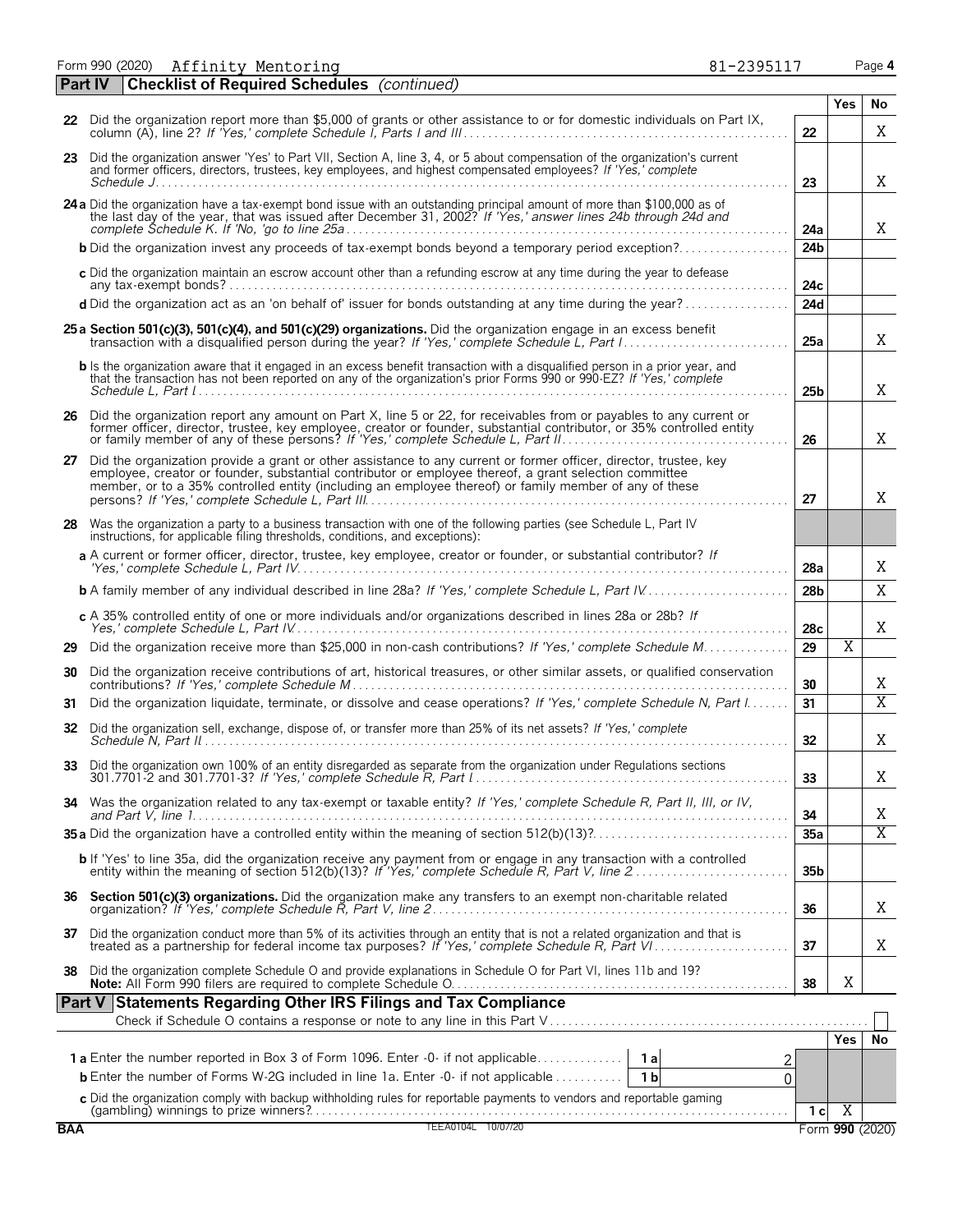|               | Form 990 (2020)<br>Affinity Mentoring<br>81-2395117                                                                                                                                                                            |                 |     | Page 5 |
|---------------|--------------------------------------------------------------------------------------------------------------------------------------------------------------------------------------------------------------------------------|-----------------|-----|--------|
| <b>Part V</b> | Statements Regarding Other IRS Filings and Tax Compliance (continued)                                                                                                                                                          |                 |     |        |
|               |                                                                                                                                                                                                                                |                 | Yes | No.    |
|               | 2a Enter the number of employees reported on Form W-3, Transmittal of Wage and Tax State-                                                                                                                                      |                 |     |        |
|               | ments, filed for the calendar year ending with or within the year covered by this return<br>2a<br><b>b</b> If at least one is reported on line 2a, did the organization file all required federal employment tax returns?      |                 | Χ   |        |
|               | Note: If the sum of lines 1a and 2a is greater than 250, you may be required to e-file (see instructions)                                                                                                                      | 2 <sub>b</sub>  |     |        |
|               | 3a Did the organization have unrelated business gross income of \$1,000 or more during the year?                                                                                                                               | 3a              |     | X      |
|               |                                                                                                                                                                                                                                | 3 <sub>b</sub>  |     |        |
|               |                                                                                                                                                                                                                                |                 |     |        |
|               | 4 a At any time during the calendar year, did the organization have an interest in, or a signature or other authority over, a financial account in a foreign country (such as a bank account, securities account, or other fin | 4a              |     | X      |
|               | <b>b</b> If 'Yes,' enter the name of the foreign country<br>See instructions for filing requirements for FinCEN Form 114, Report of Foreign Bank and Financial Accounts (FBAR).                                                |                 |     |        |
|               | <b>5a</b> Was the organization a party to a prohibited tax shelter transaction at any time during the tax year?                                                                                                                | 5a              |     | Χ      |
|               | <b>b</b> Did any taxable party notify the organization that it was or is a party to a prohibited tax shelter transaction?                                                                                                      | 5 b             |     | X      |
|               |                                                                                                                                                                                                                                | 5 c             |     |        |
|               |                                                                                                                                                                                                                                |                 |     |        |
|               | 6 a Does the organization have annual gross receipts that are normally greater than \$100,000, and did the organization solicit any contributions that were not tax deductible as charitable contributions?                    | 6a              |     | X      |
|               | b If 'Yes,' did the organization include with every solicitation an express statement that such contributions or gifts were                                                                                                    | 6b              |     |        |
|               | 7 Organizations that may receive deductible contributions under section 170(c).                                                                                                                                                |                 |     |        |
|               | a Did the organization receive a payment in excess of \$75 made partly as a contribution and partly for goods and                                                                                                              |                 |     |        |
|               |                                                                                                                                                                                                                                | <b>7a</b>       |     | X      |
|               |                                                                                                                                                                                                                                | 7 <sub>b</sub>  |     |        |
|               | c Did the organization sell, exchange, or otherwise dispose of tangible personal property for which it was required to file                                                                                                    | 7 с             |     | X      |
|               |                                                                                                                                                                                                                                |                 |     |        |
|               | e Did the organization receive any funds, directly or indirectly, to pay premiums on a personal benefit contract?                                                                                                              | <b>7e</b>       |     | Χ      |
|               | f Did the organization, during the year, pay premiums, directly or indirectly, on a personal benefit contract?                                                                                                                 | 7f              |     | Χ      |
|               | g If the organization received a contribution of qualified intellectual property, did the organization file Form 8899                                                                                                          |                 |     |        |
|               |                                                                                                                                                                                                                                | 7 <sub>q</sub>  |     |        |
|               | h If the organization received a contribution of cars, boats, airplanes, or other vehicles, did the organization file a                                                                                                        | 7 h             |     |        |
| 8.            | Sponsoring organizations maintaining donor advised funds. Did a donor advised fund maintained by the sponsoring                                                                                                                |                 |     |        |
|               |                                                                                                                                                                                                                                | 8               |     |        |
| 9             | Sponsoring organizations maintaining donor advised funds.                                                                                                                                                                      |                 |     |        |
|               | a Did the sponsoring organization make any taxable distributions under section 4966?                                                                                                                                           | 9a              |     |        |
|               | <b>b</b> Did the sponsoring organization make a distribution to a donor, donor advisor, or related person?                                                                                                                     | 9 b             |     |        |
|               | 10 Section 501(c)(7) organizations. Enter:                                                                                                                                                                                     |                 |     |        |
|               | a Initiation fees and capital contributions included on Part VIII, line 12<br>10a                                                                                                                                              |                 |     |        |
|               | <b>b</b> Gross receipts, included on Form 990, Part VIII, line 12, for public use of club facilities<br>10 <sub>b</sub>                                                                                                        |                 |     |        |
|               | 11 Section 501(c)(12) organizations. Enter:                                                                                                                                                                                    |                 |     |        |
|               | 11a                                                                                                                                                                                                                            |                 |     |        |
|               | <b>b</b> Gross income from other sources (Do not net amounts due or paid to other sources<br>11 b                                                                                                                              |                 |     |        |
|               | 12a Section 4947(a)(1) non-exempt charitable trusts. Is the organization filing Form 990 in lieu of Form 1041?                                                                                                                 | 12a             |     |        |
|               | <b>b</b> If 'Yes,' enter the amount of tax-exempt interest received or accrued during the year<br>12 <sub>b</sub>                                                                                                              |                 |     |        |
|               | 13 Section 501(c)(29) qualified nonprofit health insurance issuers.                                                                                                                                                            |                 |     |        |
|               |                                                                                                                                                                                                                                | 13a             |     |        |
|               | <b>Note:</b> See the instructions for additional information the organization must report on Schedule O.                                                                                                                       |                 |     |        |
|               | <b>b</b> Enter the amount of reserves the organization is required to maintain by the states in                                                                                                                                |                 |     |        |
|               | 13 <sub>b</sub>                                                                                                                                                                                                                |                 |     |        |
|               | 13c                                                                                                                                                                                                                            |                 |     |        |
|               | 14a Did the organization receive any payments for indoor tanning services during the tax year?                                                                                                                                 | 14 a            |     | Χ      |
|               | b If 'Yes,' has it filed a Form 720 to report these payments? If 'No,' provide an explanation on Schedule O                                                                                                                    | 14 b            |     |        |
|               | 15 Is the organization subject to the section 4960 tax on payment(s) of more than \$1,000,000 in remuneration or                                                                                                               |                 |     |        |
|               |                                                                                                                                                                                                                                | 15              |     | Χ      |
|               | If 'Yes,' see instructions and file Form 4720, Schedule N.                                                                                                                                                                     |                 |     |        |
|               | 16 Is the organization an educational institution subject to the section 4968 excise tax on net investment income?                                                                                                             | 16              |     | Χ      |
|               | If 'Yes,' complete Form 4720, Schedule O.                                                                                                                                                                                      |                 |     |        |
| <b>BAA</b>    | TEEA0105L 10/07/20                                                                                                                                                                                                             | Form 990 (2020) |     |        |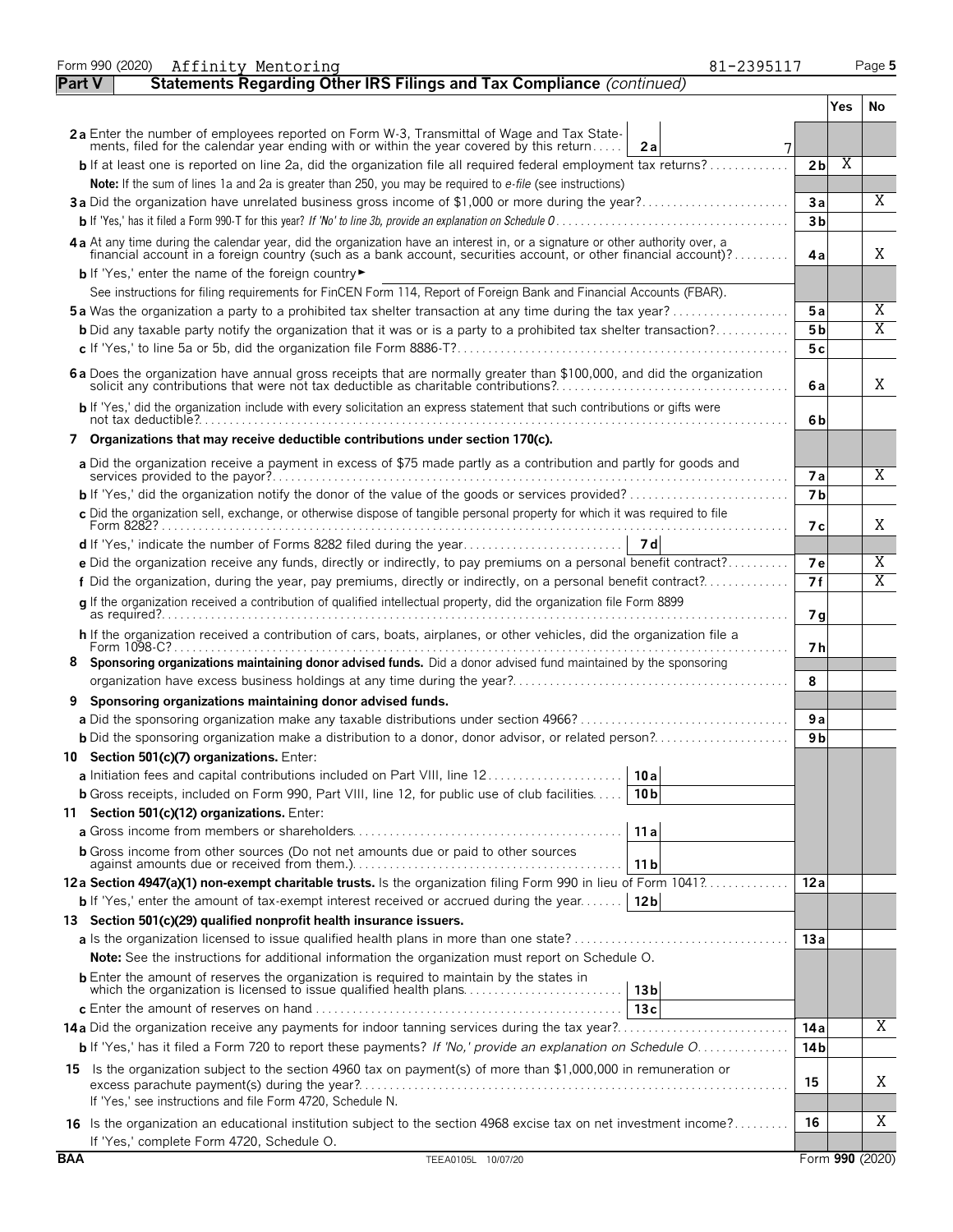| 5<br>6<br>8 | of the governing body, or if the governing body delegated broad<br>authority to an executive committee or similar committee, explain on Schedule O.<br><b>b</b> Enter the number of voting members included on line 1a, above, who are independent   1b<br>2 Did any officer, director, trustee, or key employee have a family relationship or a business relationship with any other<br>Did the organization delegate control over management duties customarily performed by or under the direct supervision<br>of officers, directors, trustees, or key employees to a management company or other person?<br>Did the organization make any significant changes to its governing documents<br>Did the organization become aware during the year of a significant diversion of the organization's assets?<br>7a Did the organization have members, stockholders, or other persons who had the power to elect or appoint one or more<br><b>b</b> Are any governance decisions of the organization reserved to (or subject to approval by) members,<br>Did the organization contemporaneously document the meetings held or written actions undertaken during the year by<br>the following:<br>Is there any officer, director, trustee, or key employee listed in Part VII, Section A, who cannot be reached at the<br>organization's mailing address? If 'Yes,' provide the names and addresses on Schedule Q<br>Section B. Policies (This Section B requests information about policies not required by the Internal Revenue Code.)<br>b If 'Yes,' did the organization have written policies and procedures governing the activities of such chapters, affiliates, and branches to ensure their<br><b>b</b> Describe in Schedule O the process, if any, used by the organization to review this Form 990. See Schedule O | 7                             | $\overline{2}$<br>3<br>4<br>5<br>6<br>7 a<br>7 b<br><b>8a</b><br>8 <sub>b</sub><br>9<br>10a<br>10 <sub>b</sub><br>11a | $\overline{X}$<br>Yes I<br>Χ | Χ<br>Χ<br>Χ<br>$\overline{X}$<br>$\overline{X}$<br>X<br>X<br>Χ<br>X<br>No<br>X |
|-------------|-----------------------------------------------------------------------------------------------------------------------------------------------------------------------------------------------------------------------------------------------------------------------------------------------------------------------------------------------------------------------------------------------------------------------------------------------------------------------------------------------------------------------------------------------------------------------------------------------------------------------------------------------------------------------------------------------------------------------------------------------------------------------------------------------------------------------------------------------------------------------------------------------------------------------------------------------------------------------------------------------------------------------------------------------------------------------------------------------------------------------------------------------------------------------------------------------------------------------------------------------------------------------------------------------------------------------------------------------------------------------------------------------------------------------------------------------------------------------------------------------------------------------------------------------------------------------------------------------------------------------------------------------------------------------------------------------------------------------------------------------------------------------------------------------------------------------------|-------------------------------|-----------------------------------------------------------------------------------------------------------------------|------------------------------|--------------------------------------------------------------------------------|
|             |                                                                                                                                                                                                                                                                                                                                                                                                                                                                                                                                                                                                                                                                                                                                                                                                                                                                                                                                                                                                                                                                                                                                                                                                                                                                                                                                                                                                                                                                                                                                                                                                                                                                                                                                                                                                                             |                               |                                                                                                                       |                              |                                                                                |
|             |                                                                                                                                                                                                                                                                                                                                                                                                                                                                                                                                                                                                                                                                                                                                                                                                                                                                                                                                                                                                                                                                                                                                                                                                                                                                                                                                                                                                                                                                                                                                                                                                                                                                                                                                                                                                                             |                               |                                                                                                                       |                              |                                                                                |
|             |                                                                                                                                                                                                                                                                                                                                                                                                                                                                                                                                                                                                                                                                                                                                                                                                                                                                                                                                                                                                                                                                                                                                                                                                                                                                                                                                                                                                                                                                                                                                                                                                                                                                                                                                                                                                                             |                               |                                                                                                                       |                              |                                                                                |
|             |                                                                                                                                                                                                                                                                                                                                                                                                                                                                                                                                                                                                                                                                                                                                                                                                                                                                                                                                                                                                                                                                                                                                                                                                                                                                                                                                                                                                                                                                                                                                                                                                                                                                                                                                                                                                                             |                               |                                                                                                                       |                              |                                                                                |
|             |                                                                                                                                                                                                                                                                                                                                                                                                                                                                                                                                                                                                                                                                                                                                                                                                                                                                                                                                                                                                                                                                                                                                                                                                                                                                                                                                                                                                                                                                                                                                                                                                                                                                                                                                                                                                                             |                               |                                                                                                                       |                              |                                                                                |
|             |                                                                                                                                                                                                                                                                                                                                                                                                                                                                                                                                                                                                                                                                                                                                                                                                                                                                                                                                                                                                                                                                                                                                                                                                                                                                                                                                                                                                                                                                                                                                                                                                                                                                                                                                                                                                                             |                               |                                                                                                                       |                              |                                                                                |
|             |                                                                                                                                                                                                                                                                                                                                                                                                                                                                                                                                                                                                                                                                                                                                                                                                                                                                                                                                                                                                                                                                                                                                                                                                                                                                                                                                                                                                                                                                                                                                                                                                                                                                                                                                                                                                                             |                               |                                                                                                                       |                              |                                                                                |
|             |                                                                                                                                                                                                                                                                                                                                                                                                                                                                                                                                                                                                                                                                                                                                                                                                                                                                                                                                                                                                                                                                                                                                                                                                                                                                                                                                                                                                                                                                                                                                                                                                                                                                                                                                                                                                                             |                               |                                                                                                                       |                              |                                                                                |
|             |                                                                                                                                                                                                                                                                                                                                                                                                                                                                                                                                                                                                                                                                                                                                                                                                                                                                                                                                                                                                                                                                                                                                                                                                                                                                                                                                                                                                                                                                                                                                                                                                                                                                                                                                                                                                                             |                               |                                                                                                                       |                              |                                                                                |
|             |                                                                                                                                                                                                                                                                                                                                                                                                                                                                                                                                                                                                                                                                                                                                                                                                                                                                                                                                                                                                                                                                                                                                                                                                                                                                                                                                                                                                                                                                                                                                                                                                                                                                                                                                                                                                                             |                               |                                                                                                                       |                              |                                                                                |
|             |                                                                                                                                                                                                                                                                                                                                                                                                                                                                                                                                                                                                                                                                                                                                                                                                                                                                                                                                                                                                                                                                                                                                                                                                                                                                                                                                                                                                                                                                                                                                                                                                                                                                                                                                                                                                                             |                               |                                                                                                                       |                              |                                                                                |
|             |                                                                                                                                                                                                                                                                                                                                                                                                                                                                                                                                                                                                                                                                                                                                                                                                                                                                                                                                                                                                                                                                                                                                                                                                                                                                                                                                                                                                                                                                                                                                                                                                                                                                                                                                                                                                                             |                               |                                                                                                                       |                              |                                                                                |
|             |                                                                                                                                                                                                                                                                                                                                                                                                                                                                                                                                                                                                                                                                                                                                                                                                                                                                                                                                                                                                                                                                                                                                                                                                                                                                                                                                                                                                                                                                                                                                                                                                                                                                                                                                                                                                                             |                               |                                                                                                                       |                              |                                                                                |
|             |                                                                                                                                                                                                                                                                                                                                                                                                                                                                                                                                                                                                                                                                                                                                                                                                                                                                                                                                                                                                                                                                                                                                                                                                                                                                                                                                                                                                                                                                                                                                                                                                                                                                                                                                                                                                                             |                               |                                                                                                                       |                              |                                                                                |
|             |                                                                                                                                                                                                                                                                                                                                                                                                                                                                                                                                                                                                                                                                                                                                                                                                                                                                                                                                                                                                                                                                                                                                                                                                                                                                                                                                                                                                                                                                                                                                                                                                                                                                                                                                                                                                                             |                               |                                                                                                                       |                              |                                                                                |
|             |                                                                                                                                                                                                                                                                                                                                                                                                                                                                                                                                                                                                                                                                                                                                                                                                                                                                                                                                                                                                                                                                                                                                                                                                                                                                                                                                                                                                                                                                                                                                                                                                                                                                                                                                                                                                                             |                               |                                                                                                                       |                              |                                                                                |
|             |                                                                                                                                                                                                                                                                                                                                                                                                                                                                                                                                                                                                                                                                                                                                                                                                                                                                                                                                                                                                                                                                                                                                                                                                                                                                                                                                                                                                                                                                                                                                                                                                                                                                                                                                                                                                                             |                               |                                                                                                                       |                              |                                                                                |
|             |                                                                                                                                                                                                                                                                                                                                                                                                                                                                                                                                                                                                                                                                                                                                                                                                                                                                                                                                                                                                                                                                                                                                                                                                                                                                                                                                                                                                                                                                                                                                                                                                                                                                                                                                                                                                                             |                               |                                                                                                                       |                              |                                                                                |
|             |                                                                                                                                                                                                                                                                                                                                                                                                                                                                                                                                                                                                                                                                                                                                                                                                                                                                                                                                                                                                                                                                                                                                                                                                                                                                                                                                                                                                                                                                                                                                                                                                                                                                                                                                                                                                                             |                               |                                                                                                                       |                              |                                                                                |
|             |                                                                                                                                                                                                                                                                                                                                                                                                                                                                                                                                                                                                                                                                                                                                                                                                                                                                                                                                                                                                                                                                                                                                                                                                                                                                                                                                                                                                                                                                                                                                                                                                                                                                                                                                                                                                                             |                               |                                                                                                                       |                              |                                                                                |
|             |                                                                                                                                                                                                                                                                                                                                                                                                                                                                                                                                                                                                                                                                                                                                                                                                                                                                                                                                                                                                                                                                                                                                                                                                                                                                                                                                                                                                                                                                                                                                                                                                                                                                                                                                                                                                                             |                               | 12a                                                                                                                   | Χ                            |                                                                                |
|             | <b>b</b> Were officers, directors, or trustees, and key employees required to disclose annually interests that could give rise                                                                                                                                                                                                                                                                                                                                                                                                                                                                                                                                                                                                                                                                                                                                                                                                                                                                                                                                                                                                                                                                                                                                                                                                                                                                                                                                                                                                                                                                                                                                                                                                                                                                                              |                               | 12 <sub>b</sub>                                                                                                       | Χ                            |                                                                                |
|             | c Did the organization regularly and consistently monitor and enforce compliance with the policy? If 'Yes,' describe in                                                                                                                                                                                                                                                                                                                                                                                                                                                                                                                                                                                                                                                                                                                                                                                                                                                                                                                                                                                                                                                                                                                                                                                                                                                                                                                                                                                                                                                                                                                                                                                                                                                                                                     |                               | 12c                                                                                                                   | Χ                            |                                                                                |
|             |                                                                                                                                                                                                                                                                                                                                                                                                                                                                                                                                                                                                                                                                                                                                                                                                                                                                                                                                                                                                                                                                                                                                                                                                                                                                                                                                                                                                                                                                                                                                                                                                                                                                                                                                                                                                                             |                               | 13                                                                                                                    | $\overline{\mathbf{X}}$      |                                                                                |
|             |                                                                                                                                                                                                                                                                                                                                                                                                                                                                                                                                                                                                                                                                                                                                                                                                                                                                                                                                                                                                                                                                                                                                                                                                                                                                                                                                                                                                                                                                                                                                                                                                                                                                                                                                                                                                                             |                               | 14                                                                                                                    | $\overline{\mathrm{X}}$      |                                                                                |
|             | 15 Did the process for determining compensation of the following persons include a review and approval by independent<br>persons, comparability data, and contemporaneous substantiation of the deliberation and decision?                                                                                                                                                                                                                                                                                                                                                                                                                                                                                                                                                                                                                                                                                                                                                                                                                                                                                                                                                                                                                                                                                                                                                                                                                                                                                                                                                                                                                                                                                                                                                                                                  |                               |                                                                                                                       |                              |                                                                                |
|             |                                                                                                                                                                                                                                                                                                                                                                                                                                                                                                                                                                                                                                                                                                                                                                                                                                                                                                                                                                                                                                                                                                                                                                                                                                                                                                                                                                                                                                                                                                                                                                                                                                                                                                                                                                                                                             |                               | 15a                                                                                                                   | $\overline{X}$               |                                                                                |
|             |                                                                                                                                                                                                                                                                                                                                                                                                                                                                                                                                                                                                                                                                                                                                                                                                                                                                                                                                                                                                                                                                                                                                                                                                                                                                                                                                                                                                                                                                                                                                                                                                                                                                                                                                                                                                                             |                               | 15 <sub>b</sub>                                                                                                       |                              | X.                                                                             |
|             | If 'Yes' to line 15a or 15b, describe the process in Schedule O (see instructions).                                                                                                                                                                                                                                                                                                                                                                                                                                                                                                                                                                                                                                                                                                                                                                                                                                                                                                                                                                                                                                                                                                                                                                                                                                                                                                                                                                                                                                                                                                                                                                                                                                                                                                                                         |                               |                                                                                                                       |                              |                                                                                |
|             | <b>16a</b> Did the organization invest in, contribute assets to, or participate in a joint venture or similar arrangement with a                                                                                                                                                                                                                                                                                                                                                                                                                                                                                                                                                                                                                                                                                                                                                                                                                                                                                                                                                                                                                                                                                                                                                                                                                                                                                                                                                                                                                                                                                                                                                                                                                                                                                            |                               | 16 a                                                                                                                  |                              | Χ                                                                              |
|             | b If 'Yes,' did the organization follow a written policy or procedure requiring the organization to evaluate its<br>participation in joint venture arrangements under applicable federal tax law, and take steps to safeguard the                                                                                                                                                                                                                                                                                                                                                                                                                                                                                                                                                                                                                                                                                                                                                                                                                                                                                                                                                                                                                                                                                                                                                                                                                                                                                                                                                                                                                                                                                                                                                                                           |                               | 16 <sub>b</sub>                                                                                                       |                              |                                                                                |
|             | <b>Section C. Disclosure</b>                                                                                                                                                                                                                                                                                                                                                                                                                                                                                                                                                                                                                                                                                                                                                                                                                                                                                                                                                                                                                                                                                                                                                                                                                                                                                                                                                                                                                                                                                                                                                                                                                                                                                                                                                                                                |                               |                                                                                                                       |                              |                                                                                |
|             | 17 List the states with which a copy of this Form 990 is required to be filed $\blacktriangleright$<br>None                                                                                                                                                                                                                                                                                                                                                                                                                                                                                                                                                                                                                                                                                                                                                                                                                                                                                                                                                                                                                                                                                                                                                                                                                                                                                                                                                                                                                                                                                                                                                                                                                                                                                                                 |                               |                                                                                                                       |                              |                                                                                |
|             | 18 Section 6104 requires an organization to make its Forms 1023 (1024 or 1024-A, if applicable), 990, and 990-T (Section 501(c)(3)s only)                                                                                                                                                                                                                                                                                                                                                                                                                                                                                                                                                                                                                                                                                                                                                                                                                                                                                                                                                                                                                                                                                                                                                                                                                                                                                                                                                                                                                                                                                                                                                                                                                                                                                   |                               |                                                                                                                       |                              |                                                                                |
|             | available for public inspection. Indicate how you made these available. Check all that apply.<br>Another's website<br>Own website<br>Upon request                                                                                                                                                                                                                                                                                                                                                                                                                                                                                                                                                                                                                                                                                                                                                                                                                                                                                                                                                                                                                                                                                                                                                                                                                                                                                                                                                                                                                                                                                                                                                                                                                                                                           | Other (explain on Schedule O) |                                                                                                                       |                              |                                                                                |
| 19          | Describe on Schedule O whether (and if so, how) the organization made its governing documents, conflict of interest policy, and financial statements available to                                                                                                                                                                                                                                                                                                                                                                                                                                                                                                                                                                                                                                                                                                                                                                                                                                                                                                                                                                                                                                                                                                                                                                                                                                                                                                                                                                                                                                                                                                                                                                                                                                                           |                               |                                                                                                                       |                              |                                                                                |
|             | the public during the tax year.<br>See Schedule O                                                                                                                                                                                                                                                                                                                                                                                                                                                                                                                                                                                                                                                                                                                                                                                                                                                                                                                                                                                                                                                                                                                                                                                                                                                                                                                                                                                                                                                                                                                                                                                                                                                                                                                                                                           |                               |                                                                                                                       |                              |                                                                                |
|             | 20 State the name, address, and telephone number of the person who possesses the organization's books and records ►                                                                                                                                                                                                                                                                                                                                                                                                                                                                                                                                                                                                                                                                                                                                                                                                                                                                                                                                                                                                                                                                                                                                                                                                                                                                                                                                                                                                                                                                                                                                                                                                                                                                                                         |                               |                                                                                                                       |                              |                                                                                |
|             |                                                                                                                                                                                                                                                                                                                                                                                                                                                                                                                                                                                                                                                                                                                                                                                                                                                                                                                                                                                                                                                                                                                                                                                                                                                                                                                                                                                                                                                                                                                                                                                                                                                                                                                                                                                                                             |                               |                                                                                                                       |                              |                                                                                |
| <b>BAA</b>  | Cassandra Kiger 818 Butterworth Street SW Grand Rapids MI 49504 (616)                                                                                                                                                                                                                                                                                                                                                                                                                                                                                                                                                                                                                                                                                                                                                                                                                                                                                                                                                                                                                                                                                                                                                                                                                                                                                                                                                                                                                                                                                                                                                                                                                                                                                                                                                       | 406-3987                      |                                                                                                                       | Form 990 (2020)              |                                                                                |

#### Form 990 (2020)  $\operatorname{Affinity}$  Mentoring  $81-2395117$  Page **6**

**Section A. Governing Body and Management**

| Part VI Governance, Management, and Disclosure For each 'Yes' response to lines 2 through 7b below, and for |                |
|-------------------------------------------------------------------------------------------------------------|----------------|
| a 'No' response to line 8a, 8b, or 10b below, describe the circumstances, processes, or changes on          |                |
| Schedule O. See instructions.                                                                               |                |
|                                                                                                             | $\overline{X}$ |

Check if Schedule O contains a response or note to any line in this Part VI. . . . . . . . . . . . . . . . . . . . . . . . . . . . . . . . . . . . . . . . . . . . . . . . . .

**Yes No**

7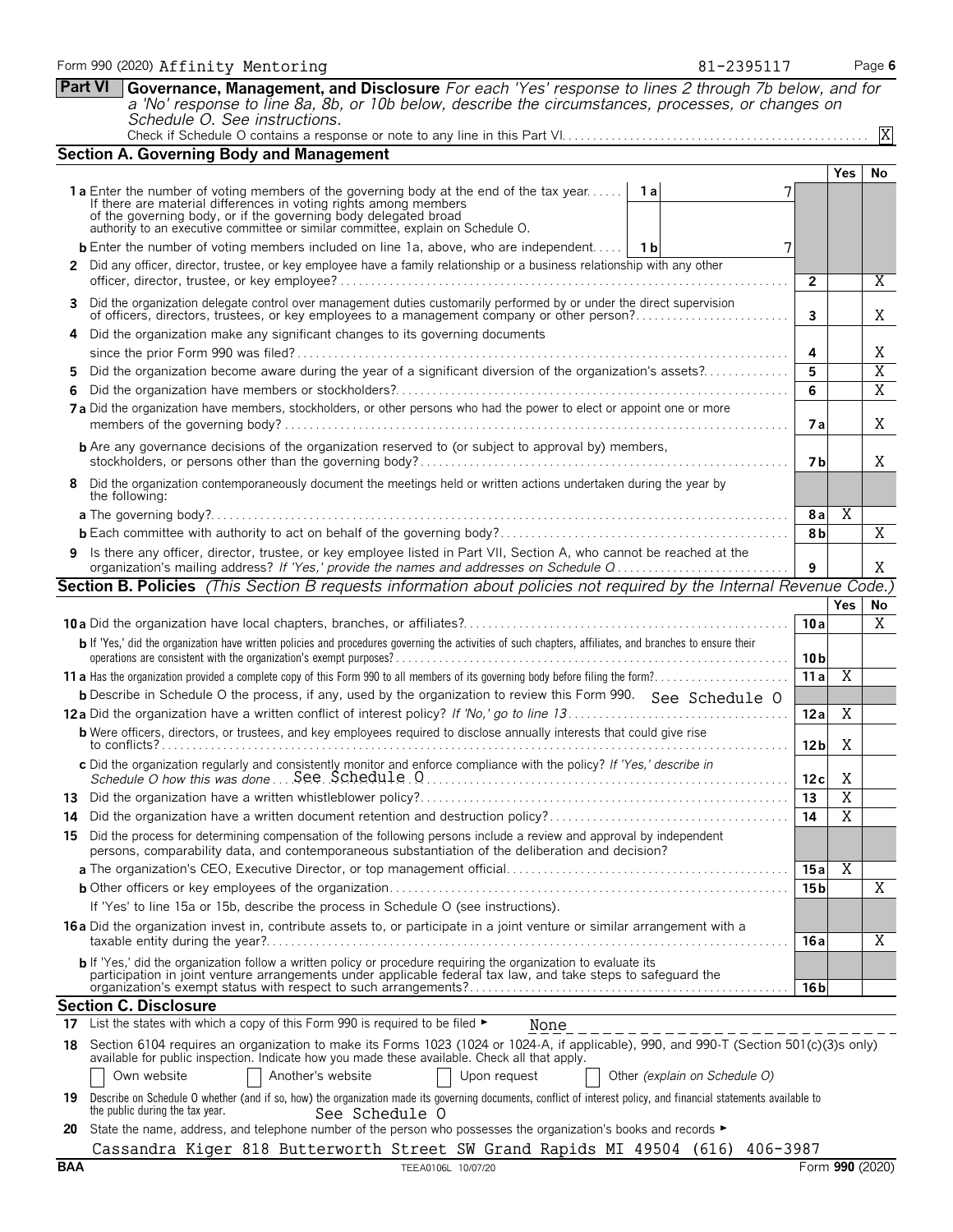| Form 990 (2020) Affinity Mentoring                                                                                                                                                                                             | 81-2395117 | Page 7 |
|--------------------------------------------------------------------------------------------------------------------------------------------------------------------------------------------------------------------------------|------------|--------|
| Part VII Compensation of Officers, Directors, Trustees, Key Employees, Highest Compensated Employees, and<br><b>Independent Contractors</b>                                                                                    |            |        |
|                                                                                                                                                                                                                                |            |        |
| Section A. Officers, Directors, Trustees, Key Employees, and Highest Compensated Employees                                                                                                                                     |            |        |
| <b>1a</b> Complete this table for all persons required to be listed. Report compensation for the calendar year ending with or within the<br>organization's tax year.                                                           |            |        |
| • List all of the organization's current officers, directors, trustees (whether individuals or organizations), regardless of amount of<br>compensation. Enter $-0$ - in columns (D), (E), and (F) if no compensation was paid. |            |        |

? List all of the organization's **current** key employees, if any. See instructions for definition of 'key employee.'

? List the organization's five **current** highest compensated employees (other than an officer, director, trustee, or key employee) who received reportable compensation (Box 5 of Form W-2 and/or Box 7 of Form 1099-MISC) of more than \$100,000 from the organization and any related organizations.

? List all of the organization's **former** officers, key employees, and highest compensated employees who received more than \$100,000 of reportable compensation from the organization and any related organizations.

? List all of the organization's **former directors or trustees** that received, in the capacity as a former director or trustee of the

organization, more than \$10,000 of reportable compensation from the organization and any related organizations.

See instructions for the order in which to list the persons above.

Check this box if neither the organization nor any related organization compensated any current officer, director, or trustee.

|                       |                                                                                             |                                    |                       | (C)         |                   |                                                                                        |                                                            |                                          |                                                                       |
|-----------------------|---------------------------------------------------------------------------------------------|------------------------------------|-----------------------|-------------|-------------------|----------------------------------------------------------------------------------------|------------------------------------------------------------|------------------------------------------|-----------------------------------------------------------------------|
| (A)<br>Name and title | (B)<br>Average<br>hours<br>per                                                              |                                    |                       |             | director/trustee) | Position (do not check more<br>than one box, unless person<br>is both an officer and a | (D)<br>Reportable<br>compensation from<br>the organization | (E)<br>Reportable<br>compensation from   | (F)<br>Estimated amount<br>of other                                   |
|                       | week<br>(list any<br>hours for<br>related<br>organiza-<br>tions<br>below<br>dotted<br>line) | Individual trustee<br>direct<br>হি | Institutional trustee | Officer     | Key employee      | Former<br>Highest compensated<br>employee                                              | (W-2/1099-MISC)                                            | related organizations<br>(W-2/1099-MISC) | compensation from<br>the organization<br>and related<br>organizations |
| (1) Cassandra Kiger   | 40                                                                                          |                                    |                       |             |                   |                                                                                        |                                                            |                                          |                                                                       |
| Executive Dir.        | 0                                                                                           |                                    |                       | X           |                   |                                                                                        | 62,920                                                     | $\mathbf 0$ .                            | $0$ .                                                                 |
| (2) John Robinson     | $\overline{1}$                                                                              |                                    |                       |             |                   |                                                                                        |                                                            |                                          |                                                                       |
| President             | $\overline{0}$                                                                              | $\mathbf X$                        |                       | $\mathbf X$ |                   |                                                                                        | $\mathbf{0}$                                               | $\mathbf 0$ .                            | $0$ .                                                                 |
| (3) Ben Borisch       | $\overline{1}$                                                                              |                                    |                       |             |                   |                                                                                        |                                                            |                                          |                                                                       |
| Treasurer             | $\Omega$                                                                                    | $\mathbf X$                        |                       | $\rm X$     |                   |                                                                                        | $\mathbf{0}$                                               | $\mathbf{0}$                             | $0$ .                                                                 |
| (4) Malaina Weldy     | $\overline{1}$                                                                              |                                    |                       |             |                   |                                                                                        |                                                            |                                          |                                                                       |
| Secretary             | $\Omega$                                                                                    | X                                  |                       |             |                   |                                                                                        | 0                                                          | 0                                        | 0.                                                                    |
| (5) Jatnna Abreu      | $\mathbf{1}$                                                                                |                                    |                       |             |                   |                                                                                        |                                                            |                                          |                                                                       |
| Director              | $\Omega$                                                                                    | X                                  |                       |             |                   |                                                                                        | 0                                                          | $\mathbf{0}$                             | 0.                                                                    |
| (6) Frank Acosta      | $\overline{1}$                                                                              |                                    |                       |             |                   |                                                                                        |                                                            |                                          |                                                                       |
| Director              | $\Omega$                                                                                    | $\rm X$                            |                       |             |                   |                                                                                        | $\mathbf{0}$                                               | $\mathbf{0}$                             | 0.                                                                    |
| (7) Marcia Boyce      | $\mathbf{1}$                                                                                |                                    |                       |             |                   |                                                                                        |                                                            |                                          |                                                                       |
| Director              | $\Omega$                                                                                    | $\mathbf X$                        |                       |             |                   |                                                                                        | $\mathbf 0$                                                | $\mathbf{0}$                             | $\boldsymbol{0}$ .                                                    |
| (8) Veronica Bradford | $\overline{1}$                                                                              |                                    |                       |             |                   |                                                                                        |                                                            |                                          |                                                                       |
| Director              | $\Omega$                                                                                    | X                                  |                       |             |                   |                                                                                        | $\mathbf{0}$                                               | $\mathbf 0$ .                            | $0$ .                                                                 |
| (9) Abigail Bruins    | $\overline{1}$                                                                              |                                    |                       |             |                   |                                                                                        |                                                            |                                          |                                                                       |
| Director              | $\Omega$                                                                                    | X                                  |                       |             |                   |                                                                                        | 0                                                          | $\mathbf{0}$ .                           | 0.                                                                    |
| (10) Jason Loepp      | $\mathbf{1}$                                                                                |                                    |                       |             |                   |                                                                                        |                                                            |                                          |                                                                       |
| Director              | $\Omega$                                                                                    | $\mathbf X$                        |                       |             |                   |                                                                                        | $\mathbf 0$                                                | $\mathbf{0}$ .                           | 0.                                                                    |
| (11) Christine Mwange | $\mathbf{1}$                                                                                |                                    |                       |             |                   |                                                                                        |                                                            |                                          |                                                                       |
| Director              | $\mathbf 0$                                                                                 | X                                  |                       |             |                   |                                                                                        | $\mathbf 0$                                                | $\mathbf{0}$                             | $\boldsymbol{0}$ .                                                    |
| (12) Faud Hasanovic   | $\mathbf{1}$                                                                                |                                    |                       |             |                   |                                                                                        |                                                            |                                          |                                                                       |
| Director              | $\mathbf 0$                                                                                 | X                                  |                       |             |                   |                                                                                        | $\mathbf 0$                                                | $\mathbf{0}$                             | $\boldsymbol{0}$ .                                                    |
| (13) Dr. Andrea Blue  | $\overline{1}$                                                                              |                                    |                       |             |                   |                                                                                        |                                                            |                                          |                                                                       |
| Director              | $\mathbf 0$                                                                                 | X                                  |                       |             |                   |                                                                                        | $\mathbf 0$                                                | $\mathbf{0}$                             | $0$ .                                                                 |
| (14)                  |                                                                                             |                                    |                       |             |                   |                                                                                        |                                                            |                                          |                                                                       |
| <b>BAA</b>            |                                                                                             |                                    | TEEA0107L 10/07/20    |             |                   |                                                                                        |                                                            |                                          | Form 990 (2020)                                                       |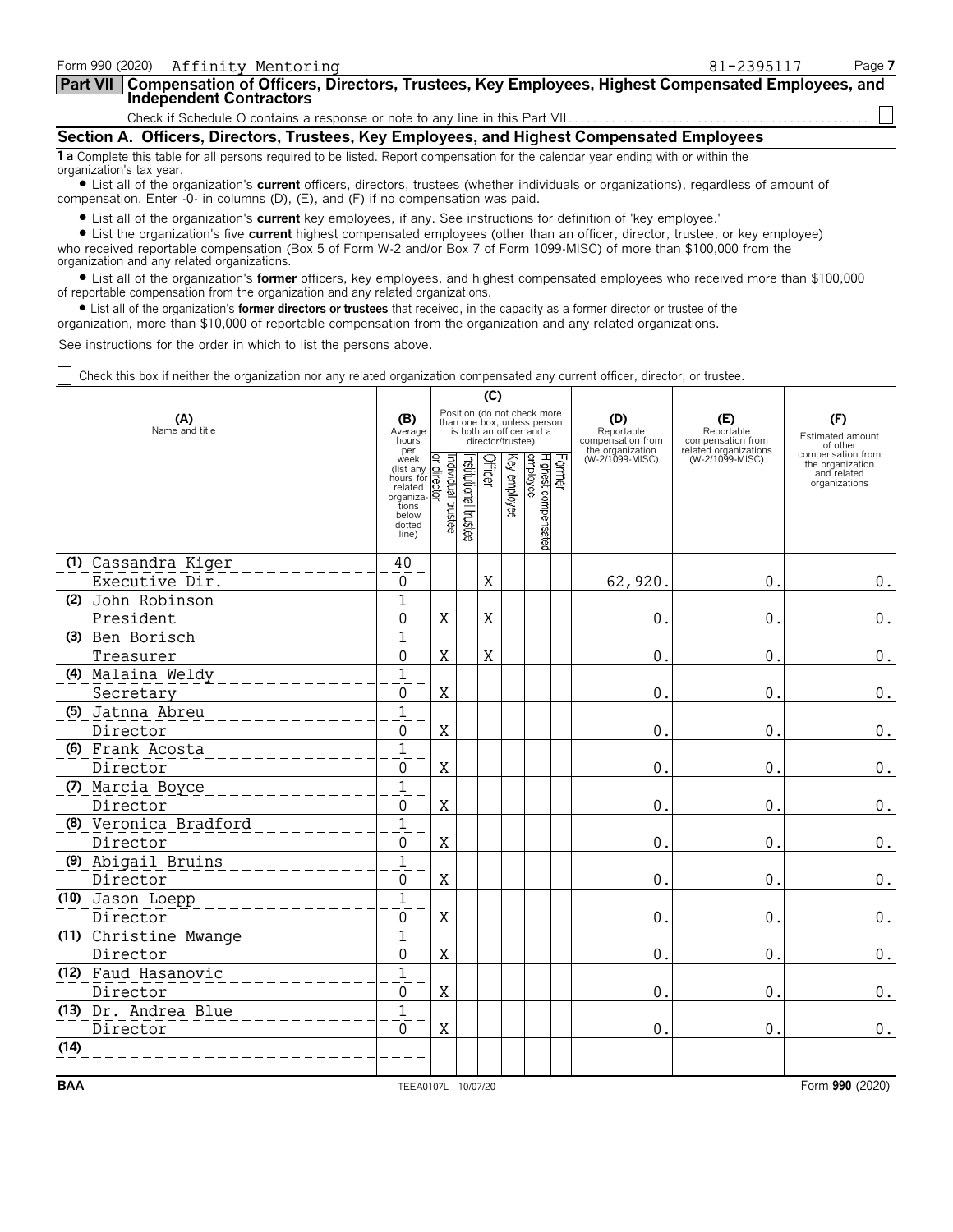#### Form 990 (2020) Page **8** Affinity Mentoring 81-2395117

|      | Part VII Section A. Officers, Directors, Trustees, Key Employees, and Highest Compensated Employees (continued)                                                                                                                                        |  |                              |                                   |                      |         |              |                                                                                                             |  |                                        |                                          |              |                                                   |                |
|------|--------------------------------------------------------------------------------------------------------------------------------------------------------------------------------------------------------------------------------------------------------|--|------------------------------|-----------------------------------|----------------------|---------|--------------|-------------------------------------------------------------------------------------------------------------|--|----------------------------------------|------------------------------------------|--------------|---------------------------------------------------|----------------|
|      |                                                                                                                                                                                                                                                        |  | (B)                          |                                   |                      | (C)     |              |                                                                                                             |  |                                        |                                          |              |                                                   |                |
|      | (A)<br>Name and title                                                                                                                                                                                                                                  |  | Average<br>hours<br>per      |                                   |                      |         |              | Position<br>(do not check more than one<br>box, unless person is both an<br>officer and a director/trustee) |  | (D)<br>Reportable<br>compensation from | (E)<br>Reportable<br>compensation from   |              | (F)<br>Estimated amount                           |                |
|      |                                                                                                                                                                                                                                                        |  | week<br>(list any<br>hours   |                                   |                      |         |              |                                                                                                             |  | the organization<br>(W-2/1099-MISC)    | related organizations<br>(W-2/1099-MISC) |              | of other<br>compensation from<br>the organization |                |
|      |                                                                                                                                                                                                                                                        |  | for<br>related               | ar director<br>Individual trustee | nstitutional trustee | Officer | Key employee | Former<br>Highest compensated<br> employee                                                                  |  |                                        |                                          |              | and related<br>organizations                      |                |
|      |                                                                                                                                                                                                                                                        |  | organiza<br>- tions<br>below |                                   |                      |         |              |                                                                                                             |  |                                        |                                          |              |                                                   |                |
|      |                                                                                                                                                                                                                                                        |  | dotted<br>line)              |                                   |                      |         |              |                                                                                                             |  |                                        |                                          |              |                                                   |                |
|      |                                                                                                                                                                                                                                                        |  |                              |                                   |                      |         |              |                                                                                                             |  |                                        |                                          |              |                                                   |                |
| (15) |                                                                                                                                                                                                                                                        |  |                              |                                   |                      |         |              |                                                                                                             |  |                                        |                                          |              |                                                   |                |
| (16) |                                                                                                                                                                                                                                                        |  |                              |                                   |                      |         |              |                                                                                                             |  |                                        |                                          |              |                                                   |                |
| (17) |                                                                                                                                                                                                                                                        |  |                              |                                   |                      |         |              |                                                                                                             |  |                                        |                                          |              |                                                   |                |
|      |                                                                                                                                                                                                                                                        |  |                              |                                   |                      |         |              |                                                                                                             |  |                                        |                                          |              |                                                   |                |
| (18) |                                                                                                                                                                                                                                                        |  |                              |                                   |                      |         |              |                                                                                                             |  |                                        |                                          |              |                                                   |                |
| (19) |                                                                                                                                                                                                                                                        |  |                              |                                   |                      |         |              |                                                                                                             |  |                                        |                                          |              |                                                   |                |
| (20) |                                                                                                                                                                                                                                                        |  |                              |                                   |                      |         |              |                                                                                                             |  |                                        |                                          |              |                                                   |                |
| (21) |                                                                                                                                                                                                                                                        |  |                              |                                   |                      |         |              |                                                                                                             |  |                                        |                                          |              |                                                   |                |
|      |                                                                                                                                                                                                                                                        |  |                              |                                   |                      |         |              |                                                                                                             |  |                                        |                                          |              |                                                   |                |
| (22) |                                                                                                                                                                                                                                                        |  |                              |                                   |                      |         |              |                                                                                                             |  |                                        |                                          |              |                                                   |                |
| (23) | _____________________                                                                                                                                                                                                                                  |  |                              |                                   |                      |         |              |                                                                                                             |  |                                        |                                          |              |                                                   |                |
| (24) | _____________________                                                                                                                                                                                                                                  |  |                              |                                   |                      |         |              |                                                                                                             |  |                                        |                                          |              |                                                   |                |
| (25) |                                                                                                                                                                                                                                                        |  |                              |                                   |                      |         |              |                                                                                                             |  |                                        |                                          |              |                                                   |                |
|      |                                                                                                                                                                                                                                                        |  |                              |                                   |                      |         |              |                                                                                                             |  |                                        |                                          |              |                                                   |                |
|      |                                                                                                                                                                                                                                                        |  |                              |                                   |                      |         |              |                                                                                                             |  | 62,920.                                | $0$ .                                    |              |                                                   | $0$ .          |
|      | c Total from continuation sheets to Part VII, Section A                                                                                                                                                                                                |  |                              |                                   |                      |         |              |                                                                                                             |  | $0$ .                                  | 0.<br>0.                                 |              |                                                   | $0$ .          |
|      | 2 Total number of individuals (including but not limited to those listed above) who received more than \$100,000 of reportable compensation                                                                                                            |  |                              |                                   |                      |         |              |                                                                                                             |  | 62,920.                                |                                          |              |                                                   | $\mathsf{0}$ . |
|      | from the organization $\blacktriangleright$<br>0                                                                                                                                                                                                       |  |                              |                                   |                      |         |              |                                                                                                             |  |                                        |                                          |              |                                                   |                |
|      |                                                                                                                                                                                                                                                        |  |                              |                                   |                      |         |              |                                                                                                             |  |                                        |                                          |              | <b>Yes</b>                                        | No             |
| 3    | Did the organization list any former officer, director, trustee, key employee, or highest compensated employee                                                                                                                                         |  |                              |                                   |                      |         |              |                                                                                                             |  |                                        |                                          | $\mathbf{3}$ |                                                   | X              |
| 4    | For any individual listed on line 1a, is the sum of reportable compensation and other compensation from                                                                                                                                                |  |                              |                                   |                      |         |              |                                                                                                             |  |                                        |                                          |              |                                                   |                |
|      | the organization and related organizations greater than \$150,000? If 'Yes,' complete Schedule J for                                                                                                                                                   |  |                              |                                   |                      |         |              |                                                                                                             |  |                                        |                                          | 4            |                                                   | X              |
| 5    | Did any person listed on line 1a receive or accrue compensation from any unrelated organization or individual<br>for services rendered to the organization? If 'Yes,' complete Schedule J for such person                                              |  |                              |                                   |                      |         |              |                                                                                                             |  |                                        |                                          | 5            |                                                   | X              |
|      | <b>Section B. Independent Contractors</b>                                                                                                                                                                                                              |  |                              |                                   |                      |         |              |                                                                                                             |  |                                        |                                          |              |                                                   |                |
|      | Complete this table for your five highest compensated independent contractors that received more than \$100,000 of<br>compensation from the organization. Report compensation for the calendar year ending with or within the organization's tax year. |  |                              |                                   |                      |         |              |                                                                                                             |  |                                        |                                          |              |                                                   |                |
|      | (A)<br>Name and business address                                                                                                                                                                                                                       |  |                              |                                   |                      |         |              | (B)<br>Description of services                                                                              |  | Compensation                           | (C)                                      |              |                                                   |                |
|      |                                                                                                                                                                                                                                                        |  |                              |                                   |                      |         |              |                                                                                                             |  |                                        |                                          |              |                                                   |                |
|      |                                                                                                                                                                                                                                                        |  |                              |                                   |                      |         |              |                                                                                                             |  |                                        |                                          |              |                                                   |                |
|      |                                                                                                                                                                                                                                                        |  |                              |                                   |                      |         |              |                                                                                                             |  |                                        |                                          |              |                                                   |                |
|      |                                                                                                                                                                                                                                                        |  |                              |                                   |                      |         |              |                                                                                                             |  |                                        |                                          |              |                                                   |                |
|      | 2 Total number of independent contractors (including but not limited to those listed above) who received more than                                                                                                                                     |  |                              |                                   |                      |         |              |                                                                                                             |  |                                        |                                          |              |                                                   |                |
|      | \$100,000 of compensation from the organization ▶ ∩                                                                                                                                                                                                    |  |                              |                                   |                      |         |              |                                                                                                             |  |                                        |                                          |              |                                                   |                |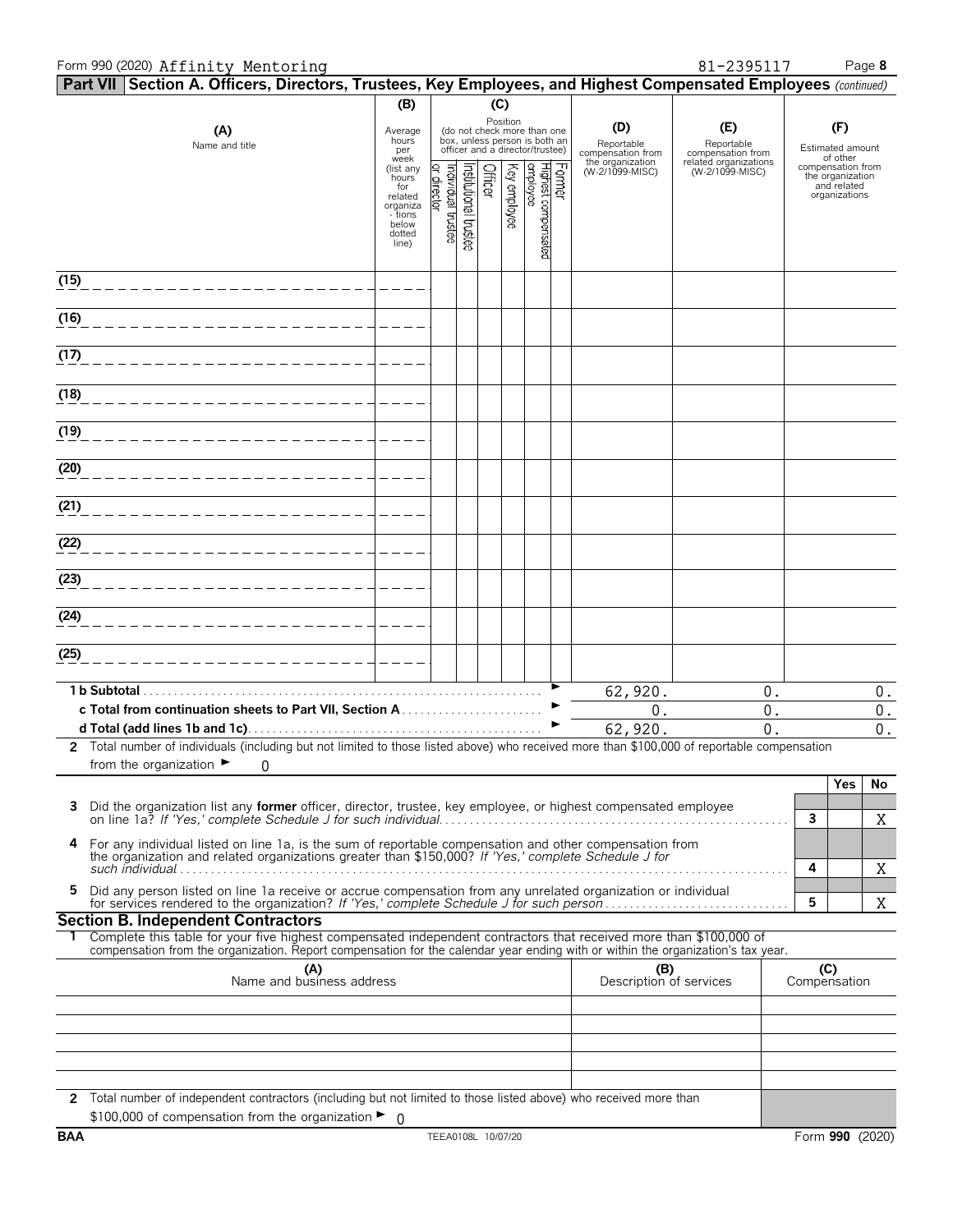#### Form 990 (2020) Page **9** Affinity Mentoring 81-2395117

**Part VIII** Statement of Revenue

|                                                           | <b>UIL VIII</b>                                                                                   | <b>CHICHLOFING VG</b>                                                                |                 |                      |                      |                                                    |                                         |                                                                  |
|-----------------------------------------------------------|---------------------------------------------------------------------------------------------------|--------------------------------------------------------------------------------------|-----------------|----------------------|----------------------|----------------------------------------------------|-----------------------------------------|------------------------------------------------------------------|
|                                                           |                                                                                                   |                                                                                      |                 |                      | (A)<br>Total revenue | (B)<br>Related or<br>exempt<br>function<br>revenue | (C)<br>Unrelated<br>business<br>revenue | (D)<br>Revenue<br>excluded from tax<br>under sections<br>512-514 |
|                                                           |                                                                                                   | 1a Federated campaigns                                                               | 1a              |                      |                      |                                                    |                                         |                                                                  |
| Contributions, Gifts, Grants<br>and Other Similar Amounts |                                                                                                   | <b>b</b> Membership dues                                                             | $\overline{1}b$ |                      |                      |                                                    |                                         |                                                                  |
|                                                           |                                                                                                   | c Fundraising events                                                                 | 1 <sub>c</sub>  |                      |                      |                                                    |                                         |                                                                  |
|                                                           |                                                                                                   | d Related organizations                                                              | 1 <sub>d</sub>  |                      |                      |                                                    |                                         |                                                                  |
|                                                           |                                                                                                   | e Government grants (contributions)<br>f All other contributions, gifts, grants, and | 1e              |                      |                      |                                                    |                                         |                                                                  |
|                                                           |                                                                                                   | similar amounts not included above                                                   | 1f              | 326,780.             |                      |                                                    |                                         |                                                                  |
|                                                           |                                                                                                   | g Noncash contributions included in                                                  | 1 <sub>g</sub>  | 8,650.               |                      |                                                    |                                         |                                                                  |
|                                                           |                                                                                                   | h Total. Add lines 1a-1f                                                             |                 |                      | 326,780.             |                                                    |                                         |                                                                  |
|                                                           |                                                                                                   |                                                                                      |                 | <b>Business Code</b> |                      |                                                    |                                         |                                                                  |
|                                                           | 2a                                                                                                |                                                                                      |                 |                      |                      |                                                    |                                         |                                                                  |
|                                                           | b                                                                                                 |                                                                                      |                 |                      |                      |                                                    |                                         |                                                                  |
|                                                           | c                                                                                                 |                                                                                      |                 |                      |                      |                                                    |                                         |                                                                  |
|                                                           | d                                                                                                 |                                                                                      |                 |                      |                      |                                                    |                                         |                                                                  |
|                                                           | е                                                                                                 | f All other program service revenue                                                  |                 |                      |                      |                                                    |                                         |                                                                  |
| Program Service Revenue                                   |                                                                                                   |                                                                                      |                 |                      |                      |                                                    |                                         |                                                                  |
|                                                           | 3                                                                                                 | Investment income (including dividends, interest, and                                |                 |                      |                      |                                                    |                                         |                                                                  |
|                                                           |                                                                                                   |                                                                                      |                 |                      |                      |                                                    |                                         |                                                                  |
|                                                           | 4                                                                                                 | Income from investment of tax-exempt bond proceeds ▶                                 |                 |                      |                      |                                                    |                                         |                                                                  |
|                                                           | 5                                                                                                 |                                                                                      |                 |                      |                      |                                                    |                                         |                                                                  |
|                                                           |                                                                                                   | (i) Real<br><b>6a</b> Gross rents<br>6a                                              |                 | (ii) Personal        |                      |                                                    |                                         |                                                                  |
|                                                           |                                                                                                   | <b>b</b> Less: rental expenses<br>6b                                                 |                 |                      |                      |                                                    |                                         |                                                                  |
|                                                           |                                                                                                   | c Rental income or (loss) 6c                                                         |                 |                      |                      |                                                    |                                         |                                                                  |
|                                                           |                                                                                                   |                                                                                      |                 |                      |                      |                                                    |                                         |                                                                  |
|                                                           |                                                                                                   | (i) Securities<br>7 a Gross amount from                                              |                 | (ii) Other           |                      |                                                    |                                         |                                                                  |
|                                                           |                                                                                                   | sales of assets<br>7а<br>other than inventory                                        |                 |                      |                      |                                                    |                                         |                                                                  |
|                                                           |                                                                                                   | <b>b</b> Less: cost or other basis                                                   |                 |                      |                      |                                                    |                                         |                                                                  |
|                                                           |                                                                                                   | and sales expenses<br>7b<br>$c$ Gain or (loss) $\ldots$ .                            |                 |                      |                      |                                                    |                                         |                                                                  |
|                                                           |                                                                                                   | 7c                                                                                   |                 |                      |                      |                                                    |                                         |                                                                  |
|                                                           |                                                                                                   | 8 a Gross income from fundraising events                                             |                 |                      |                      |                                                    |                                         |                                                                  |
| <b>Other Revenue</b>                                      |                                                                                                   | (not including $\zeta$                                                               |                 |                      |                      |                                                    |                                         |                                                                  |
|                                                           |                                                                                                   | of contributions reported on line 1c).                                               |                 |                      |                      |                                                    |                                         |                                                                  |
|                                                           |                                                                                                   | See Part IV, line 18                                                                 | 8а              |                      |                      |                                                    |                                         |                                                                  |
|                                                           |                                                                                                   | <b>b</b> Less: direct expenses                                                       | 8b              |                      |                      |                                                    |                                         |                                                                  |
|                                                           |                                                                                                   | c Net income or (loss) from fundraising events                                       |                 |                      |                      |                                                    |                                         |                                                                  |
|                                                           |                                                                                                   | <b>9 a</b> Gross income from gaming activities.<br>See Part IV, line 19              | 9а              |                      |                      |                                                    |                                         |                                                                  |
|                                                           |                                                                                                   | <b>b</b> Less: direct expenses                                                       | 9 <sub>b</sub>  |                      |                      |                                                    |                                         |                                                                  |
|                                                           |                                                                                                   | c Net income or (loss) from gaming activities                                        |                 |                      |                      |                                                    |                                         |                                                                  |
|                                                           |                                                                                                   | 10a Gross sales of inventory, less                                                   |                 |                      |                      |                                                    |                                         |                                                                  |
|                                                           |                                                                                                   | returns and allowances.                                                              | 10a             |                      |                      |                                                    |                                         |                                                                  |
|                                                           |                                                                                                   | <b>b</b> Less: cost of goods sold                                                    | 10b             |                      |                      |                                                    |                                         |                                                                  |
|                                                           |                                                                                                   | c Net income or (loss) from sales of inventory                                       |                 | <b>Business Code</b> |                      |                                                    |                                         |                                                                  |
| Miscellaneous                                             |                                                                                                   |                                                                                      |                 |                      |                      |                                                    |                                         |                                                                  |
|                                                           | $\begin{array}{c}\n\textbf{Reume} \\ \hline\n\textbf{u} \\ \textbf{u} \\ \textbf{v}\n\end{array}$ |                                                                                      |                 |                      |                      |                                                    |                                         |                                                                  |
|                                                           |                                                                                                   |                                                                                      |                 |                      |                      |                                                    |                                         |                                                                  |
|                                                           |                                                                                                   | <b>d</b> All other revenue $\ldots \ldots \ldots \ldots \ldots$                      |                 |                      |                      |                                                    |                                         |                                                                  |
|                                                           |                                                                                                   | e Total. Add lines 11a-11d                                                           |                 | $\blacksquare$       |                      |                                                    |                                         |                                                                  |
|                                                           | 12                                                                                                | Total revenue. See instructions                                                      |                 |                      | 326,780.             | $\theta$ .                                         | $\mathbf{0}$                            | 0.                                                               |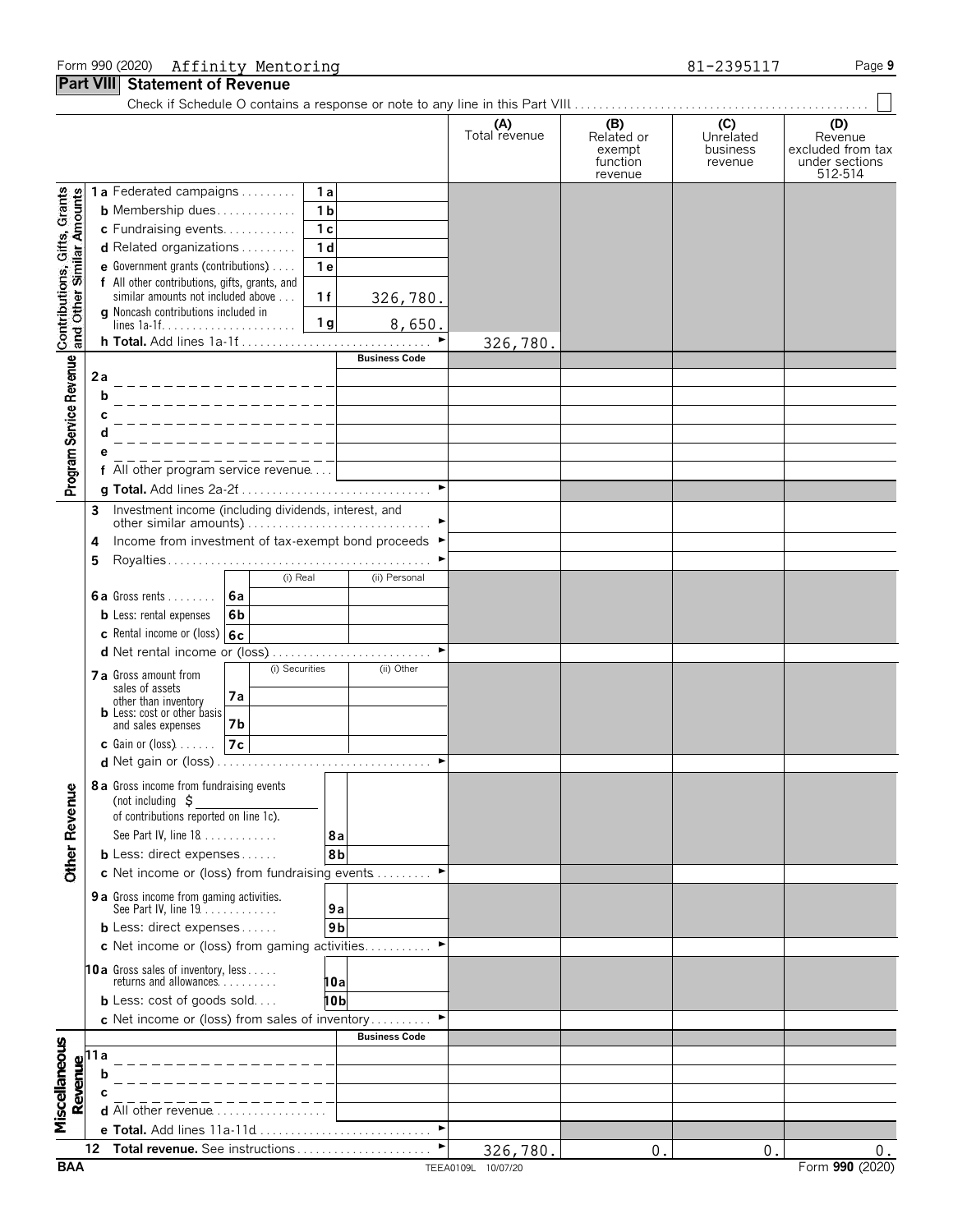|                | Do not include amounts reported on lines<br>6b, 7b, 8b, 9b, and 10b of Part VIII.                                                                                                                                                                     | (A)<br>Total expenses | (B)<br>Program service<br>expenses | $\overline{C}$<br>Management and<br>general expenses | (D)<br>Fundraising<br>expenses |
|----------------|-------------------------------------------------------------------------------------------------------------------------------------------------------------------------------------------------------------------------------------------------------|-----------------------|------------------------------------|------------------------------------------------------|--------------------------------|
| 1.             | Grants and other assistance to domestic<br>organizations and domestic governments.                                                                                                                                                                    |                       |                                    |                                                      |                                |
| $\mathfrak{p}$ | Grants and other assistance to domestic<br>individuals. See Part IV, line 22                                                                                                                                                                          |                       |                                    |                                                      |                                |
|                | 3 Grants and other assistance to foreign<br>organizations, foreign governments, and for-<br>eign individuals. See Part IV, lines 15 and 16                                                                                                            |                       |                                    |                                                      |                                |
|                | Benefits paid to or for members                                                                                                                                                                                                                       |                       |                                    |                                                      |                                |
| 5              | Compensation of current officers, directors,<br>trustees, and key employees                                                                                                                                                                           | 62,920.               | 37,752.                            | 12,584.                                              | 12,584.                        |
| 6              | Compensation not included above to<br>disqualified persons (as defined under<br>section $4958(f)(1)$ and persons described                                                                                                                            | 0.                    | 0.                                 | 0.                                                   | $0$ .                          |
| 7              | Other salaries and wages                                                                                                                                                                                                                              | 198,041               | 118,825.                           | 39,608.                                              | 39,608.                        |
| 8              | Pension plan accruals and contributions<br>(include section $401(k)$ and $403(b)$                                                                                                                                                                     | 5,415.                | 3,249.                             | 1,083.                                               | 1,083.                         |
| 9              | Other employee benefits                                                                                                                                                                                                                               | 40,039.               | 24,023.                            | 8,008.                                               | 8,008.                         |
| 10             | Payroll taxes                                                                                                                                                                                                                                         | 21,016.               | 12,610.                            | 4,203.                                               | 4,203.                         |
| 11             | Fees for services (nonemployees):                                                                                                                                                                                                                     |                       |                                    |                                                      |                                |
|                |                                                                                                                                                                                                                                                       |                       |                                    |                                                      |                                |
|                |                                                                                                                                                                                                                                                       |                       |                                    |                                                      |                                |
|                |                                                                                                                                                                                                                                                       | 21,558.               |                                    | 21,558.                                              |                                |
|                |                                                                                                                                                                                                                                                       |                       |                                    |                                                      |                                |
|                | e Professional fundraising services. See Part IV, line 17                                                                                                                                                                                             | 5,000.                |                                    |                                                      | 5,000.                         |
|                | f Investment management fees                                                                                                                                                                                                                          |                       |                                    |                                                      |                                |
|                | <b>g</b> Other. (If line 11q amount exceeds 10% of line 25, column                                                                                                                                                                                    | 2,435.                | 2,435.                             |                                                      |                                |
|                | (A) amount, list line 11g expenses on Schedule $0.$ )<br>12 Advertising and promotion                                                                                                                                                                 | $\overline{3}$ , 091. |                                    | 38.                                                  | 3,053.                         |
| 13             | Office expenses                                                                                                                                                                                                                                       | 16,569.               | 7,647.                             | 5,928.                                               | 2,994.                         |
| 14             | Information technology                                                                                                                                                                                                                                | 16,802.               | 12,232.                            | 1,288.                                               | 3,282.                         |
| 15             |                                                                                                                                                                                                                                                       |                       |                                    |                                                      |                                |
| 16             | Occupancy                                                                                                                                                                                                                                             | 37,800.               | 33,000.                            | 2,400                                                | 2,400.                         |
| 17             |                                                                                                                                                                                                                                                       | 329.                  | 197.                               | 66.                                                  | 66.                            |
| 18             | Payments of travel or entertainment<br>expenses for any federal, state, or local                                                                                                                                                                      |                       |                                    |                                                      |                                |
| 20             | 19 Conferences, conventions, and meetings<br>$Interest \dots \dots \dots \dots \dots \dots \dots \dots \dots \dots \dots \dots \dots \dots$                                                                                                           |                       |                                    |                                                      |                                |
| 21             | Payments to affiliates                                                                                                                                                                                                                                |                       |                                    |                                                      |                                |
| 22             | Depreciation, depletion, and amortization                                                                                                                                                                                                             | 4,690.                | 2,814.                             | 938.                                                 | 938.                           |
| 23<br>24       | Insurance<br>Other expenses. Itemize expenses not<br>covered above (List miscellaneous expenses<br>on line 24e. If line 24e amount exceeds 10%<br>of line 25, column (A) amount, list line 24e                                                        | 7,376.                | 5,532.                             | 1,844.                                               |                                |
|                | a Supplies_________________                                                                                                                                                                                                                           | 11,642                | 944                                | 449                                                  | 10, 249.                       |
|                | <b>b</b> Events $\frac{1}{1}$ = $\frac{1}{1}$ = $\frac{1}{1}$ = $\frac{1}{1}$ = $\frac{1}{1}$ = $\frac{1}{1}$ = $\frac{1}{1}$ = $\frac{1}{1}$                                                                                                         | 1,831                 |                                    | 453                                                  | 1,378.                         |
| С              | ________________                                                                                                                                                                                                                                      |                       |                                    |                                                      |                                |
| d              | $- - - - - - - - -$                                                                                                                                                                                                                                   |                       |                                    |                                                      |                                |
|                |                                                                                                                                                                                                                                                       |                       |                                    |                                                      |                                |
| 25             | Total functional expenses. Add lines 1 through 24e                                                                                                                                                                                                    | 456,554.              | 261,260.                           | 100,448.                                             | 94,846.                        |
| 26             | Joint costs. Complete this line only if<br>the organization reported in column (B)<br>joint costs from a combined educational<br>campaign and fundraising solicitation.<br>if following<br>Check here $\blacktriangleright$<br>SOP 98-2 (ASC 958-720) |                       |                                    |                                                      |                                |

Form 990 (2020) Page **10** Affinity Mentoring 81-2395117

*Section 501(c)(3) and 501(c)(4) organizations must complete all columns. All other organizations must complete column (A).*

**Part IX | Statement of Functional Expenses**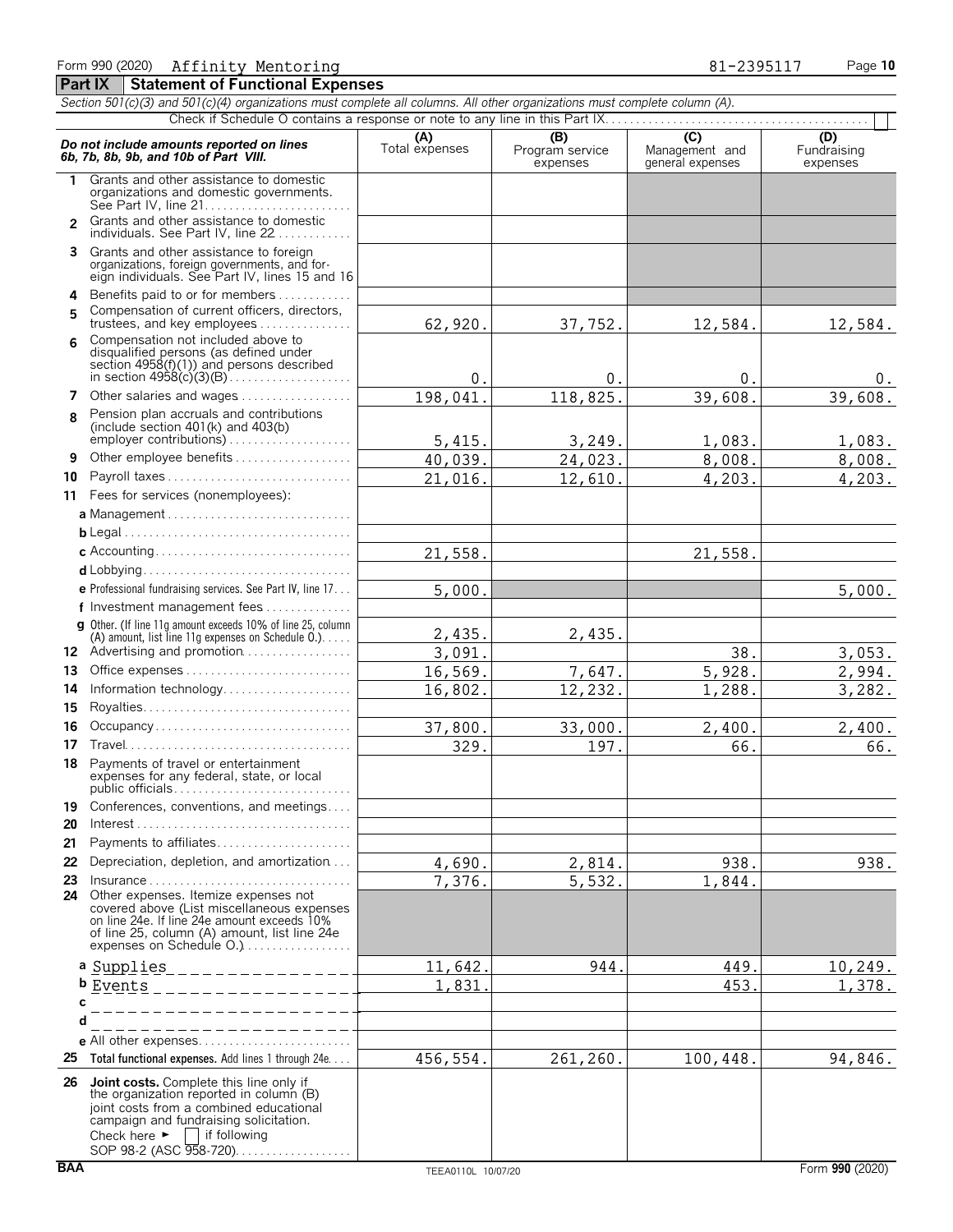#### Form 990 (2020) Page **11** Affinity Mentoring 81-2395117

**Part X** | Balance Sheet

|                             |    |                                                                                                                                                                        | (A)<br>Beginning of year |                 | (B)<br>End of year |
|-----------------------------|----|------------------------------------------------------------------------------------------------------------------------------------------------------------------------|--------------------------|-----------------|--------------------|
|                             | 1  |                                                                                                                                                                        |                          | 1               |                    |
|                             | 2  |                                                                                                                                                                        | 147,025.                 | $\overline{2}$  | 130, 125.          |
|                             | 3  |                                                                                                                                                                        | $\overline{1}$ 55,000.   | 3               | 50,000.            |
|                             | 4  |                                                                                                                                                                        | 7,753.                   | 4               |                    |
|                             | 5  | Loans and other receivables from any current or former officer, director,                                                                                              |                          | 5               |                    |
|                             | 6  | Loans and other receivables from other disqualified persons (as defined under                                                                                          |                          |                 |                    |
|                             |    | section $4958(f)(1)$ , and persons described in section $4958(c)(3)(B)$                                                                                                |                          | 6               |                    |
|                             | 7  |                                                                                                                                                                        |                          | 7               |                    |
|                             | 8  |                                                                                                                                                                        |                          | 8               |                    |
| Assets                      | 9  |                                                                                                                                                                        | 5,800                    | 9               | 1,450.             |
|                             |    |                                                                                                                                                                        |                          |                 |                    |
|                             |    |                                                                                                                                                                        |                          | 10c             |                    |
|                             | 11 |                                                                                                                                                                        |                          | 11              |                    |
|                             | 12 | Investments – other securities. See Part IV, line 11                                                                                                                   |                          | 12              |                    |
|                             | 13 | Investments - program-related. See Part IV, line 11                                                                                                                    |                          | 13              |                    |
|                             | 14 |                                                                                                                                                                        |                          | 14              |                    |
|                             | 15 |                                                                                                                                                                        |                          | 15              | 22,720.            |
|                             | 16 | Total assets. Add lines 1 through 15 (must equal line 33)                                                                                                              | 315,578.                 | 16              | 204,295.           |
|                             |    |                                                                                                                                                                        |                          |                 |                    |
|                             | 17 |                                                                                                                                                                        | 23,885.                  | 17              | 33,223.            |
|                             | 18 |                                                                                                                                                                        |                          | 18              |                    |
|                             | 19 |                                                                                                                                                                        |                          | $\overline{19}$ |                    |
|                             | 20 |                                                                                                                                                                        |                          | 20              |                    |
|                             | 21 | Escrow or custodial account liability. Complete Part IV of Schedule D.                                                                                                 |                          | 21              |                    |
| Liabilities                 | 22 | Loans and other payables to any current or former officer, director, trustee,                                                                                          |                          | 22              |                    |
|                             | 23 | Secured mortgages and notes payable to unrelated third parties                                                                                                         |                          | 23              |                    |
|                             | 24 | Unsecured notes and loans payable to unrelated third parties                                                                                                           | 45,947.                  | 24              | 55,100.            |
|                             | 25 | Other liabilities (including federal income tax, payables to related third parties, and other liabilities not included on lines 17-24). Complete Part X of Schedule D. |                          | 25              |                    |
|                             | 26 |                                                                                                                                                                        | 69,832                   | 26              | 88, 323.           |
|                             |    | $\overline{X}$<br>Organizations that follow FASB ASC 958, check here ►<br>and complete lines 27, 28, 32, and 33.                                                       |                          |                 |                    |
|                             | 27 |                                                                                                                                                                        | $-16, 203$               | 27              | $-25,799.$         |
|                             | 28 |                                                                                                                                                                        | 261,949.                 | 28              | 141,771.           |
| Net Assets or Fund Balances |    | Organizations that do not follow FASB ASC 958, check here ►<br>and complete lines 29 through 33.                                                                       |                          |                 |                    |
|                             | 29 | Capital stock or trust principal, or current funds                                                                                                                     |                          | 29              |                    |
|                             | 30 | Paid-in or capital surplus, or land, building, or equipment fund                                                                                                       |                          | 30              |                    |
|                             | 31 | Retained earnings, endowment, accumulated income, or other funds                                                                                                       |                          | 31              |                    |
|                             | 32 |                                                                                                                                                                        | 245,746                  | 32              | 115,972.           |
|                             | 33 |                                                                                                                                                                        | 315,578.                 | 33              | 204,295.           |
| <b>BAA</b>                  |    | TEEA0111L 10/07/20                                                                                                                                                     |                          |                 | Form 990 (2020)    |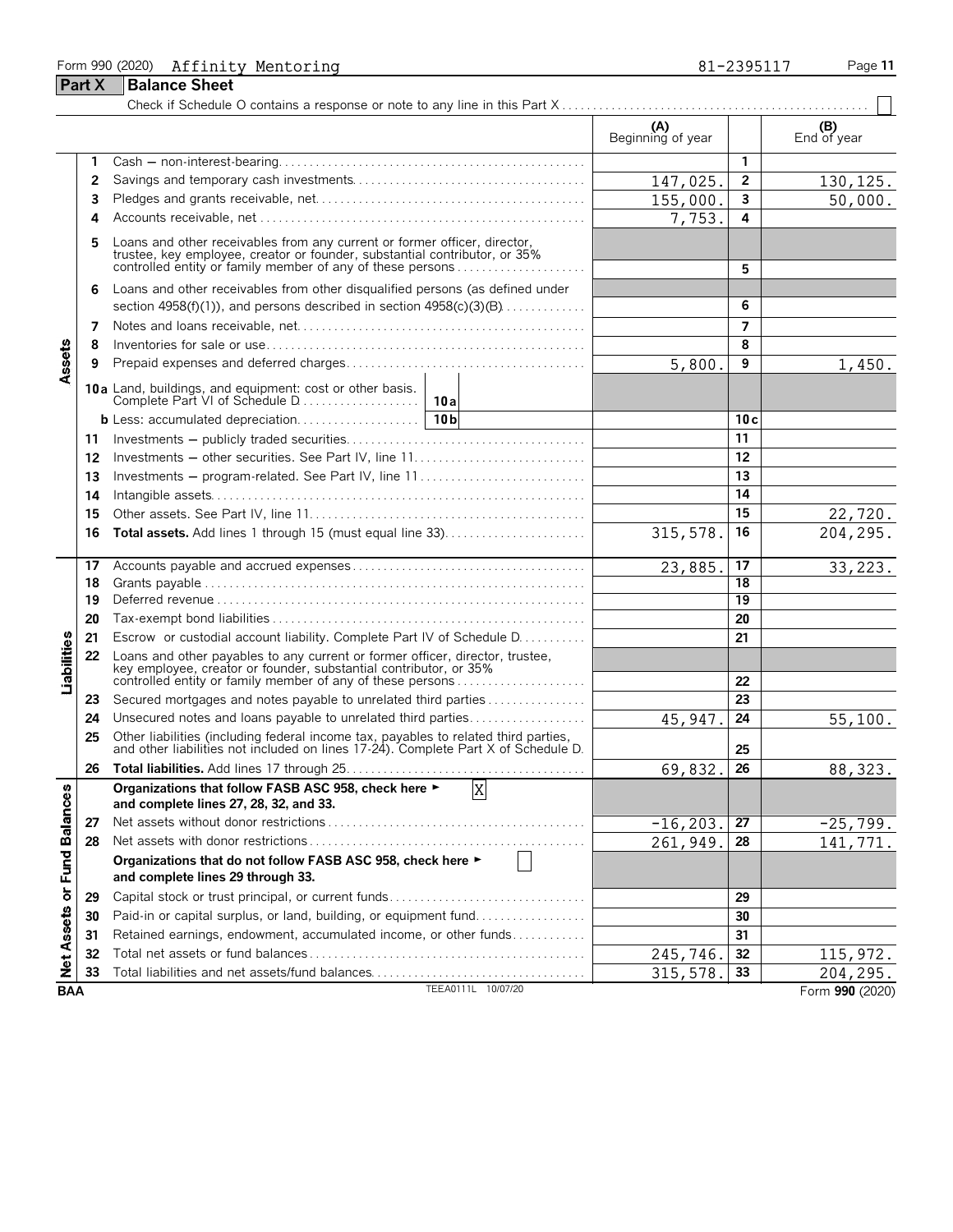|            |         |                | Form 990 (2020) Affinity Mentoring                                                                                                                                                                                                                   | 81-2395117     |                |            | Page 12         |
|------------|---------|----------------|------------------------------------------------------------------------------------------------------------------------------------------------------------------------------------------------------------------------------------------------------|----------------|----------------|------------|-----------------|
|            | Part XI |                | <b>Reconciliation of Net Assets</b>                                                                                                                                                                                                                  |                |                |            |                 |
|            |         |                |                                                                                                                                                                                                                                                      |                |                |            |                 |
| 1          |         |                |                                                                                                                                                                                                                                                      | $\overline{1}$ |                |            | 326,780.        |
| 2          |         |                |                                                                                                                                                                                                                                                      | $\overline{2}$ |                |            | 456,554.        |
| 3          |         |                |                                                                                                                                                                                                                                                      | $\mathbf{3}$   |                |            | $-129,774.$     |
| 4          |         |                | Net assets or fund balances at beginning of year (must equal Part X, line 32, column (A))                                                                                                                                                            | $\overline{a}$ |                |            | 245,746.        |
| 5          |         |                |                                                                                                                                                                                                                                                      | 5              |                |            |                 |
| 6          |         |                |                                                                                                                                                                                                                                                      | 6              |                |            |                 |
| 7          |         |                |                                                                                                                                                                                                                                                      | 7              |                |            |                 |
| 8          |         |                |                                                                                                                                                                                                                                                      | 8              |                |            |                 |
| 9          |         |                |                                                                                                                                                                                                                                                      | 9              |                |            | 0.              |
| 10         |         |                | Net assets or fund balances at end of year. Combine lines 3 through 9 (must equal Part X, line 32,                                                                                                                                                   |                |                |            |                 |
|            |         |                |                                                                                                                                                                                                                                                      | 10             |                |            | 115,972.        |
|            |         |                | <b>Part XII   Financial Statements and Reporting</b>                                                                                                                                                                                                 |                |                |            |                 |
|            |         |                |                                                                                                                                                                                                                                                      |                |                |            |                 |
|            |         |                |                                                                                                                                                                                                                                                      |                |                | <b>Yes</b> | No              |
| 1.         |         |                | Accounting method used to prepare the Form 990:<br>Cash<br>Other<br>X Accrual                                                                                                                                                                        |                |                |            |                 |
|            |         | in Schedule O. | If the organization changed its method of accounting from a prior year or checked 'Other,' explain                                                                                                                                                   |                |                |            |                 |
|            |         |                | 2a Were the organization's financial statements compiled or reviewed by an independent accountant?                                                                                                                                                   |                | 2a             |            | X               |
|            |         |                | If 'Yes,' check a box below to indicate whether the financial statements for the year were compiled or reviewed on a<br>separate basis, consolidated basis, or both:<br>Consolidated basis<br>Separate basis<br>Both consolidated and separate basis |                |                |            |                 |
|            |         |                |                                                                                                                                                                                                                                                      |                |                |            |                 |
|            |         |                | <b>b</b> Were the organization's financial statements audited by an independent accountant?                                                                                                                                                          |                | 2 <sub>b</sub> |            | X               |
|            |         |                | If 'Yes,' check a box below to indicate whether the financial statements for the year were audited on a separate<br>basis, consolidated basis, or both:<br>Separate basis<br>Consolidated basis<br>Both consolidated and separate basis              |                |                |            |                 |
|            |         |                | c If 'Yes' to line 2a or 2b, does the organization have a committee that assumes responsibility for oversight of the audit,<br>review, or compilation of its financial statements and selection of an independent accountant?                        |                | 2c             |            |                 |
|            |         | on Schedule O. | If the organization changed either its oversight process or selection process during the tax year, explain                                                                                                                                           |                |                |            |                 |
|            |         |                | 3a As a result of a federal award, was the organization required to undergo an audit or audits as set forth in the Single                                                                                                                            |                | 3a             |            | Χ               |
|            |         |                | b If 'Yes,' did the organization undergo the required audit or audits? If the organization did not undergo the required audit<br>or audits, explain why on Schedule O and describe any steps taken to undergo such audits                            |                | 3 <sub>b</sub> |            |                 |
| <b>BAA</b> |         |                | TEEA0112L 10/19/20                                                                                                                                                                                                                                   |                |                |            | Form 990 (2020) |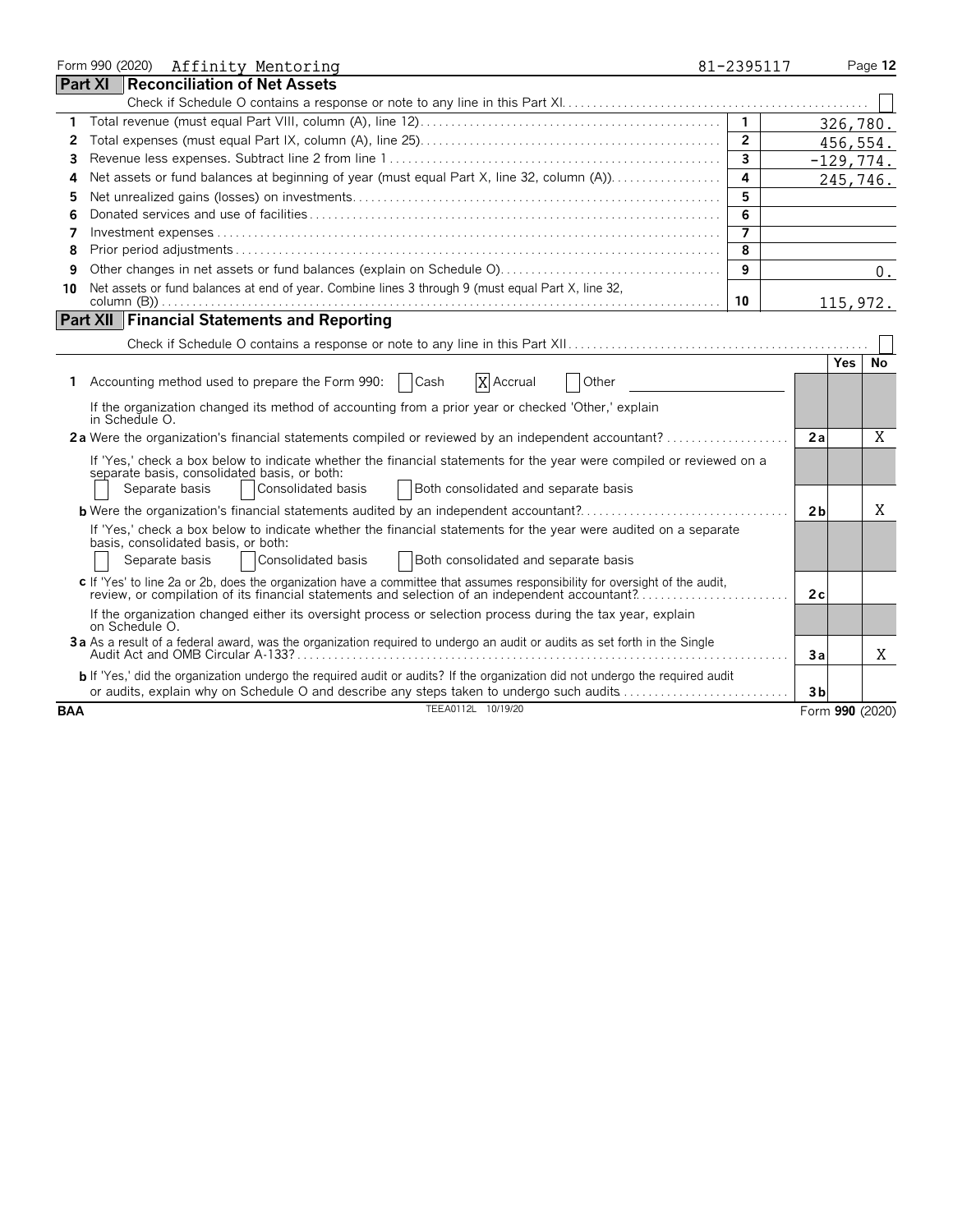## **COMB No. 1545-0047**<br>
Complete if the organization is a section 501(c)(3) organization or a section<br> **SCHEDULE A**<br> **SCHEDULE A**<br> **SCHEDULE A**<br> **SCHEDULE A**<br> **SCHEDULE A**<br> **SCHEDULE A**<br> **SCHEDULE A**<br> **SCHEDULE A**

**COMPOSCHEDULE A**<br>(Form 990 or 990-EZ) Complete if the organization is a section 501(c)(3) organization or a section<br>4947(a)(1) nonexempt charitable trust. <sup>G</sup> **Attach to Form 990 or Form 990-EZ. Open to Public**

| ZUZU                                |  |
|-------------------------------------|--|
| <b>Open to Public</b><br>Inspection |  |

|               |                                                                                                                                                                                                                                                                                                                                                                                                                                                                                                                                                 | Department of the Treasury<br>Internal Revenue Service |                                          |                                                                          | - Auach to Form 990 or Form 990-EZ.                                                                                                                                                                                                                                                                                                                   | Inspection<br>$\triangleright$ Go to www.irs.gov/Form990 for instructions and the latest information. |                                                   |  |                                       | <b>Open to Public</b>                              |
|---------------|-------------------------------------------------------------------------------------------------------------------------------------------------------------------------------------------------------------------------------------------------------------------------------------------------------------------------------------------------------------------------------------------------------------------------------------------------------------------------------------------------------------------------------------------------|--------------------------------------------------------|------------------------------------------|--------------------------------------------------------------------------|-------------------------------------------------------------------------------------------------------------------------------------------------------------------------------------------------------------------------------------------------------------------------------------------------------------------------------------------------------|-------------------------------------------------------------------------------------------------------|---------------------------------------------------|--|---------------------------------------|----------------------------------------------------|
|               |                                                                                                                                                                                                                                                                                                                                                                                                                                                                                                                                                 | Name of the organization                               |                                          |                                                                          |                                                                                                                                                                                                                                                                                                                                                       |                                                                                                       |                                                   |  | <b>Employer identification number</b> |                                                    |
|               |                                                                                                                                                                                                                                                                                                                                                                                                                                                                                                                                                 | Affinity Mentoring                                     |                                          |                                                                          |                                                                                                                                                                                                                                                                                                                                                       |                                                                                                       |                                                   |  | 81-2395117                            |                                                    |
| <b>Part I</b> |                                                                                                                                                                                                                                                                                                                                                                                                                                                                                                                                                 |                                                        |                                          |                                                                          | <b>Reason for Public Charity Status.</b> (All organizations must complete this part.) See instructions.                                                                                                                                                                                                                                               |                                                                                                       |                                                   |  |                                       |                                                    |
|               |                                                                                                                                                                                                                                                                                                                                                                                                                                                                                                                                                 |                                                        |                                          |                                                                          | The organization is not a private foundation because it is: (For lines 1 through 12, check only one box.)                                                                                                                                                                                                                                             |                                                                                                       |                                                   |  |                                       |                                                    |
| 1             |                                                                                                                                                                                                                                                                                                                                                                                                                                                                                                                                                 |                                                        |                                          |                                                                          | A church, convention of churches, or association of churches described in section 170(b)(1)(A)(i).                                                                                                                                                                                                                                                    |                                                                                                       |                                                   |  |                                       |                                                    |
| 2             |                                                                                                                                                                                                                                                                                                                                                                                                                                                                                                                                                 |                                                        |                                          |                                                                          | A school described in section 170(b)(1)(A)(ii). (Attach Schedule E (Form 990 or 990-EZ).)                                                                                                                                                                                                                                                             |                                                                                                       |                                                   |  |                                       |                                                    |
| 3             |                                                                                                                                                                                                                                                                                                                                                                                                                                                                                                                                                 |                                                        |                                          |                                                                          | A hospital or a cooperative hospital service organization described in section 170(b)(1)(A)(iii).                                                                                                                                                                                                                                                     |                                                                                                       |                                                   |  |                                       |                                                    |
| 4             |                                                                                                                                                                                                                                                                                                                                                                                                                                                                                                                                                 | name, city, and state:                                 |                                          |                                                                          | A medical research organization operated in conjunction with a hospital described in section 170(b)(1)(A)(iii). Enter the hospital's                                                                                                                                                                                                                  |                                                                                                       |                                                   |  |                                       |                                                    |
| 5             |                                                                                                                                                                                                                                                                                                                                                                                                                                                                                                                                                 |                                                        |                                          | section 170(b)(1)(A)(iv). (Complete Part II.)                            | An organization operated for the benefit of a college or university owned or operated by a governmental unit described in                                                                                                                                                                                                                             |                                                                                                       |                                                   |  |                                       |                                                    |
| 6             |                                                                                                                                                                                                                                                                                                                                                                                                                                                                                                                                                 |                                                        |                                          |                                                                          | A federal, state, or local government or governmental unit described in section 170(b)(1)(A)(v).                                                                                                                                                                                                                                                      |                                                                                                       |                                                   |  |                                       |                                                    |
| 7             | Χ                                                                                                                                                                                                                                                                                                                                                                                                                                                                                                                                               |                                                        |                                          | in section 170(b)(1)(A)(vi). (Complete Part II.)                         | An organization that normally receives a substantial part of its support from a governmental unit or from the general public described                                                                                                                                                                                                                |                                                                                                       |                                                   |  |                                       |                                                    |
| 8             |                                                                                                                                                                                                                                                                                                                                                                                                                                                                                                                                                 |                                                        |                                          |                                                                          | A community trust described in section 170(b)(1)(A)(vi). (Complete Part II.)                                                                                                                                                                                                                                                                          |                                                                                                       |                                                   |  |                                       |                                                    |
| 9             | An agricultural research organization described in section 170(b)(1)(A)(ix) operated in conjunction with a land-grant college<br>or university or a non-land-grant college of agriculture (see instructions). Enter the name, city, and state of the college or<br>university:                                                                                                                                                                                                                                                                  |                                                        |                                          |                                                                          |                                                                                                                                                                                                                                                                                                                                                       |                                                                                                       |                                                   |  |                                       |                                                    |
| 10            | An organization that normally receives (1) more than 33-1/3% of its support from contributions, membership fees, and gross receipts from activities related to its exempt functions, subject to certain exceptions; and (2) no<br>investment income and unrelated business taxable income (less section 511 tax) from businesses acquired by the organization after<br>June 30, 1975. See section 509(a)(2). (Complete Part III.)                                                                                                               |                                                        |                                          |                                                                          |                                                                                                                                                                                                                                                                                                                                                       |                                                                                                       |                                                   |  |                                       |                                                    |
| 11            |                                                                                                                                                                                                                                                                                                                                                                                                                                                                                                                                                 |                                                        |                                          |                                                                          | An organization organized and operated exclusively to test for public safety. See section 509(a)(4).                                                                                                                                                                                                                                                  |                                                                                                       |                                                   |  |                                       |                                                    |
| 12<br>а       | An organization organized and operated exclusively for the benefit of, to perform the functions of, or to carry out the purposes of one<br>or more publicly supported organizations described in section 509(a)(1) or section 509(a)(2). See section 509(a)(3). Check the box in<br>lines 12a through 12d that describes the type of supporting organization and complete lines 12e, 12f, and 12g.<br>Type I. A supporting organization operated, supervised, or controlled by its supported organization(s), typically by giving the supported |                                                        |                                          |                                                                          |                                                                                                                                                                                                                                                                                                                                                       |                                                                                                       |                                                   |  |                                       |                                                    |
|               |                                                                                                                                                                                                                                                                                                                                                                                                                                                                                                                                                 |                                                        | complete Part IV, Sections A and B.      |                                                                          | organization(s) the power to regularly appoint or elect a majority of the directors or trustees of the supporting organization. You must                                                                                                                                                                                                              |                                                                                                       |                                                   |  |                                       |                                                    |
| b             |                                                                                                                                                                                                                                                                                                                                                                                                                                                                                                                                                 |                                                        | must complete Part IV, Sections A and C. |                                                                          | Type II. A supporting organization supervised or controlled in connection with its supported organization(s), by having control or<br>management of the supporting organization vested in the same persons that control or manage the supported organization(s). You                                                                                  |                                                                                                       |                                                   |  |                                       |                                                    |
| С             |                                                                                                                                                                                                                                                                                                                                                                                                                                                                                                                                                 |                                                        |                                          |                                                                          | Type III functionally integrated. A supporting organization operated in connection with, and functionally integrated with, its supported<br>organization(s) (see instructions). You must complete Part IV. Sections A. D. and E.                                                                                                                      |                                                                                                       |                                                   |  |                                       |                                                    |
| d             |                                                                                                                                                                                                                                                                                                                                                                                                                                                                                                                                                 |                                                        |                                          |                                                                          | Type III non-functionally integrated. A supporting organization operated in connection with its supported organization(s) that is not<br>functionally integrated. The organization generally must satisfy a distribution requirement and an attentiveness requirement (see<br>instructions). You must complete Part IV, Sections A and D, and Part V. |                                                                                                       |                                                   |  |                                       |                                                    |
| е             |                                                                                                                                                                                                                                                                                                                                                                                                                                                                                                                                                 |                                                        |                                          |                                                                          | Check this box if the organization received a written determination from the IRS that it is a Type I, Type II, Type III functionally<br>integrated, or Type III non-functionally integrated supporting organization.                                                                                                                                  |                                                                                                       |                                                   |  |                                       |                                                    |
|               |                                                                                                                                                                                                                                                                                                                                                                                                                                                                                                                                                 |                                                        |                                          | f Enter the number of supported organizations                            |                                                                                                                                                                                                                                                                                                                                                       |                                                                                                       |                                                   |  |                                       |                                                    |
|               |                                                                                                                                                                                                                                                                                                                                                                                                                                                                                                                                                 | (i) Name of supported organization                     |                                          | g Provide the following information about the supported organization(s). |                                                                                                                                                                                                                                                                                                                                                       |                                                                                                       |                                                   |  | (v) Amount of monetary                |                                                    |
|               |                                                                                                                                                                                                                                                                                                                                                                                                                                                                                                                                                 |                                                        |                                          | (ii) EIN                                                                 | (iii) Type of organization<br>(described on lines 1-10<br>above (see instructions))                                                                                                                                                                                                                                                                   | in your governing                                                                                     | $(iv)$ is the<br>organization listed<br>document? |  | support (see instructions)            | (vi) Amount of other<br>support (see instructions) |
|               |                                                                                                                                                                                                                                                                                                                                                                                                                                                                                                                                                 |                                                        |                                          |                                                                          |                                                                                                                                                                                                                                                                                                                                                       | Yes                                                                                                   | No                                                |  |                                       |                                                    |
| (A)           |                                                                                                                                                                                                                                                                                                                                                                                                                                                                                                                                                 |                                                        |                                          |                                                                          |                                                                                                                                                                                                                                                                                                                                                       |                                                                                                       |                                                   |  |                                       |                                                    |
| (B)           |                                                                                                                                                                                                                                                                                                                                                                                                                                                                                                                                                 |                                                        |                                          |                                                                          |                                                                                                                                                                                                                                                                                                                                                       |                                                                                                       |                                                   |  |                                       |                                                    |
| (C)           |                                                                                                                                                                                                                                                                                                                                                                                                                                                                                                                                                 |                                                        |                                          |                                                                          |                                                                                                                                                                                                                                                                                                                                                       |                                                                                                       |                                                   |  |                                       |                                                    |
| (D)           |                                                                                                                                                                                                                                                                                                                                                                                                                                                                                                                                                 |                                                        |                                          |                                                                          |                                                                                                                                                                                                                                                                                                                                                       |                                                                                                       |                                                   |  |                                       |                                                    |
| (E)           |                                                                                                                                                                                                                                                                                                                                                                                                                                                                                                                                                 |                                                        |                                          |                                                                          |                                                                                                                                                                                                                                                                                                                                                       |                                                                                                       |                                                   |  |                                       |                                                    |
|               |                                                                                                                                                                                                                                                                                                                                                                                                                                                                                                                                                 |                                                        |                                          |                                                                          |                                                                                                                                                                                                                                                                                                                                                       |                                                                                                       |                                                   |  |                                       |                                                    |

**Total**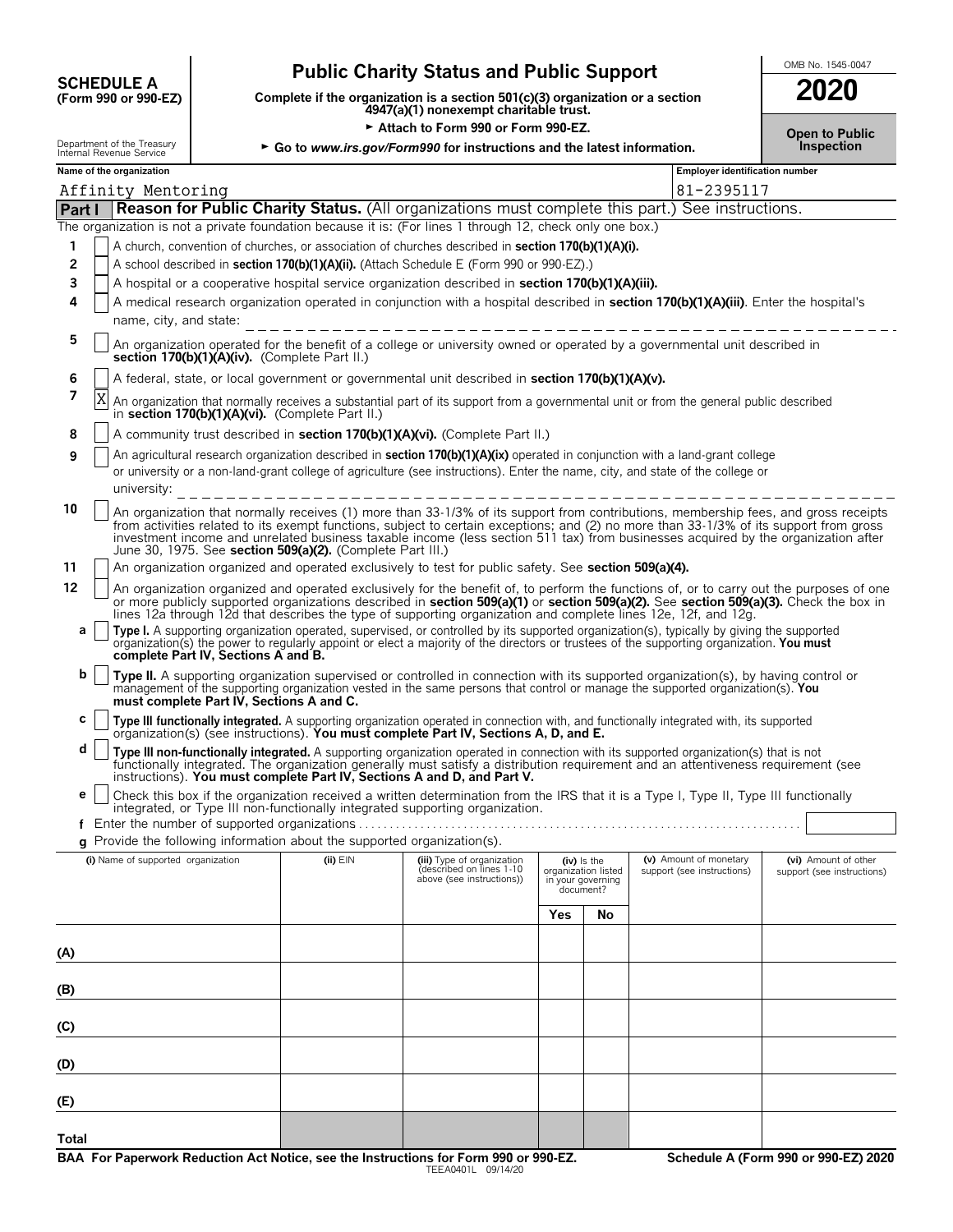**Part II Support Schedule for Organizations Described in Sections 170(b)(1)(A)(iv) and 170(b)(1)(A)(vi)** (Complete only if you checked the box on line 5, 7, or 8 of Part I or if the organization failed to qualify under Part III. If the organization fails to qualify under the tests listed below, please complete Part III.)

#### **Section A. Public Support**

|    | Calendar year (or fiscal year<br>beginning in) $\blacktriangleright$                                                                                                                                                                                                                                                                                                                                           | (a) 2016               | (b) $2017$ | $(c)$ 2018 | $(d)$ 2019 | (e) 2020 |                  | (f) Total  |  |  |
|----|----------------------------------------------------------------------------------------------------------------------------------------------------------------------------------------------------------------------------------------------------------------------------------------------------------------------------------------------------------------------------------------------------------------|------------------------|------------|------------|------------|----------|------------------|------------|--|--|
|    | 1 Gifts, grants, contributions, and<br>membership fees received. (Do not<br>include any 'unusual grants.'). $\dots$                                                                                                                                                                                                                                                                                            | 282,522.               | 266,256.   | 272,097.   | 409,365.   | 414,579. |                  | 1,644,819. |  |  |
|    | 2 Tax revenues levied for the<br>organization's benefit and<br>either paid to or expended<br>on its behalf                                                                                                                                                                                                                                                                                                     |                        |            |            |            |          |                  | $0$ .      |  |  |
|    | 3 The value of services or<br>facilities furnished by a<br>governmental unit to the<br>organization without charge                                                                                                                                                                                                                                                                                             |                        |            |            |            |          |                  | 0.         |  |  |
|    | <b>4 Total.</b> Add lines 1 through 3                                                                                                                                                                                                                                                                                                                                                                          | $\overline{282,522}$ . | 266,256.   | 272,097.   | 409,365.   | 414,579. |                  | 1,644,819. |  |  |
| 5. | The portion of total<br>contributions by each person<br>(other than a governmental<br>unit or publicly supported<br>organization) included on line 1<br>that exceeds 2% of the amount<br>shown on line 11, column (f)                                                                                                                                                                                          |                        |            |            |            |          |                  | $0$ .      |  |  |
|    | 6 Public support. Subtract line 5<br>from line $4$                                                                                                                                                                                                                                                                                                                                                             |                        |            |            |            |          |                  | 1,644,819. |  |  |
|    | <b>Section B. Total Support</b>                                                                                                                                                                                                                                                                                                                                                                                |                        |            |            |            |          |                  |            |  |  |
|    | Calendar year (or fiscal year<br>beginning in) $\rightarrow$                                                                                                                                                                                                                                                                                                                                                   | (a) $2016$             | (b) $2017$ | $(c)$ 2018 | $(d)$ 2019 | (e) 2020 |                  | (f) Total  |  |  |
|    | 7 Amounts from line 4                                                                                                                                                                                                                                                                                                                                                                                          | 282,522.               | 266,256.   | 272,097.   | 409,365.   | 414,579. |                  | 1,644,819. |  |  |
| 8  | Gross income from interest.<br>dividends, payments received<br>on securities loans, rents,<br>royalties, and income from<br>similar sources                                                                                                                                                                                                                                                                    |                        |            |            |            |          |                  | $0$ .      |  |  |
| 9. | Net income from unrelated<br>business activities, whether or<br>not the business is regularly<br>carried on                                                                                                                                                                                                                                                                                                    |                        |            |            |            |          |                  | $0$ .      |  |  |
|    | 10 Other income. Do not include<br>gain or loss from the sale of<br>capital assets (Explain in                                                                                                                                                                                                                                                                                                                 |                        |            |            |            |          |                  | $0$ .      |  |  |
|    | 11 Total support. Add lines 7<br>through $10$                                                                                                                                                                                                                                                                                                                                                                  |                        |            |            |            |          |                  | 1,644,819. |  |  |
|    |                                                                                                                                                                                                                                                                                                                                                                                                                |                        |            |            |            |          | 12 <sup>12</sup> | 0.         |  |  |
|    | 13 First 5 years. If the Form 990 is for the organization's first, second, third, fourth, or fifth tax year as a section 501(c)(3)                                                                                                                                                                                                                                                                             |                        |            |            |            |          |                  | ►          |  |  |
|    | <b>Section C. Computation of Public Support Percentage</b>                                                                                                                                                                                                                                                                                                                                                     |                        |            |            |            |          |                  |            |  |  |
|    |                                                                                                                                                                                                                                                                                                                                                                                                                |                        |            |            |            |          |                  | 100.00%    |  |  |
|    |                                                                                                                                                                                                                                                                                                                                                                                                                |                        |            |            |            |          | 15               | 0.00%      |  |  |
|    | 16a 33-1/3% support test-2020. If the organization did not check the box on line 13, and line 14 is 33-1/3% or more, check this box                                                                                                                                                                                                                                                                            |                        |            |            |            |          |                  | X          |  |  |
|    | <b>b 33-1/3% support test-2019.</b> If the organization did not check a box on line 13 or 16a, and line 15 is 33-1/3% or more, check this box                                                                                                                                                                                                                                                                  |                        |            |            |            |          |                  |            |  |  |
|    | 17a 10%-facts-and-circumstances test-2020. If the organization did not check a box on line 13, 16a, or 16b, and line 14 is 10%<br>or more, and if the organization meets the facts-and-circumstances test, check this box and stop here. Explain in Part VI how<br>the organization meets the facts-and-circumstances test. The organization qualifies as a publicly supported organization                    |                        |            |            |            |          |                  |            |  |  |
|    | <b>b 10%-facts-and-circumstances test-2019.</b> If the organization did not check a box on line 13, 16a, 16b, or 17a, and line 15 is 10%<br>or more, and if the organization meets the facts-and-circumstances test, check this box and <b>stop here.</b> Explain in Part VI how the<br>organization meets the 'facts-and-circumstances' test. The organization qualifies as a publicly supported organization |                        |            |            |            |          |                  |            |  |  |
|    | 18 Private foundation. If the organization did not check a box on line 13, 16a, 16b, 17a, or 17b, check this box and see instructions                                                                                                                                                                                                                                                                          |                        |            |            |            |          |                  |            |  |  |

**BAA Schedule A (Form 990 or 990-EZ) 2020**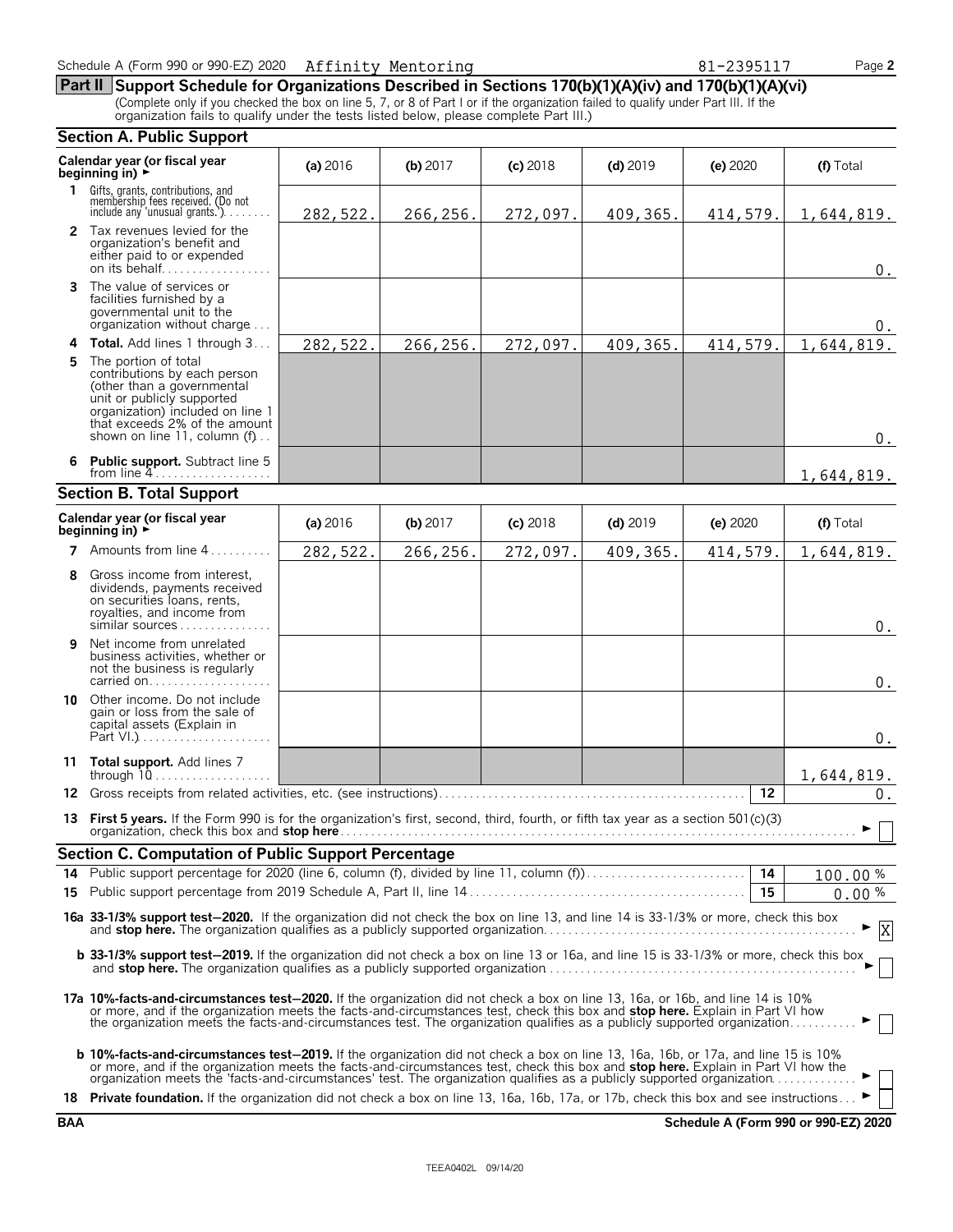#### **Part III Support Schedule for Organizations Described in Section 509(a)(2)**

(Complete only if you checked the box on line 10 of Part I or if the organization failed to qualify under Part II. If the organization fails to qualify under the tests listed below, please complete Part II.)

|            | <b>Section A. Public Support</b>                                                                                                                                                                                                                                              |          |                    |            |            |          |                                      |
|------------|-------------------------------------------------------------------------------------------------------------------------------------------------------------------------------------------------------------------------------------------------------------------------------|----------|--------------------|------------|------------|----------|--------------------------------------|
|            | Calendar year (or fiscal year beginning in) ►                                                                                                                                                                                                                                 | (a) 2016 | (b) $2017$         | $(c)$ 2018 | $(d)$ 2019 | (e) 2020 | (f) Total                            |
|            | 1 Gifts, grants, contributions,<br>and membership fees<br>received. (Do not include<br>any 'unusual grants.')                                                                                                                                                                 |          |                    |            |            |          |                                      |
|            | 2 Gross receipts from admissions,<br>merchandise sold or services<br>performed, or facilities<br>furnished in any activity that is<br>related to the organization's<br>$tax\text{-}exempt$ purpose                                                                            |          |                    |            |            |          |                                      |
| 3.         | Gross receipts from activities<br>that are not an unrelated trade<br>or business under section 513.                                                                                                                                                                           |          |                    |            |            |          |                                      |
| 4          | Tax revenues levied for the<br>organization's benefit and<br>either paid to or expended on                                                                                                                                                                                    |          |                    |            |            |          |                                      |
| 5.         | The value of services or<br>facilities furnished by a<br>governmental unit to the<br>organization without charge                                                                                                                                                              |          |                    |            |            |          |                                      |
| 6          | <b>Total.</b> Add lines 1 through 5<br><b>7a</b> Amounts included on lines 1,<br>2, and 3 received from<br>disqualified persons                                                                                                                                               |          |                    |            |            |          |                                      |
|            | <b>b</b> Amounts included on lines 2<br>and 3 received from other than<br>disqualified persons that<br>exceed the greater of \$5,000 or<br>1% of the amount on line 13                                                                                                        |          |                    |            |            |          |                                      |
|            | c Add lines $7a$ and $7b$                                                                                                                                                                                                                                                     |          |                    |            |            |          |                                      |
|            | <b>Public support.</b> (Subtract line                                                                                                                                                                                                                                         |          |                    |            |            |          |                                      |
|            | <b>Section B. Total Support</b>                                                                                                                                                                                                                                               |          |                    |            |            |          |                                      |
|            | Calendar year (or fiscal year beginning in) $\blacktriangleright$                                                                                                                                                                                                             | (a) 2016 | (b) 2017           | $(c)$ 2018 | $(d)$ 2019 | (e) 2020 | (f) Total                            |
| 9.         | Amounts from line 6                                                                                                                                                                                                                                                           |          |                    |            |            |          |                                      |
|            | <b>10a</b> Gross income from interest, dividends,<br>payments received on securities loans,<br>rents, royalties, and income from<br><b>b</b> Unrelated business taxable<br>income (less section 511<br>taxes) from businesses                                                 |          |                    |            |            |          |                                      |
|            | acquired after June 30, 1975                                                                                                                                                                                                                                                  |          |                    |            |            |          |                                      |
| 11         | c Add lines 10a and $10b$<br>Net income from unrelated business<br>activities not included in line 10b,<br>whether or not the business is<br>regularly carried on $\dots\dots\dots\dots$                                                                                      |          |                    |            |            |          |                                      |
|            | 12 Other income. Do not include<br>gain or loss from the sale of<br>capital assets (Explain in                                                                                                                                                                                |          |                    |            |            |          |                                      |
|            | 13 Total support. (Add lines 9,<br>10c, 11, and $12$                                                                                                                                                                                                                          |          |                    |            |            |          |                                      |
|            | 14 First 5 years. If the Form 990 is for the organization's first, second, third, fourth, or fifth tax year as a section 501(c)(3)<br>organization, check this box and stop here                                                                                              |          |                    |            |            |          |                                      |
|            | <b>Section C. Computation of Public Support Percentage</b>                                                                                                                                                                                                                    |          |                    |            |            |          |                                      |
|            | 15 Public support percentage for 2020 (line 8, column (f), divided by line 13, column (f)                                                                                                                                                                                     |          |                    |            |            | 15       | န့                                   |
|            |                                                                                                                                                                                                                                                                               |          |                    |            |            | 16       | ०१०                                  |
|            | Section D. Computation of Investment Income Percentage                                                                                                                                                                                                                        |          |                    |            |            |          |                                      |
| 17         |                                                                                                                                                                                                                                                                               |          |                    |            |            | 17       | %                                    |
| 18         |                                                                                                                                                                                                                                                                               |          |                    |            |            | 18       | ०७                                   |
|            | 19a 33-1/3% support tests-2020. If the organization did not check the box on line 14, and line 15 is more than 33-1/3%, and line 17<br>is not more than 33-1/3%, check this box and stop here. The organization qualifies as a publicly supported organization                |          |                    |            |            |          |                                      |
|            | <b>b</b> 33-1/3% support tests-2019. If the organization did not check a box on line 14 or line 19a, and line 16 is more than 33-1/3%, and<br>line 18 is not more than 33-1/3%, check this box and stop here. The organization qualifies as a publicly supported organization |          |                    |            |            |          |                                      |
| 20         | Private foundation. If the organization did not check a box on line 14, 19a, or 19b, check this box and see instructions.                                                                                                                                                     |          |                    |            |            |          |                                      |
| <b>BAA</b> |                                                                                                                                                                                                                                                                               |          | TEEA0403L 09/14/20 |            |            |          | Schedule A (Form 990 or 990-EZ) 2020 |
|            |                                                                                                                                                                                                                                                                               |          |                    |            |            |          |                                      |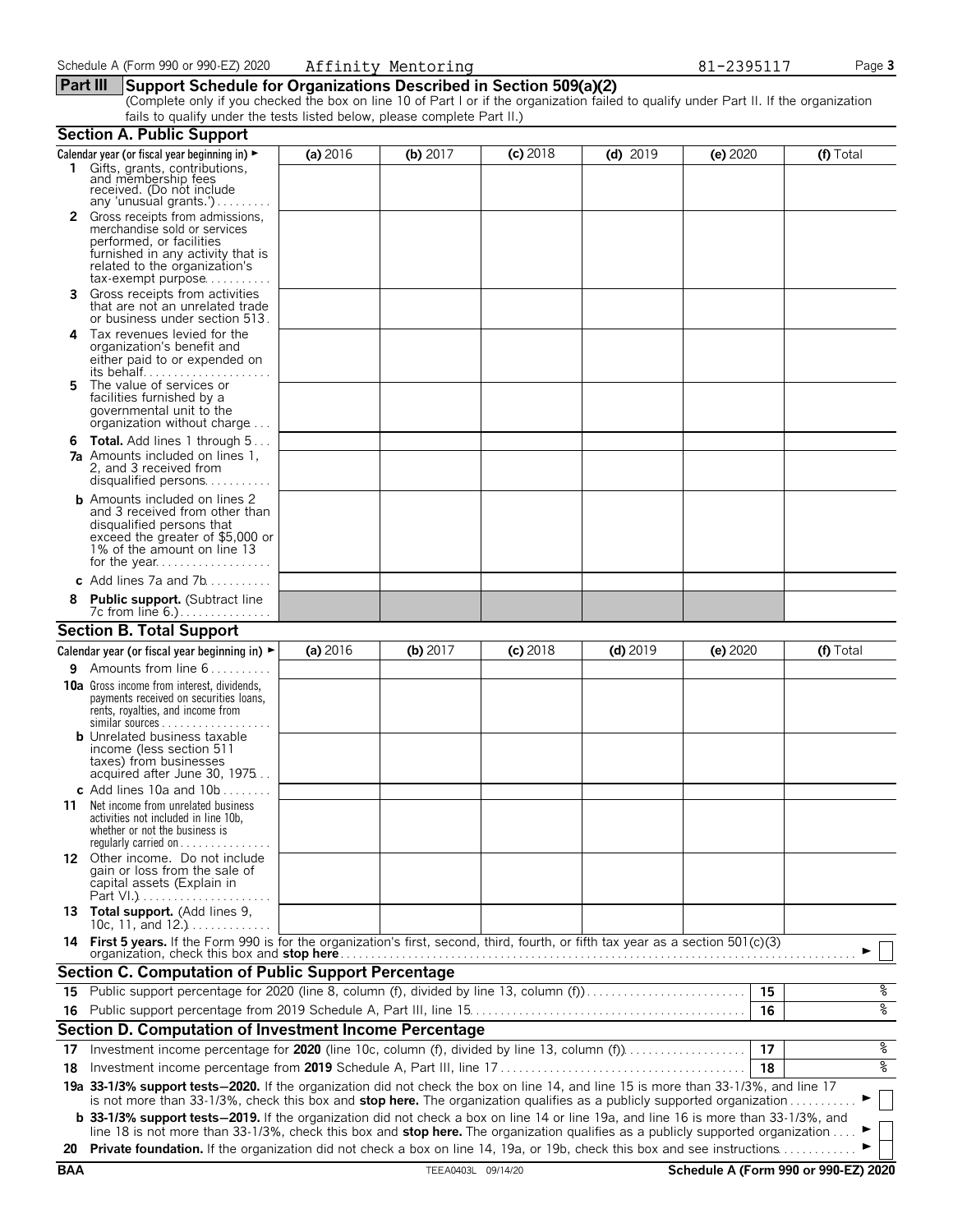#### **Part IV Supporting Organizations**

(Complete only if you checked a box in line 12 on Part I. If you checked box 12a, Part I, complete Sections A and B. If you checked box 12b, Part I, complete Sections A and C. If you checked box 12c, Part I, complete Sections A, D, and E. If you checked box 12d, Part I, complete Sections A and D, and complete Part V.)

### **Section A. All Supporting Organizations**

|   |                                                                                                                                                                                                                                                                                                                                                                                                                                                                                                                                                      |                 | <b>Yes</b> | <b>No</b> |
|---|------------------------------------------------------------------------------------------------------------------------------------------------------------------------------------------------------------------------------------------------------------------------------------------------------------------------------------------------------------------------------------------------------------------------------------------------------------------------------------------------------------------------------------------------------|-----------------|------------|-----------|
|   | 1 Are all of the organization's supported organizations listed by name in the organization's governing documents?<br>If 'No,' describe in Part VI how the supported organizations are designated. If designated by class or purpose, describe<br>the designation. If historic and continuing relationship, explain.                                                                                                                                                                                                                                  | 1               |            |           |
|   | 2 Did the organization have any supported organization that does not have an IRS determination of status under section<br>509(a)(1) or (2)? If 'Yes,' explain in <b>Part VI</b> how the organization determined that the supported organization was<br>described in section $509(a)(1)$ or (2).                                                                                                                                                                                                                                                      | $\overline{2}$  |            |           |
|   | 3a Did the organization have a supported organization described in section 501(c)(4), (5), or (6)? If 'Yes,' answer lines 3b<br>and 3c below.                                                                                                                                                                                                                                                                                                                                                                                                        | 3a              |            |           |
|   | <b>b</b> Did the organization confirm that each supported organization qualified under section 501(c)(4), (5), or (6) and<br>satisfied the public support tests under section 509( $a(2)$ ? If 'Yes,' describe in <b>Part VI</b> when and how the organization<br>made the determination.                                                                                                                                                                                                                                                            | 3 <sub>b</sub>  |            |           |
|   | c Did the organization ensure that all support to such organizations was used exclusively for section $170(c)(2)(B)$<br>purposes? If 'Yes,' explain in <b>Part VI</b> what controls the organization put in place to ensure such use.                                                                                                                                                                                                                                                                                                                | 3c              |            |           |
|   | 4a Was any supported organization not organized in the United States ('foreign supported organization')? If 'Yes' and<br>if you checked box 12a or 12b in Part I, answer lines 4b and 4c below.                                                                                                                                                                                                                                                                                                                                                      | 4a              |            |           |
|   | <b>b</b> Did the organization have ultimate control and discretion in deciding whether to make grants to the foreign supported<br>organization? If 'Yes,' describe in <b>Part VI</b> how the organization had such control and discretion despite being controlled<br>or supervised by or in connection with its supported organizations.                                                                                                                                                                                                            | 4b              |            |           |
|   | c Did the organization support any foreign supported organization that does not have an IRS determination under<br>sections 501(c)(3) and 509(a)(1) or (2)? If 'Yes,' explain in <b>Part VI</b> what controls the organization used to ensure that<br>all support to the foreign supported organization was used exclusively for section $170(c)(2)(B)$ purposes.                                                                                                                                                                                    | 4c              |            |           |
|   | 5a Did the organization add, substitute, or remove any supported organizations during the tax year? If 'Yes,' answer lines<br>5b and 5c below (if applicable). Also, provide detail in <b>Part VI</b> , including (i) the names and EIN numbers of the<br>supported organizations added, substituted, or removed; (ii) the reasons for each such action; (iii) the<br>authority under the organization's organizing document authorizing such action; and (iv) how the action was<br>accomplished (such as by amendment to the organizing document). | 5a              |            |           |
|   | <b>b</b> Type I or Type II only. Was any added or substituted supported organization part of a class already designated in the<br>organization's organizing document?                                                                                                                                                                                                                                                                                                                                                                                | 5b              |            |           |
|   | c Substitutions only. Was the substitution the result of an event beyond the organization's control?                                                                                                                                                                                                                                                                                                                                                                                                                                                 | 5с              |            |           |
| 6 | Did the organization provide support (whether in the form of grants or the provision of services or facilities) to<br>anyone other than (i) its supported organizations, (ii) individuals that are part of the charitable class benefited by one<br>or more of its supported organizations, or (iii) other supporting organizations that also support or benefit one or more of<br>the filing organization's supported organizations? If 'Yes,' provide detail in Part VI.                                                                           | 6               |            |           |
| 7 | Did the organization provide a grant, loan, compensation, or other similar payment to a substantial contributor<br>(as defined in section $4958(c)(3)(c)$ ), a family member of a substantial contributor, or a 35% controlled entity with<br>regard to a substantial contributor? If 'Yes,' complete Part I of Schedule L (Form 990 or 990-EZ).                                                                                                                                                                                                     | 7               |            |           |
| 8 | Did the organization make a loan to a disqualified person (as defined in section 4958) not described in line 7? If 'Yes,'<br>complete Part I of Schedule L (Form 990 or 990-EZ).                                                                                                                                                                                                                                                                                                                                                                     | 8               |            |           |
|   | 9a Was the organization controlled directly or indirectly at any time during the tax year by one or more disqualified persons,<br>as defined in section 4946 (other than foundation managers and organizations described in section 509(a)(1) or (2))?<br>If 'Yes.' provide detail in <b>Part VI.</b>                                                                                                                                                                                                                                                | 9a              |            |           |
|   | <b>b</b> Did one or more disqualified persons (as defined in line 9a) hold a controlling interest in any entity in which the<br>supporting organization had an interest? If 'Yes,' provide detail in Part VI.                                                                                                                                                                                                                                                                                                                                        | 9b              |            |           |
|   | c Did a disqualified person (as defined in line 9a) have an ownership interest in, or derive any personal benefit from,<br>assets in which the supporting organization also had an interest? If 'Yes,' provide detail in <b>Part VI.</b>                                                                                                                                                                                                                                                                                                             | 9c              |            |           |
|   | 10a Was the organization subject to the excess business holdings rules of section 4943 because of section 4943(f) (regarding<br>certain Type II supporting organizations, and all Type III non-functionally integrated supporting organizations)? If 'Yes,'<br>answer line 10b below.                                                                                                                                                                                                                                                                | 10a             |            |           |
|   | <b>b</b> Did the organization have any excess business holdings in the tax year? (Use Schedule C, Form 4720, to determine<br>whether the organization had excess business holdings.).                                                                                                                                                                                                                                                                                                                                                                | 10 <sub>b</sub> |            |           |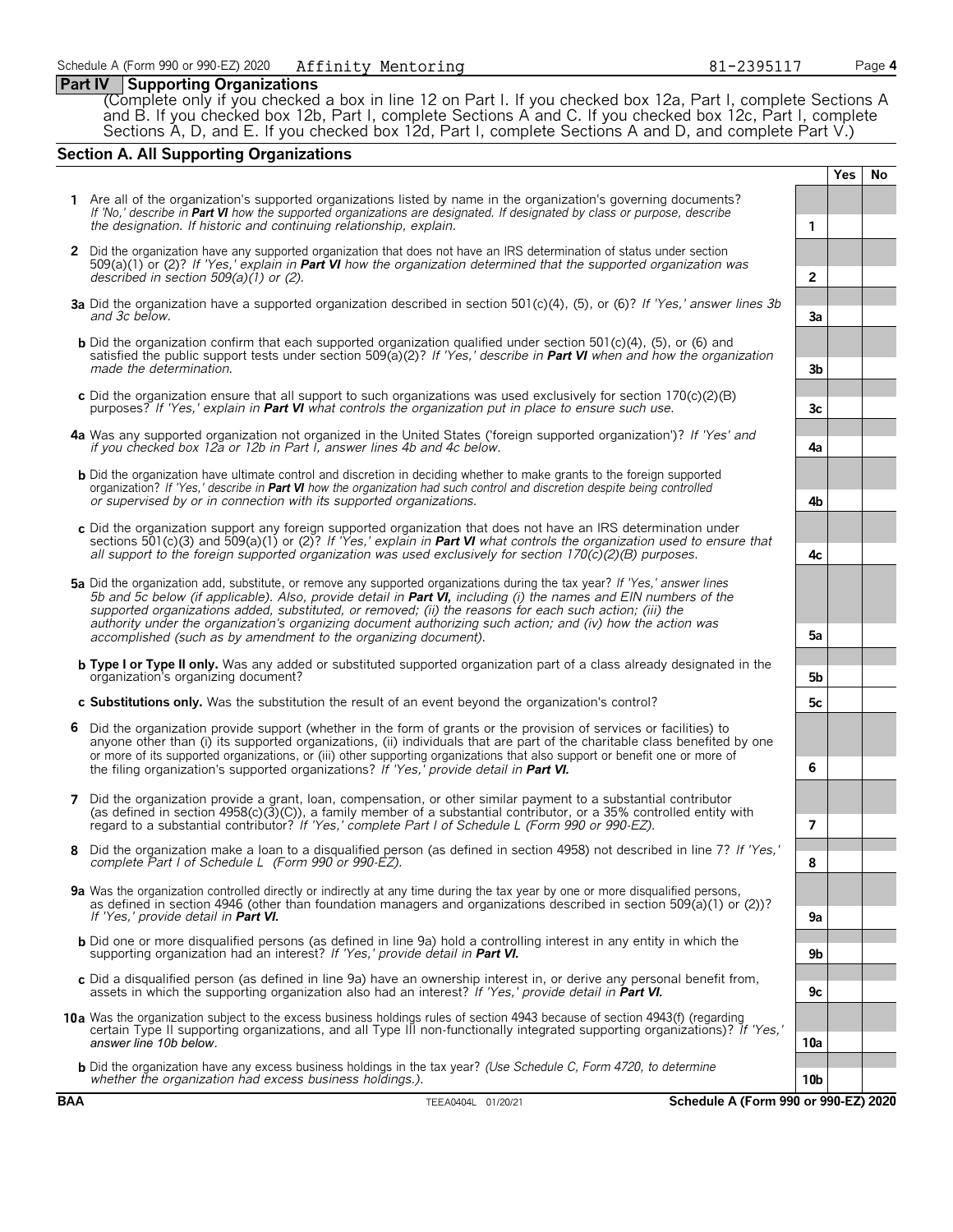| <b>Part IV</b> | <b>Supporting Organizations (continued)</b>                                                                                                    |      |    |  |
|----------------|------------------------------------------------------------------------------------------------------------------------------------------------|------|----|--|
|                |                                                                                                                                                | Yes. | No |  |
| 11             | Has the organization accepted a gift or contribution from any of the following persons?                                                        |      |    |  |
|                | a A person who directly or indirectly controls, either alone or together with persons described in lines 11b and 11c below,                    |      |    |  |
|                | the governing body of a supported organization?<br>11a                                                                                         |      |    |  |
|                | <b>b</b> A family member of a person described in line 11a above?<br>11 <sub>b</sub>                                                           |      |    |  |
|                | 11c<br>C A 35% controlled entity of a person described in line 11a or 11b above? If 'Yes' to line 11a, 11b, or 11c, provide detail in Part VI. |      |    |  |
|                |                                                                                                                                                |      |    |  |

#### **Section B. Type I Supporting Organizations**

- **1** Did the governing body, members of the governing body, officers acting in their official capacity, or membership of one or more supported organizations have the power to regularly appoint or elect at least a majority of the organization's officers, directors, or trustees at all times during the tax year? *If 'No,' describe in Part VI how the supported organization(s) effectively operated, supervised, or controlled the organization's activities. If the organization had more than one supported organization, describe how the powers to appoint and/or remove officers, directors, or trustees were allocated among the supported organizations and what conditions or restrictions, if any, applied to such powers* **1** *during the tax* year.
- **2** Did the organization operate for the benefit of any supported organization other than the supported organization(s) that operated, supervised, or controlled the supporting organization? *If 'Yes,' explain in Part VI how providing such benefit carried out the purposes of the supported organization(s) that operated, supervised, or controlled the supporting organization.* **2**

#### **Section C. Type II Supporting Organizations**

**Yes No 1** Were a majority of the organization's directors or trustees during the tax year also a majority of the directors or trustees of each of the organization's supported organization(s)? *If 'No,' describe in Part VI how control or management of the supporting organization was vested in the same persons that controlled or managed the supported organization(s).* **1**

#### **Section D. All Type III Supporting Organizations**

|                                                                                                                                                                                                                                                                                                                                                                                       |  | ′e< |  |  |  |  |
|---------------------------------------------------------------------------------------------------------------------------------------------------------------------------------------------------------------------------------------------------------------------------------------------------------------------------------------------------------------------------------------|--|-----|--|--|--|--|
| 1 Did the organization provide to each of its supported organizations, by the last day of the fifth month of the<br>organization's tax year, (i) a written notice describing the type and amount of support provided during the prior tax<br>year, (ii) a copy of the Form 990 that was most recently filed as of the date of notification, and (iii) copies of the                   |  |     |  |  |  |  |
| organization's governing documents in effect on the date of notification, to the extent not previously provided?                                                                                                                                                                                                                                                                      |  |     |  |  |  |  |
| 2 Were any of the organization's officers, directors, or trustees either (i) appointed or elected by the supported                                                                                                                                                                                                                                                                    |  |     |  |  |  |  |
| organization(s) or (ii) serving on the governing body of a supported organization? If No, explain in <b>Part VI</b> how<br>the organization maintained a close and continuous working relationship with the supported organization(s).                                                                                                                                                |  |     |  |  |  |  |
| 3 By reason of the relationship described in line 2, above, did the organization's supported organizations have a significant<br>voice in the organization's investment policies and in directing the use of the organization's income or assets at<br>all times during the tax year? If 'Yes,' describe in <b>Part VI</b> the role the organization's supported organizations played |  |     |  |  |  |  |
| in this regard.                                                                                                                                                                                                                                                                                                                                                                       |  |     |  |  |  |  |

#### **Section E. Type III Functionally Integrated Supporting Organizations**

- **1** *Check the box next to the method that the organization used to satisfy the Integral Part Test during the year (see instructions).* 
	- **a** The organization satisfied the Activities Test. *Complete line 2 below.*
	- **b** The organization is the parent of each of its supported organizations. *Complete line 3 below.*
	- **c** The organization supported a governmental entity. *Describe in Part VI how you supported a governmental entity (see instructions).*

#### **2** Activities Test. **Answer lines 2a and 2b below.**

- **a** Did substantially all of the organization's activities during the tax year directly further the exempt purposes of the supported organization(s) to which the organization was responsive? *If 'Yes,' then in Part VI identify those supported organizations and explain how these activities directly furthered their exempt purposes, how the organization was responsive to those supported organizations, and how the organization determined that these activities constituted substantially all of its activities.* **2a**
- **b** Did the activities described in line 2a, above, constitute activities that, but for the organization's involvement, one or more of the organization's supported organization(s) would have been engaged in? *If 'Yes,' explain in Part VI the reasons for the organization's position that its supported organization(s) would have engaged in these activities but for the organization's involvement.* **2b**
- **3** Parent of Supported Organizations. *Answer lines 3a and 3b below.*
- **a** Did the organization have the power to regularly appoint or elect a majority of the officers, directors, or trustees of each of the supported organizations? *If 'Yes' or 'No,' provide details in Part VI.* **3a**
- **b** Did the organization exercise a substantial degree of direction over the policies, programs, and activities of each of its supported organizations? *If 'Yes,' describe in Part VI the role played by the organization in this regard.* **3b**

| 7              |     |    |  |
|----------------|-----|----|--|
|                | Yes | No |  |
|                |     |    |  |
|                |     |    |  |
|                |     |    |  |
| 2a             |     |    |  |
|                |     |    |  |
|                |     |    |  |
|                |     |    |  |
| 2 <sub>b</sub> |     |    |  |
|                |     |    |  |
|                |     |    |  |
| 3a             |     |    |  |
|                |     |    |  |
| 3b             |     |    |  |
|                |     |    |  |

**Yes No**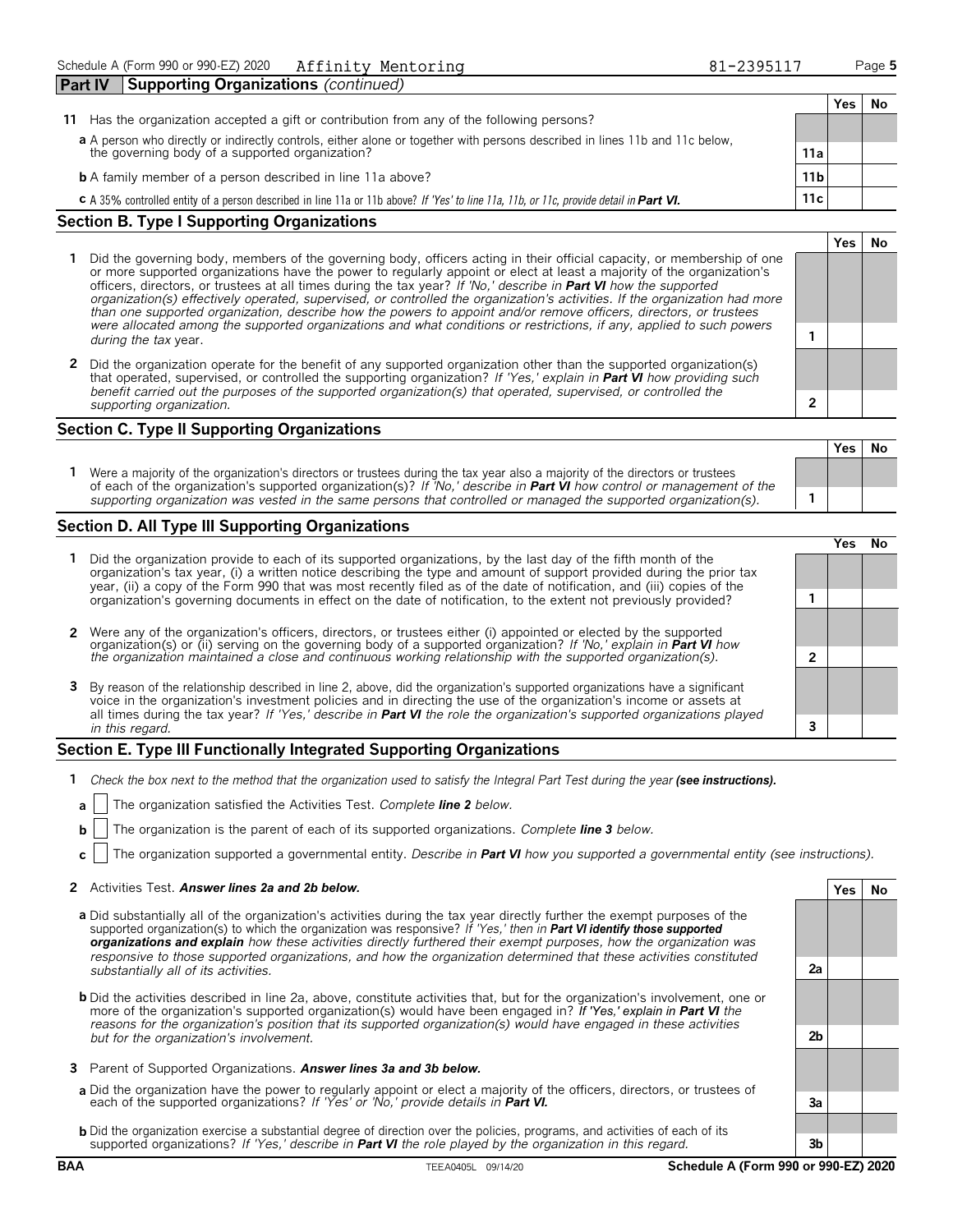Schedule A (Form 990 or 990-EZ) 2020  $\operatorname{Affinity}$  Mentoring 81-2395117 Page **6** 

|                       | Type III Non-Functionally Integrated 509(a)(3) Supporting Organizations<br>Part V                                                                                                                                              |                |                |                                |
|-----------------------|--------------------------------------------------------------------------------------------------------------------------------------------------------------------------------------------------------------------------------|----------------|----------------|--------------------------------|
| 1                     | Check here if the organization satisfied the Integral Part Test as a qualifying trust on Nov. 20, 1970 (explain in Part VI). See instructions. All other Type III non-functionally integrated supporting organizations must co |                |                |                                |
|                       | Section A - Adjusted Net Income                                                                                                                                                                                                |                |                | (B) Current Year<br>(optional) |
| $\mathbf{1}$          | Net short-term capital gain                                                                                                                                                                                                    | 1              |                |                                |
| $\mathbf{2}^{\prime}$ | Recoveries of prior-year distributions                                                                                                                                                                                         | $\overline{2}$ |                |                                |
| 3                     | Other gross income (see instructions)                                                                                                                                                                                          | 3              |                |                                |
| 4                     | Add lines 1 through 3.                                                                                                                                                                                                         | 4              |                |                                |
| 5.                    | Depreciation and depletion                                                                                                                                                                                                     | 5              |                |                                |
| 6                     | Portion of operating expenses paid or incurred for production or collection of gross<br>income or for management, conservation, or maintenance of property held for<br>production of income (see instructions)                 | 6              |                |                                |
| 7                     | Other expenses (see instructions)                                                                                                                                                                                              | $\overline{7}$ |                |                                |
| 8                     | <b>Adjusted Net Income</b> (subtract lines 5, 6, and 7 from line 4)                                                                                                                                                            | 8              |                |                                |
|                       | Section B - Minimum Asset Amount                                                                                                                                                                                               |                | (A) Prior Year | (B) Current Year<br>(optional) |
|                       | 1 Aggregate fair market value of all non-exempt-use assets (see instructions for short<br>tax year or assets held for part of year):                                                                                           |                |                |                                |
|                       | <b>a</b> Average monthly value of securities                                                                                                                                                                                   | 1a             |                |                                |
|                       | <b>b</b> Average monthly cash balances                                                                                                                                                                                         | 1b             |                |                                |
|                       | c Fair market value of other non-exempt-use assets                                                                                                                                                                             | 1c             |                |                                |
|                       | <b>d Total</b> (add lines 1a, 1b, and 1c)                                                                                                                                                                                      | 1d             |                |                                |
|                       | e Discount claimed for blockage or other factors<br>(explain in detail in Part VI):                                                                                                                                            |                |                |                                |
|                       | <b>2</b> Acquisition indebtedness applicable to non-exempt-use assets                                                                                                                                                          | $\mathbf{2}$   |                |                                |
| 3                     | Subtract line 2 from line 1d.                                                                                                                                                                                                  | 3              |                |                                |
| 4                     | Cash deemed held for exempt use. Enter 0.015 of line 3 (for greater amount,<br>see instructions).                                                                                                                              | 4              |                |                                |
| 5.                    | Net value of non-exempt-use assets (subtract line 4 from line 3)                                                                                                                                                               | 5              |                |                                |
| 6                     | Multiply line 5 by 0.035.                                                                                                                                                                                                      | 6              |                |                                |
| 7                     | Recoveries of prior-year distributions                                                                                                                                                                                         | $\overline{7}$ |                |                                |
| 8                     | Minimum Asset Amount (add line 7 to line 6)                                                                                                                                                                                    | 8              |                |                                |
|                       | Section C - Distributable Amount                                                                                                                                                                                               |                |                | Current Year                   |
| 1                     | Adjusted net income for prior year (from Section A, line 8, column A)                                                                                                                                                          | 1              |                |                                |
| $\mathbf{2}$          | Enter $0.85$ of line $1$ .                                                                                                                                                                                                     | $\overline{2}$ |                |                                |
| 3                     | Minimum asset amount for prior year (from Section B, line 8, column A)                                                                                                                                                         | 3              |                |                                |
| 4                     | Enter greater of line 2 or line 3.                                                                                                                                                                                             | 4              |                |                                |
| 5.                    | Income tax imposed in prior year                                                                                                                                                                                               | 5              |                |                                |
| 6                     | <b>Distributable Amount.</b> Subtract line 5 from line 4, unless subject to emergency<br>temporary reduction (see instructions).                                                                                               | 6              |                |                                |

**7**  $\mid$  Check here if the current year is the organization's first as a non-functionally integrated Type III supporting organization (see instructions).

**BAA Schedule A (Form 990 or 990-EZ) 2020**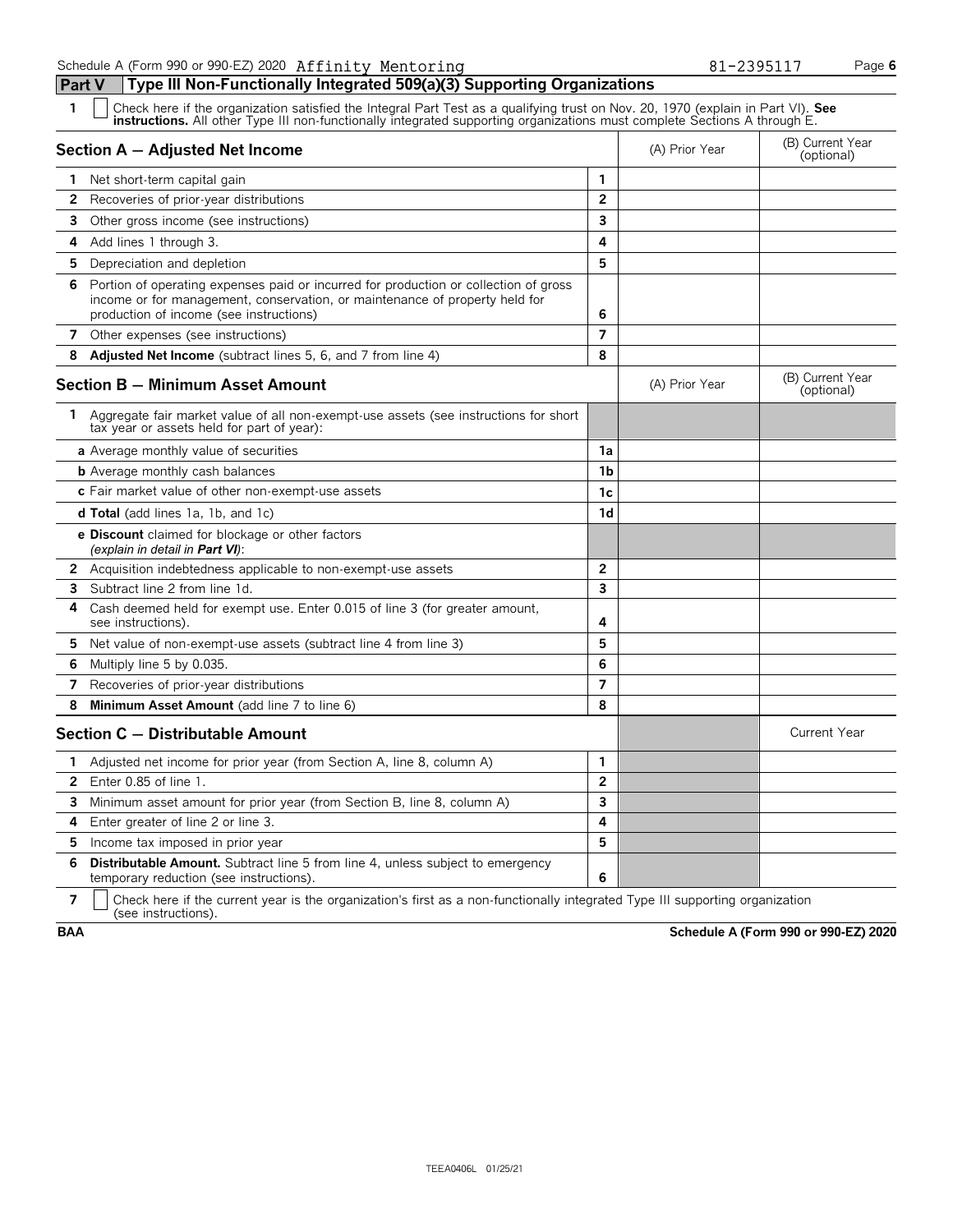| <b>Part V</b> | Type III Non-Functionally Integrated 509(a)(3) Supporting Organizations (continued)                                                                                           |                                              |                                               |                 |                                                  |
|---------------|-------------------------------------------------------------------------------------------------------------------------------------------------------------------------------|----------------------------------------------|-----------------------------------------------|-----------------|--------------------------------------------------|
|               | <b>Section D - Distributions</b>                                                                                                                                              |                                              |                                               |                 | <b>Current Year</b>                              |
| 1             | Amounts paid to supported organizations to accomplish exempt purposes                                                                                                         |                                              |                                               | $\mathbf{1}$    |                                                  |
| $\mathbf{2}$  | Amounts paid to perform activity that directly furthers exempt purposes of supported organizations,                                                                           |                                              |                                               |                 |                                                  |
|               | in excess of income from activity                                                                                                                                             |                                              |                                               | $\mathbf{2}$    |                                                  |
| 3             | Administrative expenses paid to accomplish exempt purposes of supported organizations                                                                                         |                                              |                                               | 3               |                                                  |
| 4             | Amounts paid to acquire exempt-use assets                                                                                                                                     |                                              |                                               | 4               |                                                  |
| 5             | Qualified set-aside amounts (prior IRS approval required $-$ provide details in <b>Part VI</b> )                                                                              |                                              |                                               | 5               |                                                  |
| 6             | Other distributions (describe in Part VI). See instructions.                                                                                                                  |                                              |                                               | 6               |                                                  |
| 7             | Total annual distributions. Add lines 1 through 6.                                                                                                                            |                                              |                                               | $\overline{ }$  |                                                  |
| 8             | Distributions to attentive supported organizations to which the organization is responsive (provide details<br>in Part VI). See instructions.                                 |                                              |                                               | 8               |                                                  |
| 9             | Distributable amount for 2020 from Section C, line 6                                                                                                                          |                                              |                                               | 9               |                                                  |
|               | 10 Line 8 amount divided by line 9 amount                                                                                                                                     |                                              |                                               | $\overline{10}$ |                                                  |
|               | Section E - Distribution Allocations (see instructions)                                                                                                                       | (i)<br><b>Excess</b><br><b>Distributions</b> | (ii)<br><b>Underdistributions</b><br>Pre-2020 |                 | (iii)<br><b>Distributable</b><br>Amount for 2020 |
|               | Distributable amount for 2020 from Section C, line 6                                                                                                                          |                                              |                                               |                 |                                                  |
|               | 2 Underdistributions, if any, for years prior to 2020 (reasonable<br>cause required $-$ explain in <b>Part VI</b> ). See instructions.                                        |                                              |                                               |                 |                                                  |
|               | 3 Excess distributions carryover, if any, to 2020                                                                                                                             |                                              |                                               |                 |                                                  |
|               | a From 2015                                                                                                                                                                   |                                              |                                               |                 |                                                  |
|               | <b>b</b> From 2016                                                                                                                                                            |                                              |                                               |                 |                                                  |
|               | c From 2017.                                                                                                                                                                  |                                              |                                               |                 |                                                  |
|               | $d$ From 2018                                                                                                                                                                 |                                              |                                               |                 |                                                  |
|               | <b>e</b> From 2019                                                                                                                                                            |                                              |                                               |                 |                                                  |
|               | f Total of lines 3a through 3e                                                                                                                                                |                                              |                                               |                 |                                                  |
|               | g Applied to underdistributions of prior years                                                                                                                                |                                              |                                               |                 |                                                  |
|               | h Applied to 2020 distributable amount                                                                                                                                        |                                              |                                               |                 |                                                  |
|               | <i>i</i> Carryover from 2015 not applied (see instructions)                                                                                                                   |                                              |                                               |                 |                                                  |
|               | j Remainder. Subtract lines 3g, 3h, and 3i from line 3f.                                                                                                                      |                                              |                                               |                 |                                                  |
| 4             | Distributions for 2020 from Section D.<br>\$<br>line $7:$                                                                                                                     |                                              |                                               |                 |                                                  |
|               | a Applied to underdistributions of prior years                                                                                                                                |                                              |                                               |                 |                                                  |
|               | <b>b</b> Applied to 2020 distributable amount                                                                                                                                 |                                              |                                               |                 |                                                  |
|               | c Remainder. Subtract lines 4a and 4b from line 4.                                                                                                                            |                                              |                                               |                 |                                                  |
| 5.            | Remaining underdistributions for years prior to 2020, if any.<br>Subtract lines 3g and 4a from line 2. For result greater than<br>zero, explain in Part VI. See instructions. |                                              |                                               |                 |                                                  |
|               | 6 Remaining underdistributions for 2020. Subtract lines 3h and 4b<br>from line 1. For result greater than zero, explain in Part VI. See<br>instructions.                      |                                              |                                               |                 |                                                  |
|               | 7 Excess distributions carryover to 2021. Add lines 3j and 4c.                                                                                                                |                                              |                                               |                 |                                                  |
|               | 8 Breakdown of line 7:                                                                                                                                                        |                                              |                                               |                 |                                                  |
|               | <b>a</b> Excess from $2016$                                                                                                                                                   |                                              |                                               |                 |                                                  |
|               | $b$ Excess from 2017.                                                                                                                                                         |                                              |                                               |                 |                                                  |
|               | <b>c</b> Excess from 2018                                                                                                                                                     |                                              |                                               |                 |                                                  |
|               | $d$ Excess from 2019.                                                                                                                                                         |                                              |                                               |                 |                                                  |
|               | <b>e</b> Excess from 2020                                                                                                                                                     |                                              |                                               |                 |                                                  |

**BAA Schedule A (Form 990 or 990-EZ) 2020**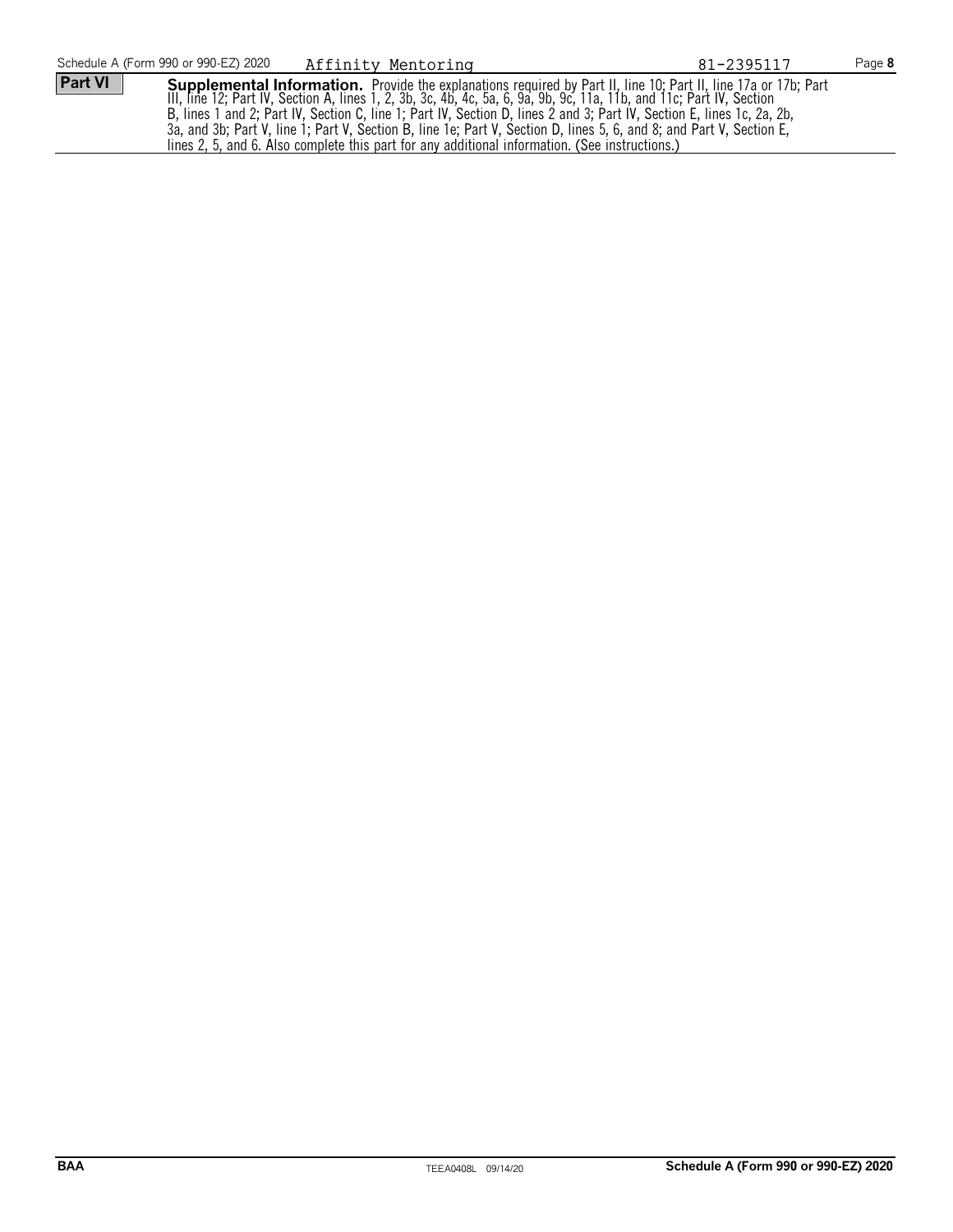| <b>Schedule B</b> |          | 1545-0047<br>OMB No. |
|-------------------|----------|----------------------|
|                   | . .<br>- |                      |

|  | (Form 990, 990-EZ, |
|--|--------------------|

|            | (FORIII 990, 990-E |
|------------|--------------------|
| AR QOO DEN |                    |

### **Schedule of Contributors**

**or 990-PF)** <sup>G</sup>**Attach to Form 990, Form 990-EZ, or Form 990-PF. 2020** ► Go to *www.irs.gov/Form990* for the latest information.

| Name of the organization       |                                                                             | Employer identification number |
|--------------------------------|-----------------------------------------------------------------------------|--------------------------------|
| Affinity Mentoring             | 81-2395117                                                                  |                                |
| Organization type (check one): |                                                                             |                                |
| Filers of:                     | Section:                                                                    |                                |
| Form 990 or 990-EZ             | $ X $ 501(c)( 3) (enter number) organization                                |                                |
|                                | $4947(a)(1)$ nonexempt charitable trust not treated as a private foundation |                                |
|                                | 527 political organization                                                  |                                |
| Form 990-PF                    | 501(c)(3) exempt private foundation                                         |                                |
|                                | 4947(a)(1) nonexempt charitable trust treated as a private foundation       |                                |
|                                | 501(c)(3) taxable private foundation                                        |                                |
|                                |                                                                             |                                |

Check if your organization is covered by the **General Rule** or a **Special Rule.**

Note: Only a section 501(c)(7), (8), or (10) organization can check boxes for both the General Rule and a Special Rule. See instructions.

#### **General Rule**

For an organization filing Form 990, 990-EZ, or 990-PF that received, during the year, contributions totaling \$5,000 or more (in money or property) from any one contributor. Complete Parts I and II. See instructions for determining a contributor's total contributions.

#### **Special Rules**

For an organization described in section 501(c)(3) filing Form 990 or 990-EZ that met the 33-1/3% support test of the regulations under sections 509(a)(1) and 170(b)(1)(A)(vi), that checked Schedule A (Form 990 or 990-EZ), Part II, line 13, 16a, or 16b, and that received from any one contributor, during the year, total contributions of the greater of (**1**) \$5,000; or (**2**) 2% of the amount on (i) Form 990, Part VIII, line 1h; or (ii) Form 990-EZ, line 1. Complete Parts I and II. X

For an organization described in section 501(c)(7), (8), or (10) filing Form 990 or 990-EZ that received from any one contributor, during the year, total contributions of more than \$1,000 *exclusively* for religious, charitable, scientific, literary, or educational purposes, or for the prevention of cruelty to children or animals. Complete Parts I (entering 'N/A' in column (b) instead of the contributor name and address), II, and III.

For an organization described in section 501(c)(7), (8), or (10) filing Form 990 or 990-EZ that received from any one contributor, during the year, contributions *exclusively* for religious, charitable, etc., purposes, but no such contributions totaled more than \$1,000. If this box is checked, enter here the total contributions that were received during the year for an *exclusively* religious, charitable, etc., purpose. Don't complete any of the parts unless the **General Rule** applies to this organization because it received *nonexclusively* religious, charitable, etc., contributions totaling \$5,000 or more during the year . ►\$

**Caution:** An organization that isn't covered by the General Rule and/or the Special Rules doesn't file Schedule B (Form 990, 990-EZ, or 990-PF), but it **must** answer 'No' on Part IV, line 2, of its Form 990; or check the box on line H of its Form 990-EZ or on its Form 990-PF, Part I, line 2, to certify that it doesn't meet the filing requirements of Schedule B (Form 990, 990-EZ, or 990-PF).

**BAA For Paperwork Reduction Act Notice, see the instructions for Form 990, 990-EZ, or 990-PF. Schedule B (Form 990, 990-EZ, or 990-PF) (2020)**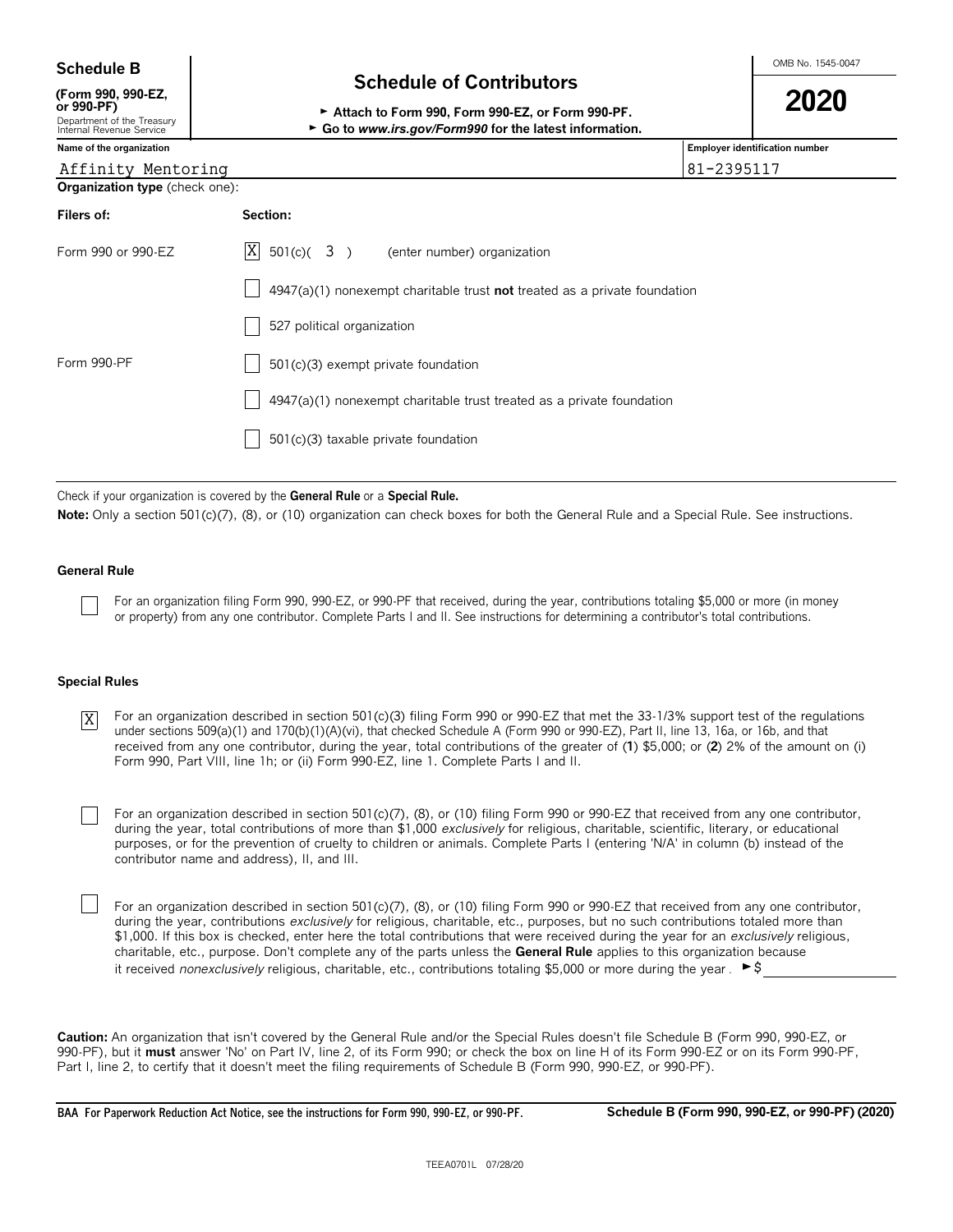| (2020)<br>Schedule<br>$\sim$ $\sim$<br>__<br>aan.<br>$\sim$ $\sim$<br>DE<br>$\cdot$ orr<br>uu <sup>,</sup><br>リンリーニ<br>∵—ںر ر |                                                |  |
|-------------------------------------------------------------------------------------------------------------------------------|------------------------------------------------|--|
| Name of organization                                                                                                          | $-0.00$<br>r identification number<br>Employer |  |

**Part I** Contributors (see instructions). Use duplicate copies of Part I if additional space is needed. Affinity Mentoring 81-2395117

| (a)<br>No.      | (b)<br>Name, address, and $ZIP + 4$                                                                                             | (c)<br>Total<br>contributions        | (d)<br>Type of contribution                                                           |
|-----------------|---------------------------------------------------------------------------------------------------------------------------------|--------------------------------------|---------------------------------------------------------------------------------------|
| $1 \quad$       | Wege Foundation<br>____________________<br>99 Monroe Ave NW                                                                     | l\$<br>50,000.                       | Χ<br>Person<br>Payroll<br>Noncash                                                     |
|                 | Grand Rapids, MI 49503<br>------------------                                                                                    |                                      | (Complete Part II for<br>noncash contributions.)                                      |
| (a)<br>No.      | (b)<br>Name, address, and ZIP + 4                                                                                               | (c)<br>Total<br>contributions        | (d)<br>Type of contribution                                                           |
| $2^{\circ}$     | Grand Rapids Community<br>185 Oakes Street SW                                                                                   | l\$<br>20,000.                       | Person<br>Χ<br>Payroll<br>Noncash<br>(Complete Part II for                            |
|                 | Grand Rapids, MI 49503<br>__________________                                                                                    |                                      | noncash contributions.)                                                               |
| (a)<br>No.      | (b)<br>Name, address, and ZIP + 4                                                                                               | (c)<br><b>Total</b><br>contributions | (d)<br>Type of contribution                                                           |
| 3 <sup>7</sup>  | Steelcase Inc<br>901 44th Street SE<br>Grand Rapids, MI 49508                                                                   | l\$<br>30,000.                       | Person<br>Payroll<br>Noncash<br>(Complete Part II for<br>noncash contributions.)      |
| (a)<br>No.      | (b)<br>Name, address, and ZIP + 4                                                                                               | (c)<br>Total<br>contributions        | (d)<br>Type of contribution                                                           |
| $4\overline{ }$ | Gordon Food Services<br>_________________<br>1300 Gezon Pkwy<br>Wyoming, MI 49509                                               | l\$<br>10,000.                       | Person<br>Payroll<br>X<br>Noncash<br>(Complete Part II for<br>noncash contributions.) |
| (a)<br>Ňó.      | (b)<br>Name, address, and ZIP + 4                                                                                               | (c)<br>Total<br>contributions        | (d)<br>Type of contribution                                                           |
| $\frac{5}{2}$   | Kent County<br>____________________<br>300 Monroe Ave NW<br>______________<br>Grand Rapids, MI 49503                            | l\$<br>21,168.                       | X<br>Person<br>Payroll<br>Noncash<br>(Complete Part II for<br>noncash contributions.) |
| (a)<br>No.      | (b)<br>Name, address, and ZIP + 4                                                                                               | (c)<br>Total<br>contributions        | (d)<br>Type of contribution                                                           |
| $\frac{6}{9}$   | Heart of West Michigan United Way __________<br>118 Commerce Ave $SE$ _ _ _ _ _ _ _ _ _ _ _ _ _ _ _ _<br>Grand Rapids, MI 49503 | 21,168.                              | Person<br>X<br>Payroll<br>Noncash<br>(Complete Part II for<br>noncash contributions.) |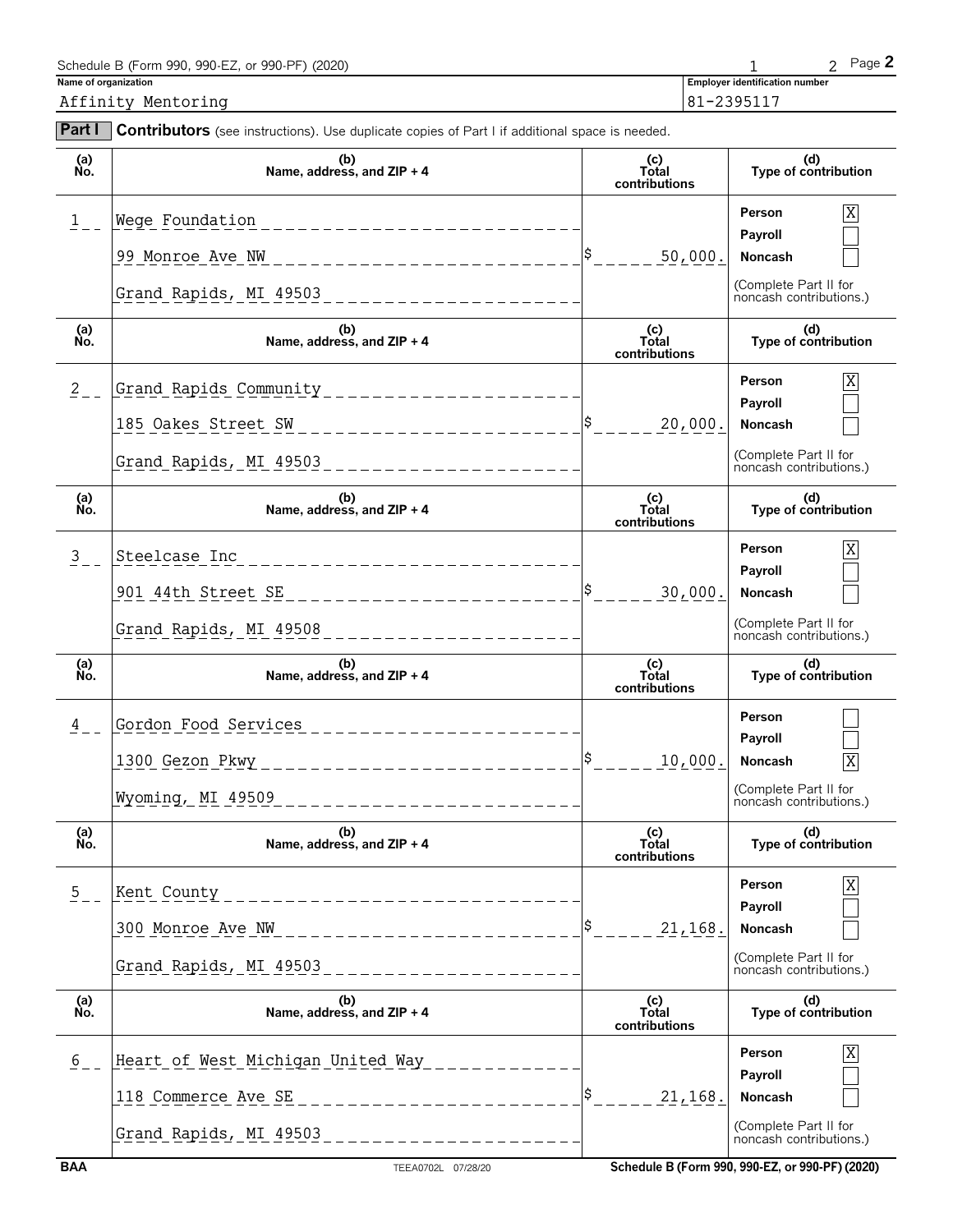| Schedule B (Form 990, 990-EZ, or 990-PF) (2020) |                                       | $\Box$ age $\angle$ |
|-------------------------------------------------|---------------------------------------|---------------------|
| Name of organization                            | <b>Employer identification number</b> |                     |
| Affinity Mentoring                              | 81-2395117                            |                     |

| <b>Part I</b> | Contributors (see instructions). Use duplicate copies of Part I if additional space is needed.                                             |                               |                                                                                                    |
|---------------|--------------------------------------------------------------------------------------------------------------------------------------------|-------------------------------|----------------------------------------------------------------------------------------------------|
| (a)<br>No.    | (b)<br>Name, address, and ZIP + 4                                                                                                          | (c)<br>Total<br>contributions | (d)<br>Type of contribution                                                                        |
| 7             | Custer, Inc<br>_________________________<br>217 Grandville Ave SW #100 ___________________<br>Grand Rapids, MI 49503 _____________________ | $\frac{15}{2}$<br>22,648.     | Person<br>Payroll<br>Noncash<br>(Complete Part II for<br>noncash contributions.)                   |
| (a)<br>No.    | (b)<br>Name, address, and ZIP + 4                                                                                                          | (c)<br>Total<br>contributions | (d)<br>Type of contribution                                                                        |
| 8             | Gordon Food Services<br>__________________<br>1300 Gezon Pkwy ___________________________<br>Wyoming, MI 49509 _____________________       | 75,000.                       | $\overline{X}$<br>Person<br>Payroll<br>Noncash<br>(Complete Part II for<br>noncash contributions.) |
| (a)<br>No.    | (b)<br>Name, address, and ZIP + 4                                                                                                          | (c)<br>Total<br>contributions | (d)<br>Type of contribution                                                                        |
| $\frac{9}{2}$ | Mars Hill Bible Church<br>.<br>3501 Fairlanes SW________________________<br>Grandville, MI 49418 _____________________                     | 30,000.                       | $\mathbf X$<br>Person<br>Payroll<br>Noncash<br>(Complete Part II for<br>noncash contributions.)    |
| (a)<br>No.    | (b)<br>Name, address, and ZIP + 4                                                                                                          | (c)<br>Total<br>contributions | (d)<br>Type of contribution                                                                        |
|               | ---------------------<br>____________________________________                                                                              |                               | Person<br>Payroll<br><b>Noncash</b><br>(Complete Part II for<br>noncash contributions.)            |
| (a)<br>Ño.    | (b)<br>Name, address, and $ZIP + 4$                                                                                                        | (c)<br>Total<br>contributions | (d)<br>Type of contribution                                                                        |
|               |                                                                                                                                            |                               | Person<br>Payroll<br><b>Noncash</b><br>(Complete Part II for<br>noncash contributions.)            |
| (a)<br>No.    | (b)<br>Name, address, and ZIP + 4                                                                                                          | (c)<br>Total<br>contributions | (d)<br>Type of contribution                                                                        |
|               |                                                                                                                                            |                               | Person<br>Payroll<br><b>Noncash</b><br>(Complete Part II for<br>noncash contributions.)            |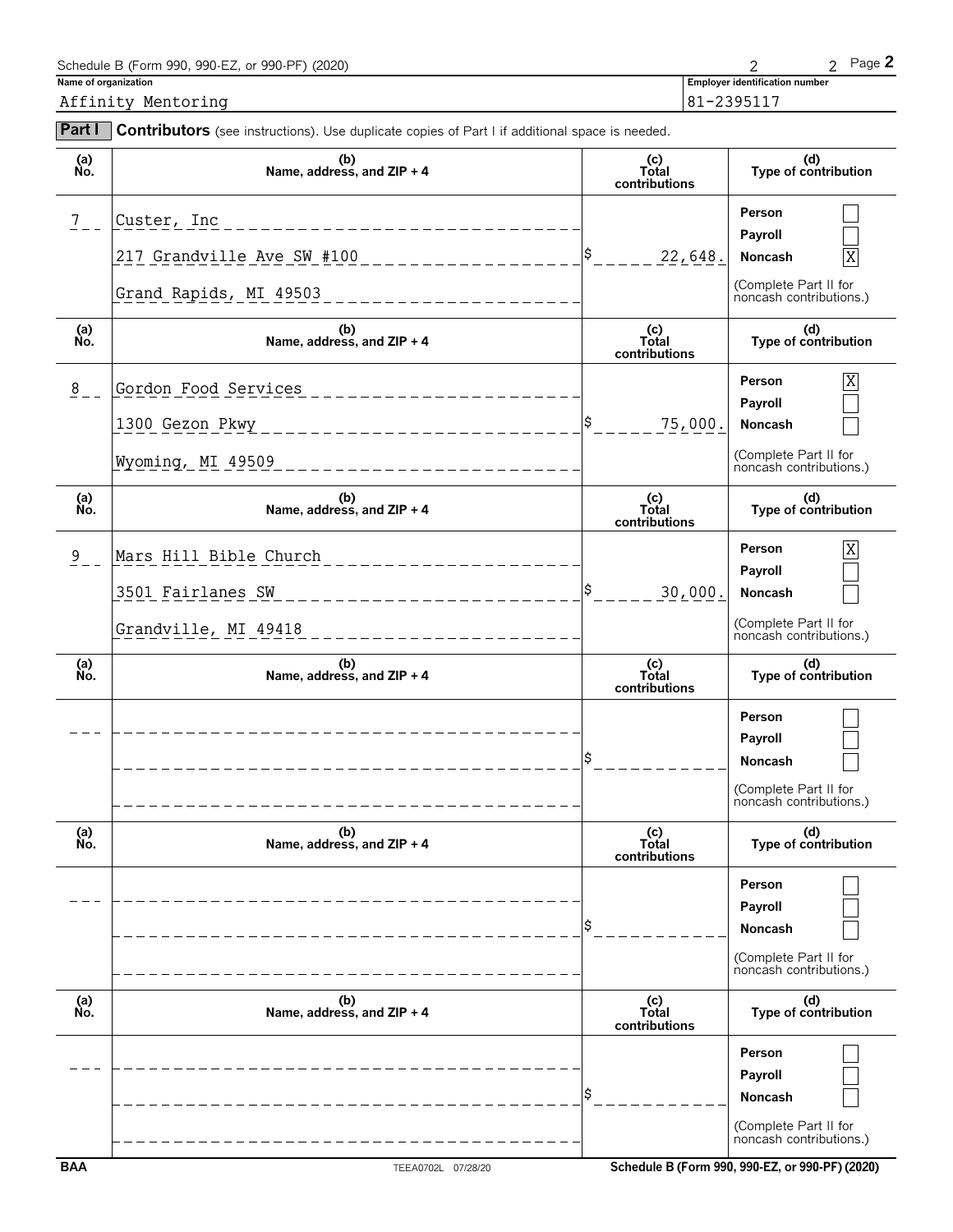| Schedule B (Form 990, 990-EZ, or 990-PF) (2020)               |           | $P$ aqe $\mathbf 3$ |
|---------------------------------------------------------------|-----------|---------------------|
| <b>Employer identification number</b><br>Name of organization |           |                     |
| Affinity Mentoring                                            | 1-2395117 |                     |

**Part II** Noncash Property (see instructions). Use duplicate copies of Part II if additional space is needed.

| (a) No.<br>from<br>Part I | (b)<br>Description of noncash property given | (c)<br>FMV (or estimate)<br>(See instructions.) | (d)<br>Date received |
|---------------------------|----------------------------------------------|-------------------------------------------------|----------------------|
| 4                         | Refurbished labtops                          |                                                 |                      |
|                           |                                              | 10,000.                                         | 11/10/20             |
| (a) No.<br>from<br>Part I | (b)<br>Description of noncash property given | (c)<br>FMV (or estimate)<br>(See instructions.) | (d)<br>Date received |
| 7                         | Office Furniture                             |                                                 |                      |
|                           |                                              | 22,648.                                         | 12/01/20             |
| (a) No.<br>from<br>Part I | (b)<br>Description of noncash property given | (c)<br>FMV (or estimate)<br>(See instructions.) | (d)<br>Date received |
|                           |                                              |                                                 |                      |
|                           |                                              |                                                 |                      |
| (a) No.<br>from<br>Part I | (b)<br>Description of noncash property given | (c)<br>FMV (or estimate)<br>(See instructions.) | (d)<br>Date received |
|                           |                                              |                                                 |                      |
|                           |                                              |                                                 |                      |
| (a) $No.$ from<br>Part I  | (b)<br>Description of noncash property given | (c)<br>FMV (or estimate)<br>(See instructions.) | (d)<br>Date received |
|                           |                                              |                                                 |                      |
|                           |                                              |                                                 |                      |
| (a) No.<br>from<br>Part I | (b)<br>Description of noncash property given | (c)<br>FMV (or estimate)<br>(See instructions.) | (d)<br>Date received |
|                           |                                              |                                                 |                      |
|                           |                                              |                                                 |                      |
| <b>BAA</b>                |                                              | Schedule B (Form 990, 990-EZ, or 990-PF) (2020) |                      |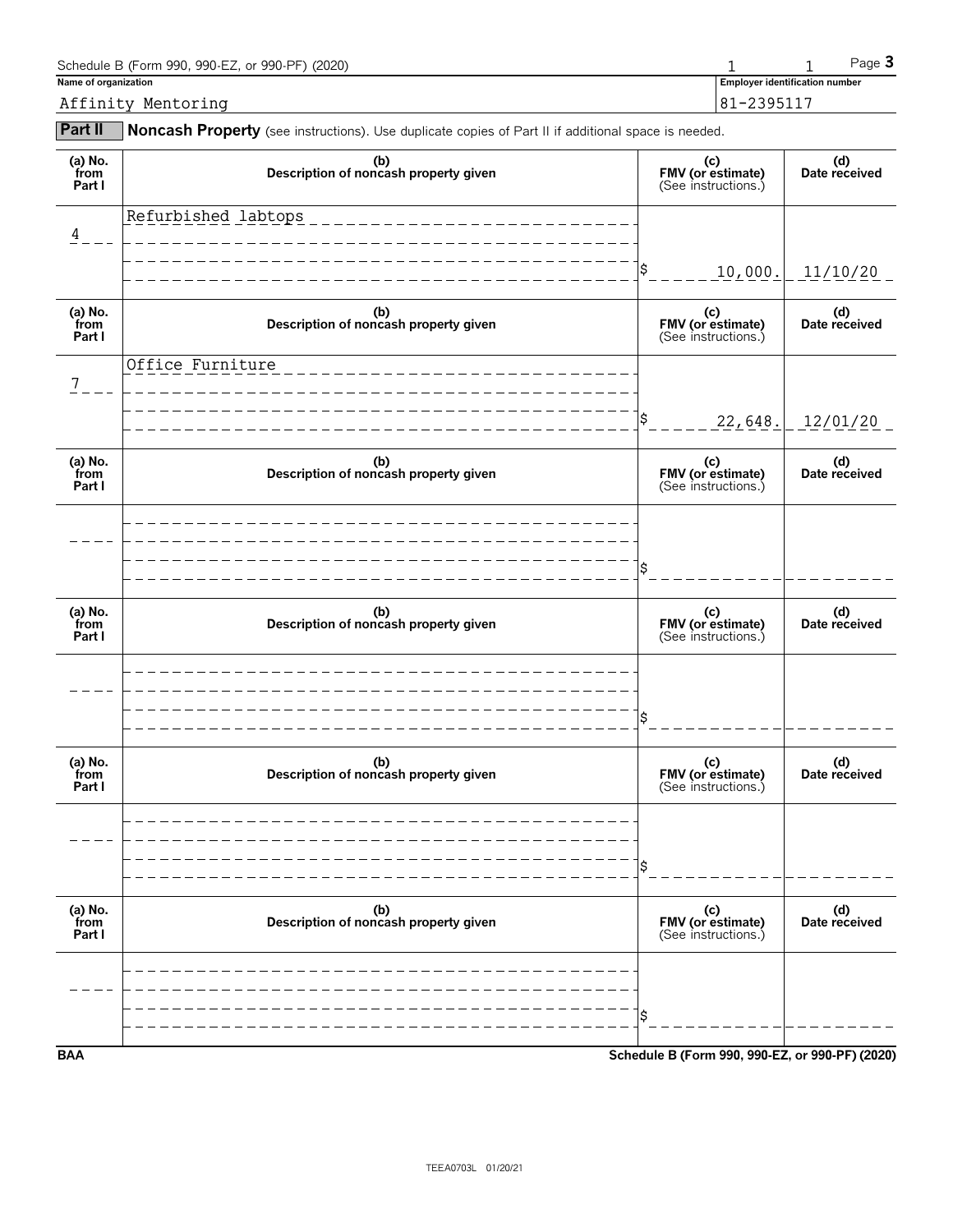|                           | Schedule B (Form 990, 990-EZ, or 990-PF) (2020)                                                                                                                                                                                                                                                                                                                                                                                                                                                                                        |                                          |                                          | Page 4                                              |  |  |  |  |  |  |
|---------------------------|----------------------------------------------------------------------------------------------------------------------------------------------------------------------------------------------------------------------------------------------------------------------------------------------------------------------------------------------------------------------------------------------------------------------------------------------------------------------------------------------------------------------------------------|------------------------------------------|------------------------------------------|-----------------------------------------------------|--|--|--|--|--|--|
| Name of organization      | Affinity Mentoring                                                                                                                                                                                                                                                                                                                                                                                                                                                                                                                     |                                          |                                          | <b>Employer identification number</b><br>81-2395117 |  |  |  |  |  |  |
| Part III                  | Exclusively religious, charitable, etc., contributions to organizations described in section 501(c)(7), (8),<br>or (10) that total more than \$1,000 for the year from any one contributor. Complete columns (a) through (e) and<br>the following line entry. For organizations completing Part III, enter the total of exclusively religious, charitable, etc.,<br>contributions of \$1,000 or less for the year. (Enter this information once. See instructions.)<br>Use duplicate copies of Part III if additional space is needed. |                                          |                                          | ►\$<br>N/A                                          |  |  |  |  |  |  |
| (a)<br>No. from<br>Part I | (b) Purpose of gift                                                                                                                                                                                                                                                                                                                                                                                                                                                                                                                    | (c) Use of gift                          |                                          | (d) Description of how gift is held                 |  |  |  |  |  |  |
|                           | N/A _________________                                                                                                                                                                                                                                                                                                                                                                                                                                                                                                                  | _____________________                    |                                          |                                                     |  |  |  |  |  |  |
|                           |                                                                                                                                                                                                                                                                                                                                                                                                                                                                                                                                        |                                          |                                          |                                                     |  |  |  |  |  |  |
|                           |                                                                                                                                                                                                                                                                                                                                                                                                                                                                                                                                        |                                          |                                          |                                                     |  |  |  |  |  |  |
|                           | Transferee's name, address, and ZIP + 4                                                                                                                                                                                                                                                                                                                                                                                                                                                                                                | (e) Transfer of gift                     |                                          | Relationship of transferor to transferee            |  |  |  |  |  |  |
|                           |                                                                                                                                                                                                                                                                                                                                                                                                                                                                                                                                        |                                          |                                          |                                                     |  |  |  |  |  |  |
| (a)<br>No. from<br>Part I | (b) Purpose of gift                                                                                                                                                                                                                                                                                                                                                                                                                                                                                                                    | (c) Use of gift                          |                                          | (d) Description of how gift is held                 |  |  |  |  |  |  |
|                           |                                                                                                                                                                                                                                                                                                                                                                                                                                                                                                                                        |                                          |                                          |                                                     |  |  |  |  |  |  |
|                           | (e) Transfer of gift                                                                                                                                                                                                                                                                                                                                                                                                                                                                                                                   |                                          |                                          |                                                     |  |  |  |  |  |  |
|                           | Transferee's name, address, and ZIP + 4<br>Relationship of transferor to transferee                                                                                                                                                                                                                                                                                                                                                                                                                                                    |                                          |                                          |                                                     |  |  |  |  |  |  |
|                           |                                                                                                                                                                                                                                                                                                                                                                                                                                                                                                                                        |                                          |                                          |                                                     |  |  |  |  |  |  |
|                           |                                                                                                                                                                                                                                                                                                                                                                                                                                                                                                                                        |                                          |                                          |                                                     |  |  |  |  |  |  |
| (a)<br>No. from<br>Part I | (b) Purpose of gift                                                                                                                                                                                                                                                                                                                                                                                                                                                                                                                    | (c) Use of gift                          |                                          | (d) Description of how gift is held                 |  |  |  |  |  |  |
|                           |                                                                                                                                                                                                                                                                                                                                                                                                                                                                                                                                        |                                          |                                          |                                                     |  |  |  |  |  |  |
|                           |                                                                                                                                                                                                                                                                                                                                                                                                                                                                                                                                        | (e) Transfer of gift                     |                                          |                                                     |  |  |  |  |  |  |
|                           | Transferee's name, address, and ZIP + 4                                                                                                                                                                                                                                                                                                                                                                                                                                                                                                | Relationship of transferor to transferee |                                          |                                                     |  |  |  |  |  |  |
|                           |                                                                                                                                                                                                                                                                                                                                                                                                                                                                                                                                        |                                          |                                          |                                                     |  |  |  |  |  |  |
|                           |                                                                                                                                                                                                                                                                                                                                                                                                                                                                                                                                        |                                          |                                          |                                                     |  |  |  |  |  |  |
| (a)<br>No. from<br>Part I | (b) Purpose of gift                                                                                                                                                                                                                                                                                                                                                                                                                                                                                                                    | (c) Use of gift                          |                                          | (d) Description of how gift is held                 |  |  |  |  |  |  |
|                           |                                                                                                                                                                                                                                                                                                                                                                                                                                                                                                                                        |                                          |                                          |                                                     |  |  |  |  |  |  |
|                           |                                                                                                                                                                                                                                                                                                                                                                                                                                                                                                                                        |                                          |                                          |                                                     |  |  |  |  |  |  |
|                           | Transferee's name, address, and ZIP + 4                                                                                                                                                                                                                                                                                                                                                                                                                                                                                                | (e) Transfer of gift                     | Relationship of transferor to transferee |                                                     |  |  |  |  |  |  |
|                           |                                                                                                                                                                                                                                                                                                                                                                                                                                                                                                                                        |                                          |                                          |                                                     |  |  |  |  |  |  |
|                           |                                                                                                                                                                                                                                                                                                                                                                                                                                                                                                                                        |                                          |                                          |                                                     |  |  |  |  |  |  |
| <b>BAA</b>                |                                                                                                                                                                                                                                                                                                                                                                                                                                                                                                                                        |                                          |                                          | Schedule B (Form 990, 990-EZ, or 990-PF) (2020)     |  |  |  |  |  |  |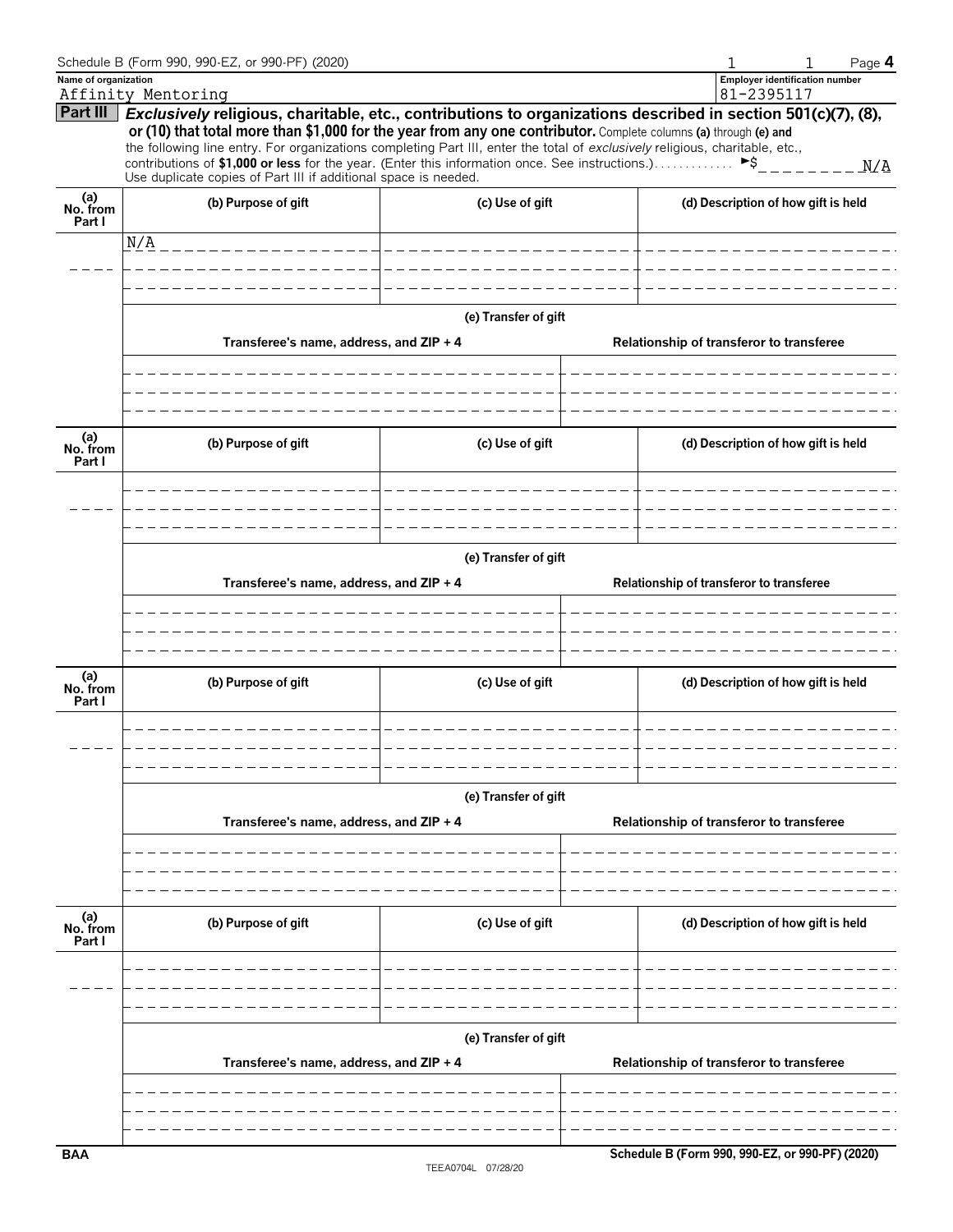| <b>SCHEDULE D</b> |  |
|-------------------|--|
| (Form 990)        |  |

## **Supplemental Financial Statements**<br>
Somplete if the organization answered Yes' on Form 990,

**Part IV, line 6, 7, 8, 9, 10, 11a, 11b, 11c, 11d, 11e, 11f, 12a, or 12b.**<br>
Part IV, line 6, 7, 8, 9, 10, 11a, 11b, 11c, 11d, 11e, 11f, 12a, or 12b.

Attach to Form 990.

|              | Department of the Treasury<br>Internal Revenue Service |                                                                               | ► Attach to Form 990.<br>► Go to www.irs.gov/Form990 for instructions and the latest information.                                                                                                                                                                                                                                                                                      |                |                                                    | <b>Open to Public</b><br><b>Inspection</b> |
|--------------|--------------------------------------------------------|-------------------------------------------------------------------------------|----------------------------------------------------------------------------------------------------------------------------------------------------------------------------------------------------------------------------------------------------------------------------------------------------------------------------------------------------------------------------------------|----------------|----------------------------------------------------|--------------------------------------------|
|              | Name of the organization                               |                                                                               |                                                                                                                                                                                                                                                                                                                                                                                        |                | <b>Employer identification number</b>              |                                            |
|              |                                                        |                                                                               |                                                                                                                                                                                                                                                                                                                                                                                        |                |                                                    |                                            |
| Part I       | Affinity Mentoring                                     |                                                                               | Organizations Maintaining Donor Advised Funds or Other Similar Funds or Accounts.                                                                                                                                                                                                                                                                                                      |                | 81-2395117                                         |                                            |
|              |                                                        |                                                                               | Complete if the organization answered 'Yes' on Form 990, Part IV, line 6.                                                                                                                                                                                                                                                                                                              |                |                                                    |                                            |
|              |                                                        |                                                                               | (a) Donor advised funds                                                                                                                                                                                                                                                                                                                                                                |                | (b) Funds and other accounts                       |                                            |
| 1            |                                                        | Total number at end of year                                                   |                                                                                                                                                                                                                                                                                                                                                                                        |                |                                                    |                                            |
| 2            |                                                        | Aggregate value of contributions to (during year).                            |                                                                                                                                                                                                                                                                                                                                                                                        |                |                                                    |                                            |
| 3            |                                                        | Aggregate value of grants from (during year)                                  |                                                                                                                                                                                                                                                                                                                                                                                        |                |                                                    |                                            |
| 4            |                                                        | Aggregate value at end of year                                                |                                                                                                                                                                                                                                                                                                                                                                                        |                |                                                    |                                            |
| 5            |                                                        |                                                                               | Did the organization inform all donors and donor advisors in writing that the assets held in donor advised funds<br>are the organization's property, subject to the organization's exclusive legal control?                                                                                                                                                                            |                | <b>Yes</b>                                         | No                                         |
| 6            |                                                        |                                                                               | Did the organization inform all grantees, donors, and donor advisors in writing that grant funds can be used only<br>for charitable purposes and not for the benefit of the donor or donor advisor, or for any other purpose conferring                                                                                                                                                |                | Yes                                                | No                                         |
| Part II      |                                                        | <b>Conservation Easements.</b>                                                |                                                                                                                                                                                                                                                                                                                                                                                        |                |                                                    |                                            |
|              |                                                        |                                                                               | Complete if the organization answered 'Yes' on Form 990, Part IV, line 7.                                                                                                                                                                                                                                                                                                              |                |                                                    |                                            |
|              |                                                        |                                                                               | 1 Purpose(s) of conservation easements held by the organization (check all that apply).                                                                                                                                                                                                                                                                                                |                |                                                    |                                            |
|              |                                                        | Preservation of land for public use (for example, recreation or education)    |                                                                                                                                                                                                                                                                                                                                                                                        |                | Preservation of a historically important land area |                                            |
|              |                                                        | Protection of natural habitat                                                 |                                                                                                                                                                                                                                                                                                                                                                                        |                | Preservation of a certified historic structure     |                                            |
|              |                                                        | Preservation of open space                                                    |                                                                                                                                                                                                                                                                                                                                                                                        |                |                                                    |                                            |
| 2            | last day of the tax year.                              |                                                                               | Complete lines 2a through 2d if the organization held a qualified conservation contribution in the form of a conservation easement on the                                                                                                                                                                                                                                              |                |                                                    |                                            |
|              |                                                        |                                                                               |                                                                                                                                                                                                                                                                                                                                                                                        |                | Held at the End of the Tax Year                    |                                            |
|              |                                                        |                                                                               |                                                                                                                                                                                                                                                                                                                                                                                        | 2a             |                                                    |                                            |
|              |                                                        |                                                                               |                                                                                                                                                                                                                                                                                                                                                                                        | 2 <sub>b</sub> |                                                    |                                            |
|              |                                                        |                                                                               | <b>c</b> Number of conservation easements on a certified historic structure included in (a) $\dots \dots \dots$                                                                                                                                                                                                                                                                        | 2c             |                                                    |                                            |
|              |                                                        |                                                                               | d Number of conservation easements included in (c) acquired after 7/25/06, and not on a historic                                                                                                                                                                                                                                                                                       | 2d             |                                                    |                                            |
| 3.           | tax year ►                                             |                                                                               | Number of conservation easements modified, transferred, released, extinguished, or terminated by the organization during the                                                                                                                                                                                                                                                           |                |                                                    |                                            |
|              |                                                        | Number of states where property subject to conservation easement is located ▶ |                                                                                                                                                                                                                                                                                                                                                                                        |                |                                                    |                                            |
| 5            |                                                        |                                                                               | Does the organization have a written policy regarding the periodic monitoring, inspection, handling of violations,                                                                                                                                                                                                                                                                     |                | <b>Yes</b>                                         | No                                         |
| 6            |                                                        |                                                                               | Staff and volunteer hours devoted to monitoring, inspecting, handling of violations, and enforcing conservation easements during the year                                                                                                                                                                                                                                              |                |                                                    |                                            |
| 7            |                                                        |                                                                               | Amount of expenses incurred in monitoring, inspecting, handling of violations, and enforcing conservation easements during the year                                                                                                                                                                                                                                                    |                |                                                    |                                            |
|              | ►ఫ                                                     |                                                                               |                                                                                                                                                                                                                                                                                                                                                                                        |                |                                                    |                                            |
| 8            |                                                        |                                                                               | Does each conservation easement reported on line 2(d) above satisfy the requirements of section 170(h)(4)(B)(i)                                                                                                                                                                                                                                                                        |                | Yes                                                | No                                         |
| 9            | conservation easements.                                |                                                                               | In Part XIII, describe how the organization reports conservation easements in its revenue and expense statement and balance sheet, and<br>include, if applicable, the text of the footnote to the organization's financial statements that describes the organization's accounting for                                                                                                 |                |                                                    |                                            |
|              |                                                        |                                                                               | Part III   Organizations Maintaining Collections of Art, Historical Treasures, or Other Similar Assets.                                                                                                                                                                                                                                                                                |                |                                                    |                                            |
|              |                                                        |                                                                               | Complete if the organization answered 'Yes' on Form 990, Part IV, line 8.                                                                                                                                                                                                                                                                                                              |                |                                                    |                                            |
|              |                                                        |                                                                               | 1a If the organization elected, as permitted under FASB ASC 958, not to report in its revenue statement and balance sheet works of art,<br>historical treasures, or other similar assets held for public exhibition, education, or research in furtherance of public service, provide in<br>Part XIII the text of the footnote to its financial statements that describes these items. |                |                                                    |                                            |
|              |                                                        | following amounts relating to these items:                                    | b If the organization elected, as permitted under FASB ASC 958, to report in its revenue statement and balance sheet works of art,<br>historical treasures, or other similar assets held for public exhibition, education, or research in furtherance of public service, provide the                                                                                                   |                |                                                    |                                            |
|              |                                                        |                                                                               |                                                                                                                                                                                                                                                                                                                                                                                        |                |                                                    |                                            |
|              |                                                        |                                                                               |                                                                                                                                                                                                                                                                                                                                                                                        |                | $\triangleright$ \$                                |                                            |
| $\mathbf{z}$ |                                                        |                                                                               | If the organization received or held works of art, historical treasures, or other similar assets for financial gain, provide the following<br>amounts required to be reported under FASB ASC 958 relating to these items:                                                                                                                                                              |                |                                                    |                                            |
|              |                                                        |                                                                               |                                                                                                                                                                                                                                                                                                                                                                                        |                | ► \$<br>$\triangleright$ \$                        |                                            |
|              |                                                        |                                                                               |                                                                                                                                                                                                                                                                                                                                                                                        |                |                                                    |                                            |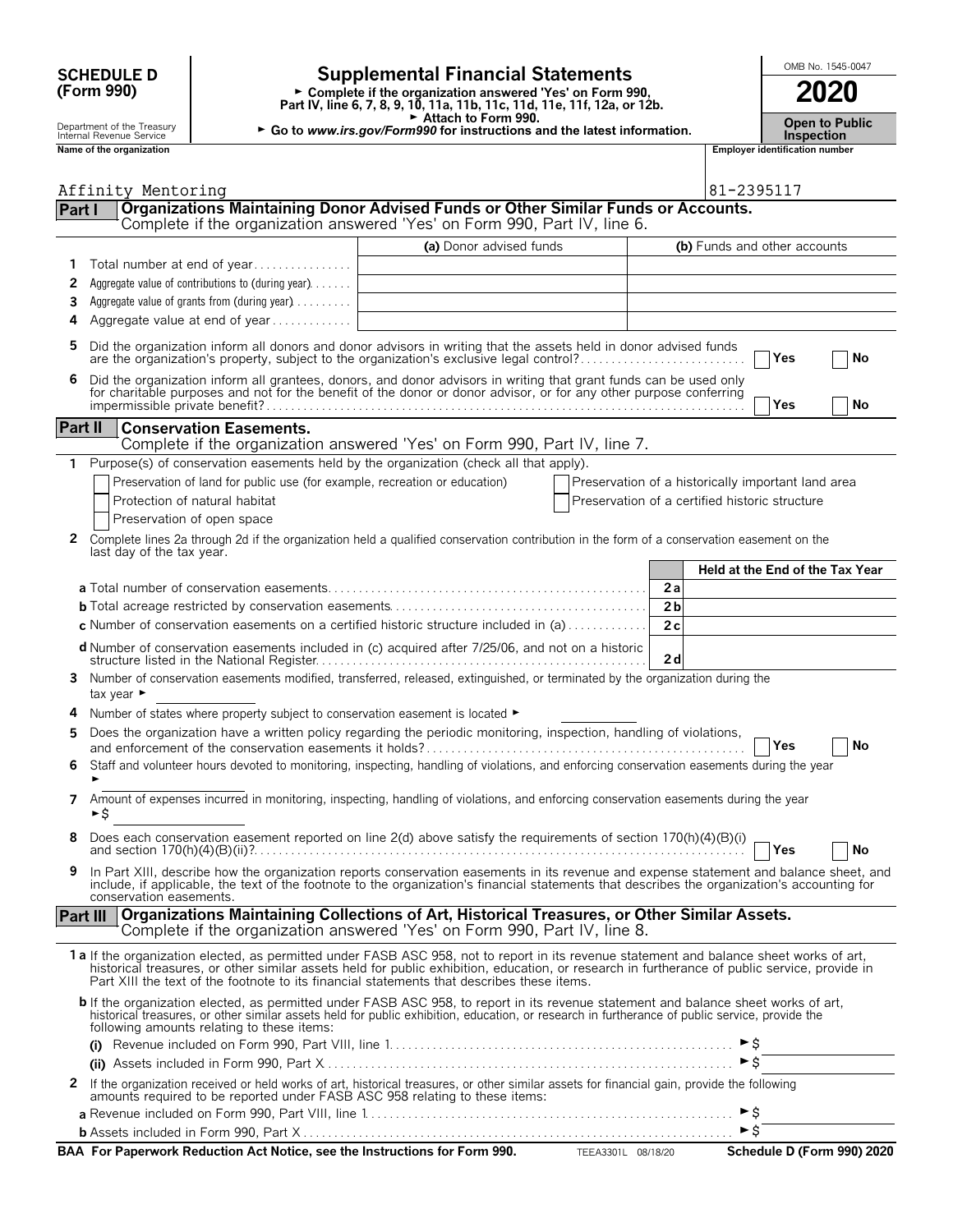| Schedule D (Form 990) 2020 Affinity Mentoring                                                                                                                                                                             |                  |                                         |                                    | 81-2395117                      |                            | Page 2 |
|---------------------------------------------------------------------------------------------------------------------------------------------------------------------------------------------------------------------------|------------------|-----------------------------------------|------------------------------------|---------------------------------|----------------------------|--------|
| Part III   Organizations Maintaining Collections of Art, Historical Treasures, or Other Similar Assets (continued)                                                                                                        |                  |                                         |                                    |                                 |                            |        |
| 3 Using the organization's acquisition, accession, and other records, check any of the following that make significant use of its collection<br>items (check all that apply):                                             |                  |                                         |                                    |                                 |                            |        |
| Public exhibition<br>a                                                                                                                                                                                                    |                  | d                                       | Loan or exchange program           |                                 |                            |        |
| Scholarly research<br>b                                                                                                                                                                                                   |                  | Other<br>е                              |                                    |                                 |                            |        |
| Preservation for future generations<br>С<br>Provide a description of the organization's collections and explain how they further the organization's exempt purpose in                                                     |                  |                                         |                                    |                                 |                            |        |
| Part XIII.<br>5                                                                                                                                                                                                           |                  |                                         |                                    |                                 |                            |        |
| During the year, did the organization solicit or receive donations of art, historical treasures, or other similar assets to be sold to raise funds rather than to be maintained as part of the organization's collection? |                  |                                         |                                    |                                 | Yes                        | No     |
| <b>Escrow and Custodial Arrangements.</b> Complete if the organization answered 'Yes' on Form 990, Part IV,<br><b>Part IV</b><br>line 9, or reported an amount on Form 990, Part X, line 21.                              |                  |                                         |                                    |                                 |                            |        |
| 1a Is the organization an agent, trustee, custodian or other intermediary for contributions or other assets not included                                                                                                  |                  |                                         |                                    |                                 | Yes                        | No     |
| <b>b</b> If 'Yes,' explain the arrangement in Part XIII and complete the following table:                                                                                                                                 |                  |                                         |                                    |                                 |                            |        |
|                                                                                                                                                                                                                           |                  |                                         |                                    |                                 | Amount                     |        |
|                                                                                                                                                                                                                           |                  |                                         |                                    | <b>1 c</b>                      |                            |        |
|                                                                                                                                                                                                                           |                  |                                         |                                    | 1 <sub>d</sub>                  |                            |        |
|                                                                                                                                                                                                                           |                  |                                         |                                    | 1 e<br>1f                       |                            |        |
| 2a Did the organization include an amount on Form 990, Part X, line 21, for escrow or custodial account liability?                                                                                                        |                  |                                         |                                    |                                 | Yes                        | No     |
|                                                                                                                                                                                                                           |                  |                                         |                                    |                                 |                            |        |
|                                                                                                                                                                                                                           |                  |                                         |                                    |                                 |                            |        |
| <b>Part V</b><br>Endowment Funds. Complete if the organization answered 'Yes' on Form 990, Part IV, line 10.                                                                                                              |                  |                                         |                                    |                                 |                            |        |
|                                                                                                                                                                                                                           | (a) Current year | (b) Prior year                          | (c) Two years back                 | (d) Three years back            | (e) Four years back        |        |
| <b>1 a</b> Beginning of year balance                                                                                                                                                                                      |                  |                                         |                                    |                                 |                            |        |
| <b>b</b> Contributions                                                                                                                                                                                                    |                  |                                         |                                    |                                 |                            |        |
| c Net investment earnings, gains,<br>and losses                                                                                                                                                                           |                  |                                         |                                    |                                 |                            |        |
| d Grants or scholarships                                                                                                                                                                                                  |                  |                                         |                                    |                                 |                            |        |
| <b>e</b> Other expenditures for facilities<br>and programs                                                                                                                                                                |                  |                                         |                                    |                                 |                            |        |
| <b>f</b> Administrative expenses $\dots$                                                                                                                                                                                  |                  |                                         |                                    |                                 |                            |        |
| <b>g</b> End of year balance $\ldots \ldots \ldots$                                                                                                                                                                       |                  |                                         |                                    |                                 |                            |        |
| 2 Provide the estimated percentage of the current year end balance (line 1g, column (a)) held as:                                                                                                                         |                  |                                         |                                    |                                 |                            |        |
| a Board designated or quasi-endowment $\blacktriangleright$                                                                                                                                                               |                  |                                         |                                    |                                 |                            |        |
| <b>b</b> Permanent endowment ►                                                                                                                                                                                            |                  |                                         |                                    |                                 |                            |        |
| c Term endowment ►                                                                                                                                                                                                        | ०                |                                         |                                    |                                 |                            |        |
| The percentages on lines 2a, 2b, and 2c should equal 100%.                                                                                                                                                                |                  |                                         |                                    |                                 |                            |        |
| 3a Are there endowment funds not in the possession of the organization that are held and administered for the                                                                                                             |                  |                                         |                                    |                                 |                            |        |
| organization by:                                                                                                                                                                                                          |                  |                                         |                                    |                                 | <b>Yes</b>                 | No     |
|                                                                                                                                                                                                                           |                  |                                         |                                    |                                 | 3a(i)<br>3a(ii)            |        |
|                                                                                                                                                                                                                           |                  |                                         |                                    |                                 | 3 <sub>b</sub>             |        |
| 4 Describe in Part XIII the intended uses of the organization's endowment funds.                                                                                                                                          |                  |                                         |                                    |                                 |                            |        |
| <b>Part VI</b> Land, Buildings, and Equipment.                                                                                                                                                                            |                  |                                         |                                    |                                 |                            |        |
| Complete if the organization answered 'Yes' on Form 990, Part IV, line 11a. See Form 990, Part X, line 10.                                                                                                                |                  |                                         |                                    |                                 |                            |        |
| Description of property                                                                                                                                                                                                   |                  | (a) Cost or other basis<br>(investment) | (b) Cost or other<br>basis (other) | (c) Accumulated<br>depreciation | (d) Book value             |        |
|                                                                                                                                                                                                                           |                  |                                         |                                    |                                 |                            |        |
|                                                                                                                                                                                                                           |                  |                                         |                                    |                                 |                            |        |
| c Leasehold improvements                                                                                                                                                                                                  |                  |                                         |                                    |                                 |                            |        |
|                                                                                                                                                                                                                           |                  |                                         |                                    |                                 |                            |        |
|                                                                                                                                                                                                                           |                  |                                         |                                    |                                 |                            |        |
|                                                                                                                                                                                                                           |                  |                                         |                                    | ▶                               |                            | 0.     |
| BAA                                                                                                                                                                                                                       |                  |                                         |                                    |                                 | Schedule D (Form 990) 2020 |        |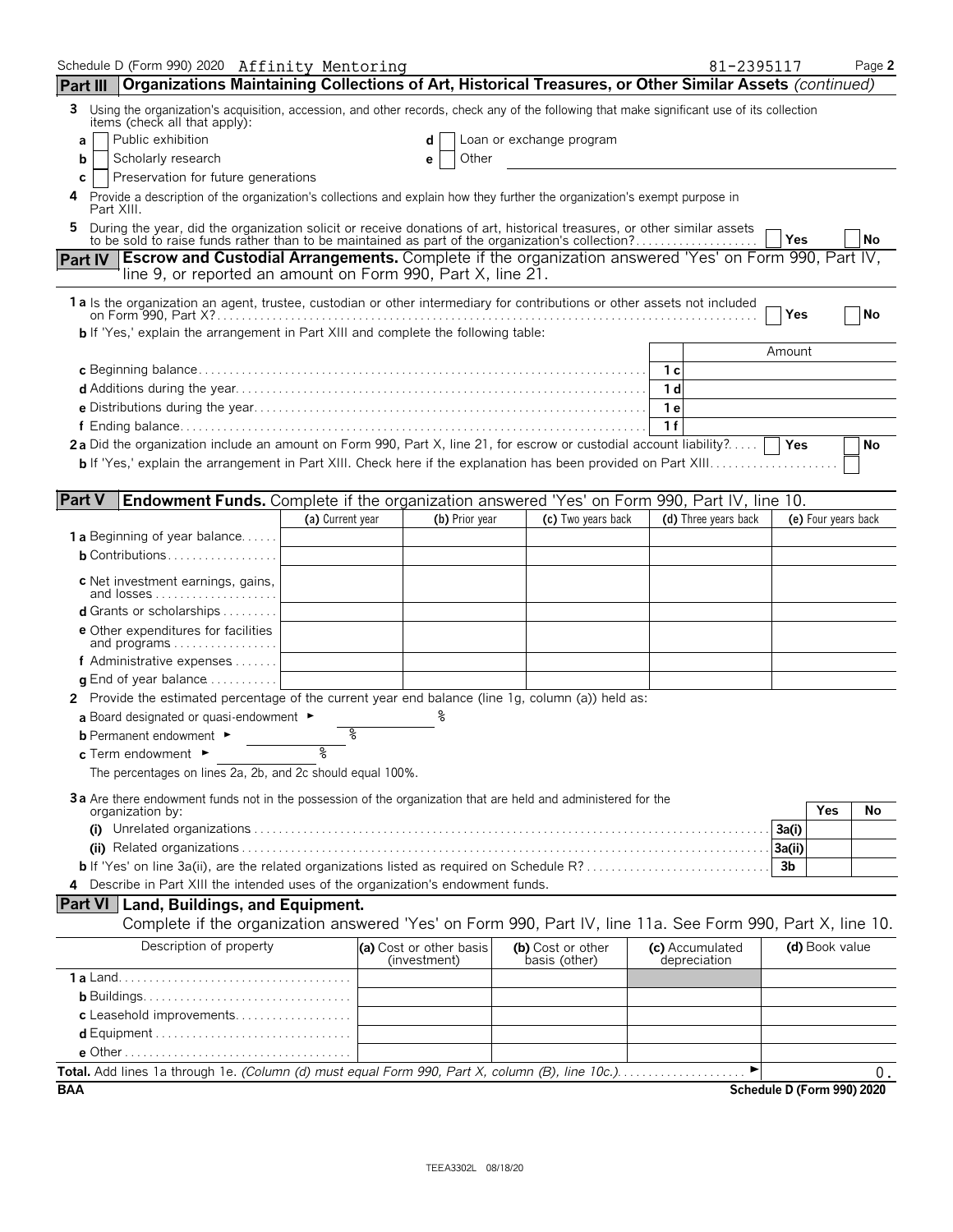|                  | <b>Part VII   Investments - Other Securities.</b>                                                                                                                                  |                              | N/A                                                       |                |
|------------------|------------------------------------------------------------------------------------------------------------------------------------------------------------------------------------|------------------------------|-----------------------------------------------------------|----------------|
|                  | Complete if the organization answered 'Yes' on Form 990, Part IV, line 11b. See Form 990, Part X, line 12.<br>(a) Description of security or category (including name of security) | (b) Book value               | (c) Method of valuation: Cost or end-of-year market value |                |
|                  |                                                                                                                                                                                    |                              |                                                           |                |
|                  |                                                                                                                                                                                    |                              |                                                           |                |
| (3) Other        |                                                                                                                                                                                    |                              |                                                           |                |
| (A)              |                                                                                                                                                                                    |                              |                                                           |                |
| (B)              |                                                                                                                                                                                    |                              |                                                           |                |
| (C)              |                                                                                                                                                                                    |                              |                                                           |                |
| (D)              |                                                                                                                                                                                    |                              |                                                           |                |
| (E)              |                                                                                                                                                                                    |                              |                                                           |                |
| (F)              |                                                                                                                                                                                    |                              |                                                           |                |
| (G)              |                                                                                                                                                                                    |                              |                                                           |                |
| (H)              |                                                                                                                                                                                    |                              |                                                           |                |
| $($ l $)$        |                                                                                                                                                                                    |                              |                                                           |                |
|                  | Total. (Column (b) must equal Form 990, Part X, column (B) line 12.)<br>▶                                                                                                          |                              |                                                           |                |
|                  | Part VIII Investments - Program Related.<br>Complete if the organization answered 'Yes' on Form 990, Part IV, line 11c. See Form 990, Part X, line 13.                             |                              | N/A                                                       |                |
|                  | (a) Description of investment                                                                                                                                                      | (b) Book value               | (c) Method of valuation: Cost or end-of-year market value |                |
| (1)              |                                                                                                                                                                                    |                              |                                                           |                |
| (2)              |                                                                                                                                                                                    |                              |                                                           |                |
| (3)              |                                                                                                                                                                                    |                              |                                                           |                |
| (4)              |                                                                                                                                                                                    |                              |                                                           |                |
| (5)              |                                                                                                                                                                                    |                              |                                                           |                |
| (6)              |                                                                                                                                                                                    |                              |                                                           |                |
| (7)              |                                                                                                                                                                                    |                              |                                                           |                |
| (8)              |                                                                                                                                                                                    |                              |                                                           |                |
| (9)              |                                                                                                                                                                                    |                              |                                                           |                |
| (10)             |                                                                                                                                                                                    |                              |                                                           |                |
| <b>Part IX</b>   | Total. (Column (b) must equal Form 990, Part X, column (B) line 13.) $\Box$<br>Other Assets.                                                                                       |                              |                                                           |                |
|                  | Complete if the organization answered 'Yes' on Form 990, Part IV, line 11d. See Form 990, Part X, line 15.                                                                         |                              |                                                           |                |
|                  |                                                                                                                                                                                    | (a) Description              |                                                           | (b) Book value |
| (1)              |                                                                                                                                                                                    |                              |                                                           | 22,720.        |
| (2)<br>(3)       |                                                                                                                                                                                    |                              |                                                           |                |
| (4)              |                                                                                                                                                                                    |                              |                                                           |                |
| $\overline{(5)}$ |                                                                                                                                                                                    |                              |                                                           |                |
| (6)              |                                                                                                                                                                                    |                              |                                                           |                |
| (7)              |                                                                                                                                                                                    |                              |                                                           |                |
| (8)<br>(9)       |                                                                                                                                                                                    |                              |                                                           |                |
| (10)             |                                                                                                                                                                                    |                              |                                                           |                |
|                  | Total. (Column (b) must equal Form 990, Part X, column (B) line 15.)                                                                                                               |                              | ▶                                                         | 22,720.        |
| Part X           | <b>Other Liabilities.</b>                                                                                                                                                          |                              |                                                           |                |
|                  | Complete if the organization answered 'Yes' on Form 990, Part IV, line 11e or 11f. See Form 990, Part X, line 25.                                                                  |                              |                                                           |                |
| 1.               |                                                                                                                                                                                    | (a) Description of liability |                                                           | (b) Book value |
|                  | (1) Federal income taxes                                                                                                                                                           |                              |                                                           |                |
| (2)<br>(3)       |                                                                                                                                                                                    |                              |                                                           |                |
| (4)              |                                                                                                                                                                                    |                              |                                                           |                |
| (5)              |                                                                                                                                                                                    |                              |                                                           |                |
| (6)              |                                                                                                                                                                                    |                              |                                                           |                |
| (7)              |                                                                                                                                                                                    |                              |                                                           |                |
| (8)              |                                                                                                                                                                                    |                              |                                                           |                |
| (9)              |                                                                                                                                                                                    |                              |                                                           |                |
| (10)<br>(11)     |                                                                                                                                                                                    |                              |                                                           |                |
|                  |                                                                                                                                                                                    |                              | ▶                                                         |                |
|                  |                                                                                                                                                                                    |                              |                                                           |                |

**2.** Liability for uncertain tax positions. In Part XIII, provide the text of the footnote to the organization's financial statements that reports the organization's liability for uncertain tax positions under FASB ASC 740. Check here if the text of the footnote has been provided in Part XIII. . . . . . . . . . . . . . . . . . . . . . . . . . . . . . . . . . . . . . . . . . . . . . . . . . . . . . . .

 $\Box$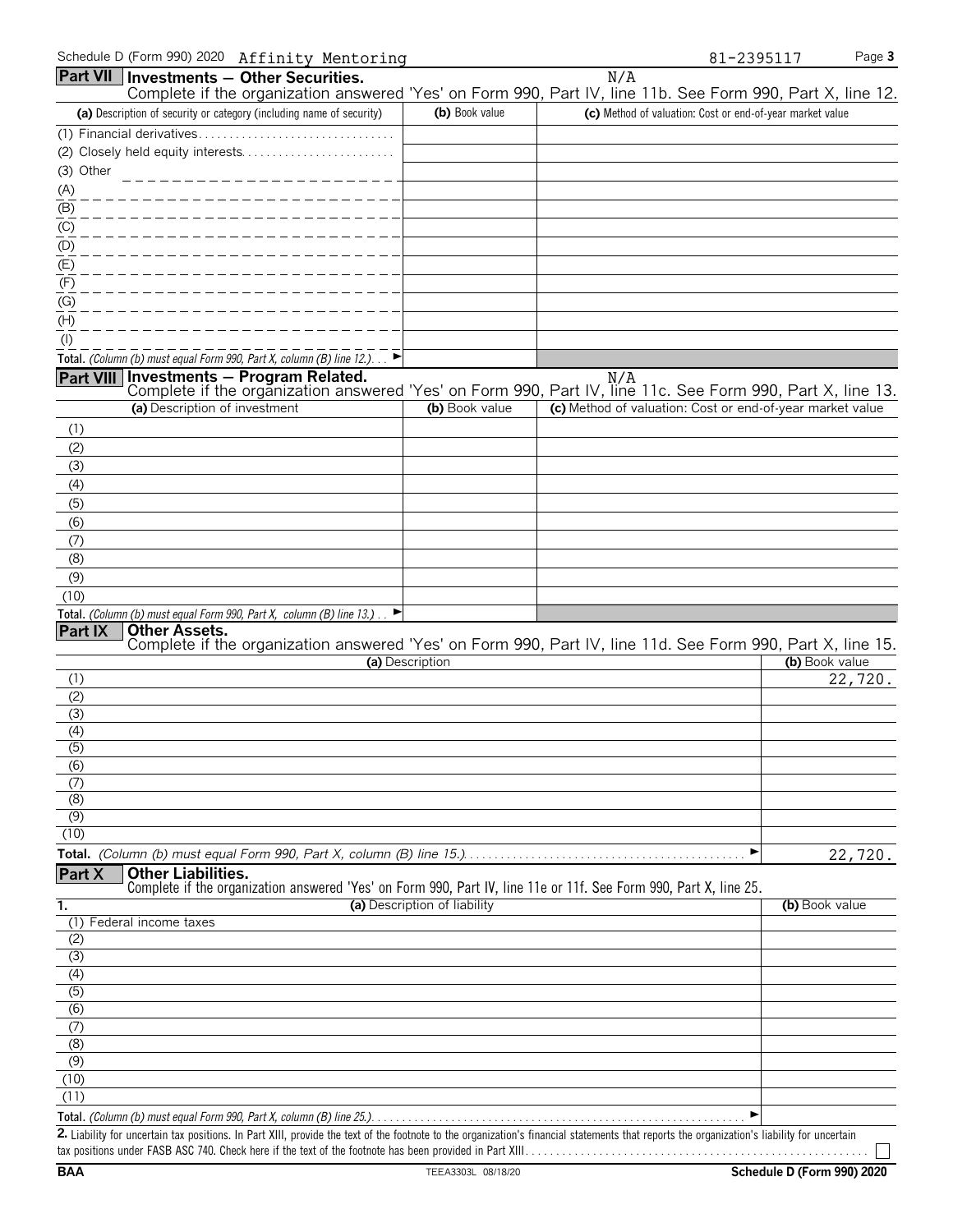| Schedule D (Form 990) 2020 Affinity Mentoring                                                              | 81-2395117   | Page 4 |
|------------------------------------------------------------------------------------------------------------|--------------|--------|
| <b>Part XI</b>   Reconciliation of Revenue per Audited Financial Statements With Revenue per Return. $N/A$ |              |        |
| Complete if the organization answered 'Yes' on Form 990, Part IV, line 12a.                                |              |        |
| 1                                                                                                          | $\mathbf{1}$ |        |
| Amounts included on line 1 but not on Form 990, Part VIII, line 12:<br>2                                   |              |        |
|                                                                                                            |              |        |
| 2 <sub>h</sub>                                                                                             |              |        |
|                                                                                                            |              |        |
|                                                                                                            |              |        |
|                                                                                                            | 2e           |        |
| 3                                                                                                          | 3            |        |
| Amounts included on Form 990, Part VIII, line 12, but not on line 1:<br>4                                  |              |        |
|                                                                                                            |              |        |
|                                                                                                            |              |        |
|                                                                                                            | 4 c          |        |
| 5 Total revenue. Add lines 3 and 4c. (This must equal Form 990, Part I, line 12.)                          | 5            |        |
| Part XII Reconciliation of Expenses per Audited Financial Statements With Expenses per Return. N/A         |              |        |
| Complete if the organization answered 'Yes' on Form 990, Part IV, line 12a.                                |              |        |
|                                                                                                            | -1           |        |
| Amounts included on line 1 but not on Form 990, Part IX, line 25:<br>2                                     |              |        |
| 2a                                                                                                         |              |        |
| 2 <sub>b</sub>                                                                                             |              |        |
|                                                                                                            |              |        |
|                                                                                                            |              |        |
|                                                                                                            | <b>2e</b>    |        |
| 3.                                                                                                         | 3            |        |
| Amounts included on Form 990, Part IX, line 25, but not on line 1:<br>4                                    |              |        |
| <b>a</b> Investment expenses not included on Form 990, Part VIII, line 7b. 4a                              |              |        |
|                                                                                                            |              |        |
|                                                                                                            | 4 c          |        |
|                                                                                                            | 5            |        |
| Part XIII Supplemental Information.                                                                        |              |        |

Provide the descriptions required for Part II, lines 3, 5, and 9; Part III, lines 1a and 4; Part IV, lines 1b and 2b; Part V,

line 4; Part X, line 2; Part XI, lines 2d and 4b; and Part XII, lines 2d and 4b. Also complete this part to provide any additional information.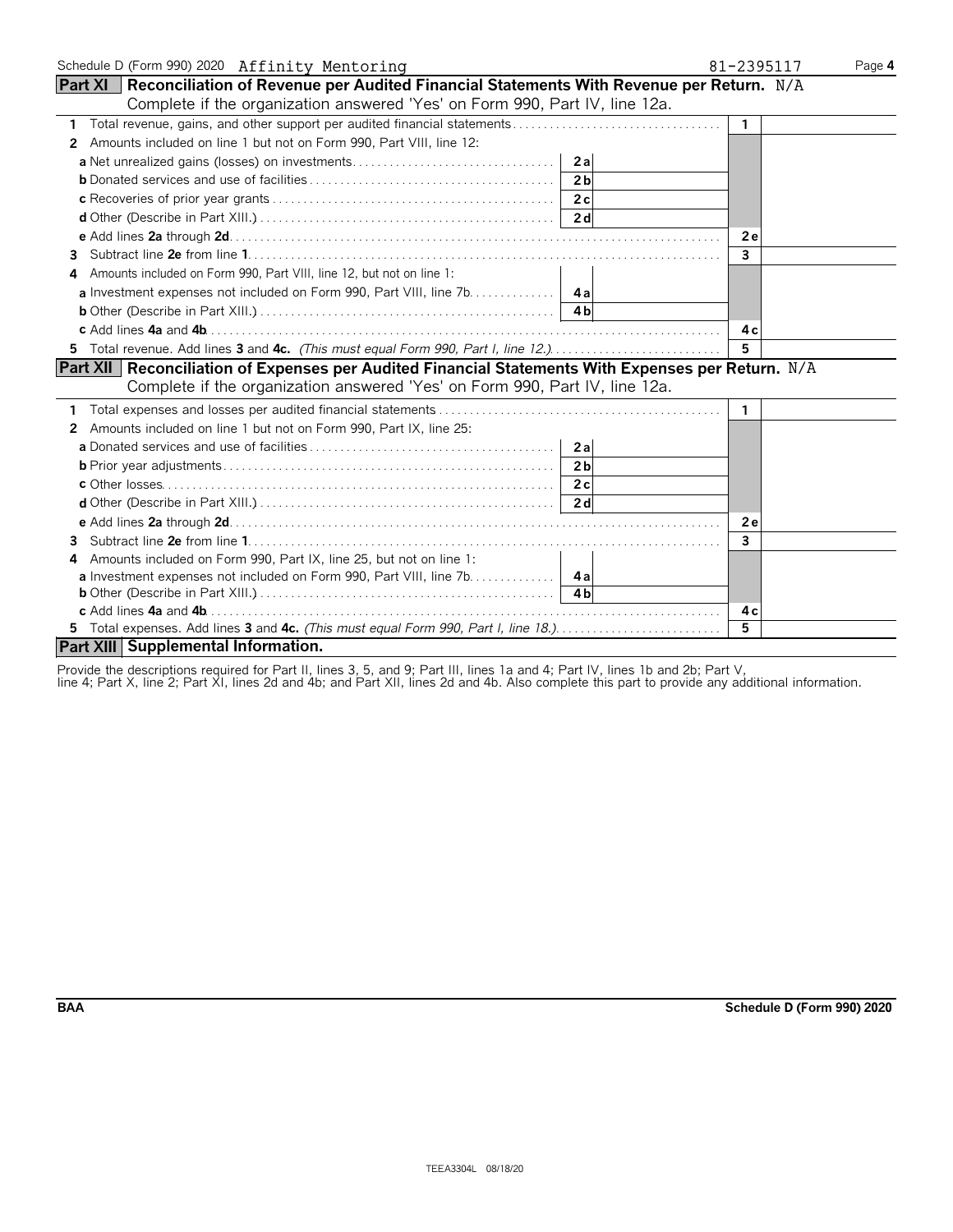| <b>SCHEDULE M</b> | <b>Noncash Contributions</b>                                                         | OMB No. 1545-0047 |
|-------------------|--------------------------------------------------------------------------------------|-------------------|
| (Form 990)        | ► Complete if the organizations answered 'Yes' on Form 990, Part IV, lines 29 or 30. | 2020              |
|                   |                                                                                      |                   |

Department of the Treasury **Cause 1 Captual Revenue Service Captual Revenue Service Copen to Public**<br>Internal Revenue Service **Inspection** 

| Name of the organization        |        |        |        | <b>Employer identification number</b> |
|---------------------------------|--------|--------|--------|---------------------------------------|
| Affinity Mentoring              |        |        |        | 81-2395117                            |
| <b>Part I</b> Types of Property |        |        |        |                                       |
|                                 | $\sim$ | $\sim$ | $\sim$ | $\cdots$                              |

|     |                                                                                                                                                                                                                                    | (a)<br>Check if<br>applicable | (b)<br>Number of<br>contributions or<br><i>items</i> contributed | (c)<br>Noncash contribution<br>amounts reported<br>on Form 990,<br>Part VIII, line 1g | noncash contribution amounts | (d)  | Method of determining |          |
|-----|------------------------------------------------------------------------------------------------------------------------------------------------------------------------------------------------------------------------------------|-------------------------------|------------------------------------------------------------------|---------------------------------------------------------------------------------------|------------------------------|------|-----------------------|----------|
|     |                                                                                                                                                                                                                                    |                               |                                                                  |                                                                                       |                              |      |                       |          |
| 2   |                                                                                                                                                                                                                                    |                               |                                                                  |                                                                                       |                              |      |                       |          |
| 3   | Art - Fractional interests                                                                                                                                                                                                         |                               |                                                                  |                                                                                       |                              |      |                       |          |
| 4   |                                                                                                                                                                                                                                    |                               |                                                                  |                                                                                       |                              |      |                       |          |
| 5.  | Clothing and household goods                                                                                                                                                                                                       |                               |                                                                  |                                                                                       |                              |      |                       |          |
| 6   | Cars and other vehicles                                                                                                                                                                                                            |                               |                                                                  |                                                                                       |                              |      |                       |          |
| 7   | Boats and planes                                                                                                                                                                                                                   |                               |                                                                  |                                                                                       |                              |      |                       |          |
| 8   |                                                                                                                                                                                                                                    |                               |                                                                  |                                                                                       |                              |      |                       |          |
| 9   | Securities - Publicly traded                                                                                                                                                                                                       |                               |                                                                  |                                                                                       |                              |      |                       |          |
| 10  | Securities - Closely held stock                                                                                                                                                                                                    |                               |                                                                  |                                                                                       |                              |      |                       |          |
| 11  | Securities - Partnership, LLC, or trust interests.                                                                                                                                                                                 |                               |                                                                  |                                                                                       |                              |      |                       |          |
| 12  | Securities - Miscellaneous                                                                                                                                                                                                         |                               |                                                                  |                                                                                       |                              |      |                       |          |
| 13. | Qualified conservation contribution -                                                                                                                                                                                              |                               |                                                                  |                                                                                       |                              |      |                       |          |
| 14  | Qualified conservation contribution $-$ Other $\dots$                                                                                                                                                                              |                               |                                                                  |                                                                                       |                              |      |                       |          |
| 15  | Real estate - Residential                                                                                                                                                                                                          |                               |                                                                  |                                                                                       |                              |      |                       |          |
| 16  | Real estate - Commercial                                                                                                                                                                                                           |                               |                                                                  |                                                                                       |                              |      |                       |          |
| 17  |                                                                                                                                                                                                                                    |                               |                                                                  |                                                                                       |                              |      |                       |          |
| 18  |                                                                                                                                                                                                                                    |                               |                                                                  |                                                                                       |                              |      |                       |          |
| 19  |                                                                                                                                                                                                                                    |                               |                                                                  |                                                                                       |                              |      |                       |          |
| 20  | Drugs and medical supplies                                                                                                                                                                                                         |                               |                                                                  |                                                                                       |                              |      |                       |          |
| 21  |                                                                                                                                                                                                                                    |                               |                                                                  |                                                                                       |                              |      |                       |          |
| 22  |                                                                                                                                                                                                                                    |                               |                                                                  |                                                                                       |                              |      |                       |          |
| 23  |                                                                                                                                                                                                                                    |                               |                                                                  |                                                                                       |                              |      |                       |          |
| 24  |                                                                                                                                                                                                                                    |                               |                                                                  |                                                                                       |                              |      |                       |          |
| 25  | Other $\triangleright$ $(Technology$ <sub>________</sub> )                                                                                                                                                                         | Χ                             | 1                                                                | 10,000. Fair Market                                                                   |                              |      |                       |          |
| 26  | Other $\sqrt{Furnight}$ $(Furnight)$                                                                                                                                                                                               | $\mathbf X$                   | $\mathbf 1$                                                      | 22,648. Fair Market                                                                   |                              |      |                       |          |
| 27  | Other $\triangleright$ (________________<br>$). \ldots$                                                                                                                                                                            |                               |                                                                  |                                                                                       |                              |      |                       |          |
| 28  | Other $\blacktriangleright$<br>$). \ldots$                                                                                                                                                                                         |                               |                                                                  |                                                                                       |                              |      |                       |          |
| 29  | Number of Forms 8283 received by the organization during the tax year for contributions for which the                                                                                                                              |                               |                                                                  |                                                                                       | 29                           |      |                       |          |
|     |                                                                                                                                                                                                                                    |                               |                                                                  |                                                                                       |                              |      | Yes                   | No       |
|     |                                                                                                                                                                                                                                    |                               |                                                                  |                                                                                       |                              |      |                       |          |
|     | 30a During the year, did the organization receive by contribution any property reported in Part I, lines 1 through 28, that                                                                                                        |                               |                                                                  |                                                                                       |                              |      |                       |          |
|     | it must hold for at least three years from the date of the initial contribution, and which isn't required to be used                                                                                                               |                               |                                                                  |                                                                                       |                              | 30a  |                       | Χ        |
|     | <b>b</b> If 'Yes,' describe the arrangement in Part II.                                                                                                                                                                            |                               |                                                                  |                                                                                       |                              |      |                       |          |
|     | 31 Does the organization have a gift acceptance policy that requires the review of any nonstandard contributions?                                                                                                                  |                               |                                                                  |                                                                                       |                              | 31   |                       | Χ        |
|     | 32a Does the organization hire or use third parties or related organizations to solicit, process, or sell                                                                                                                          |                               |                                                                  |                                                                                       |                              |      |                       |          |
|     |                                                                                                                                                                                                                                    |                               |                                                                  |                                                                                       |                              | 32 a |                       | Χ        |
|     | <b>b</b> If 'Yes,' describe in Part II.                                                                                                                                                                                            |                               |                                                                  |                                                                                       |                              |      |                       |          |
|     | 33 If the organization didn't report an amount in column (c) for a type of property for which column (a) is checked,<br>describe in Part II.<br><b>DAA</b> Fou Demonstrated Deduction Act Notice age the Instructions for Form 000 |                               |                                                                  |                                                                                       |                              |      |                       | 0.003000 |

**BAA For Paperwork Reduction Act Notice, see the Instructions for Form 990. Schedule M (Form 990) 2020**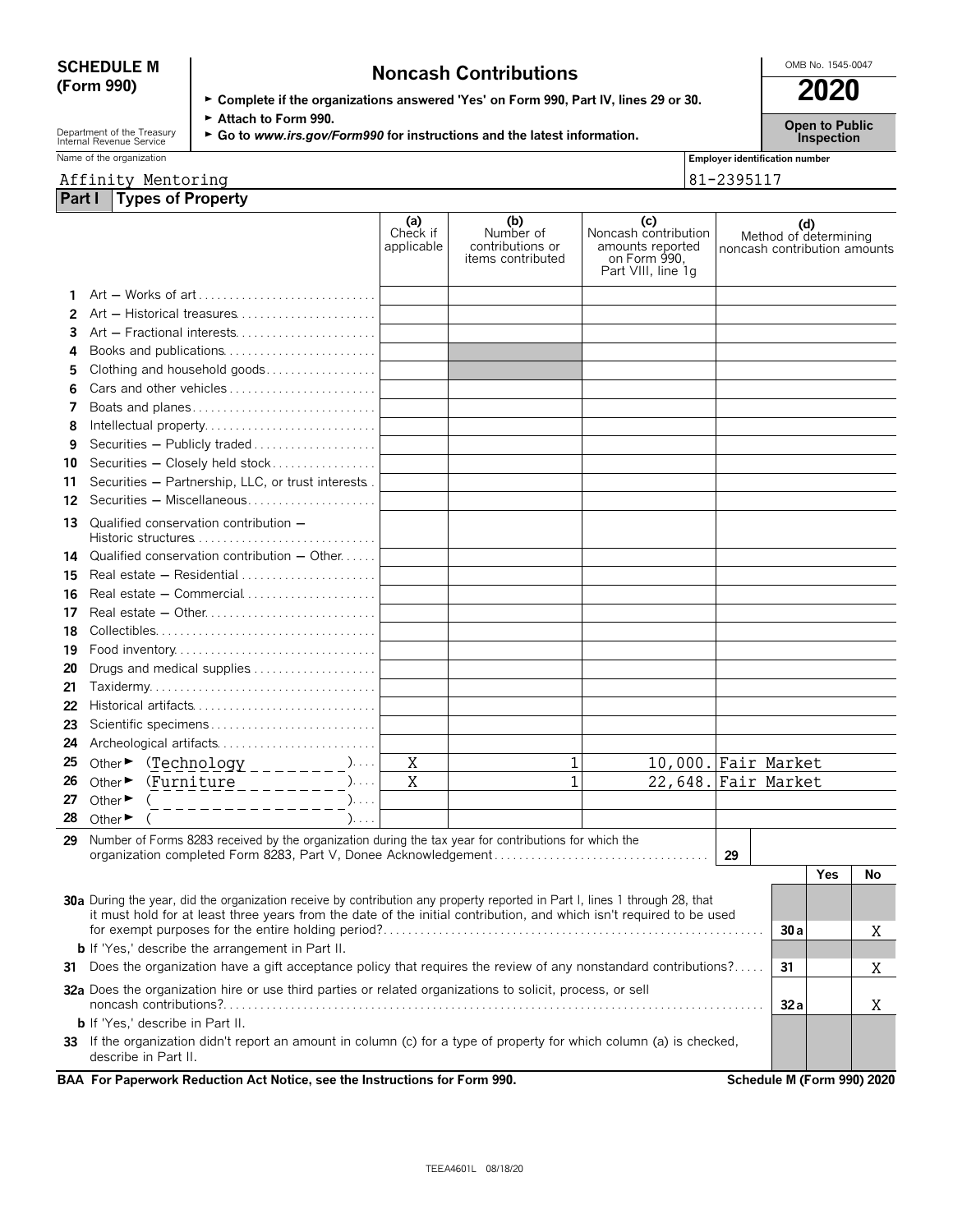**Part II Supplemental Information.** Provide the information required by Part I, lines 30b, 32b, and 33, and whether the organization is reporting in Part I, column (b), the number of contributions, the number of items received, or a combination of both. Also complete this part for any additional information.